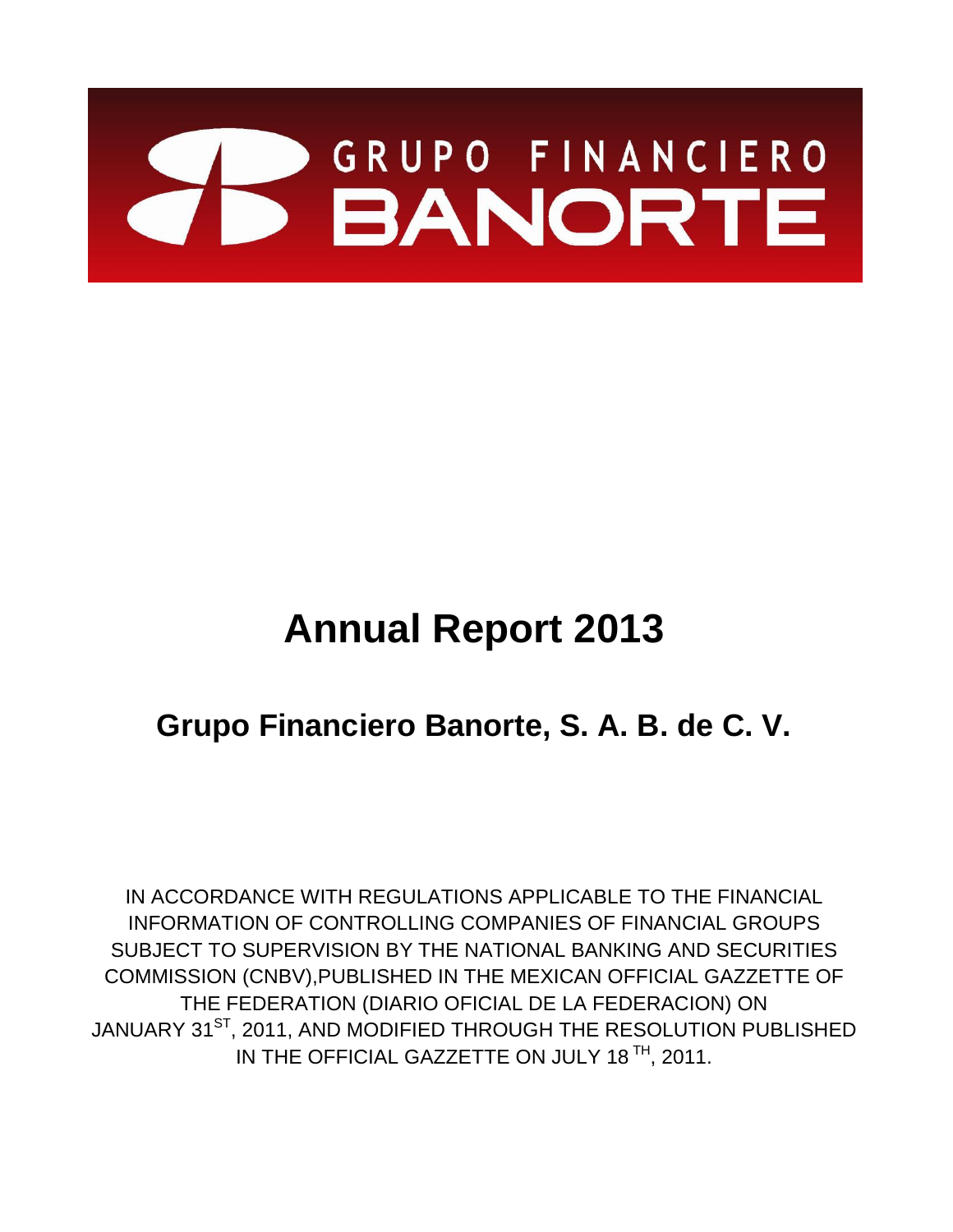#### **INDEX**

|                                                                             | Page |
|-----------------------------------------------------------------------------|------|
|                                                                             | 3    |
|                                                                             | 3    |
|                                                                             | 26   |
|                                                                             | 34   |
| <b>II. TRANSACTIONS AND BALANCES WITH NON-CONSOLIDATED SUBSIDIARIES AND</b> | 36   |
|                                                                             |      |
|                                                                             | 37   |
|                                                                             | 42   |
|                                                                             | 44   |
| VI. INDEPENDENT AUDITORS' REPORT AND CONSOLIDATED FINANCIAL STATEMENTS      | 45   |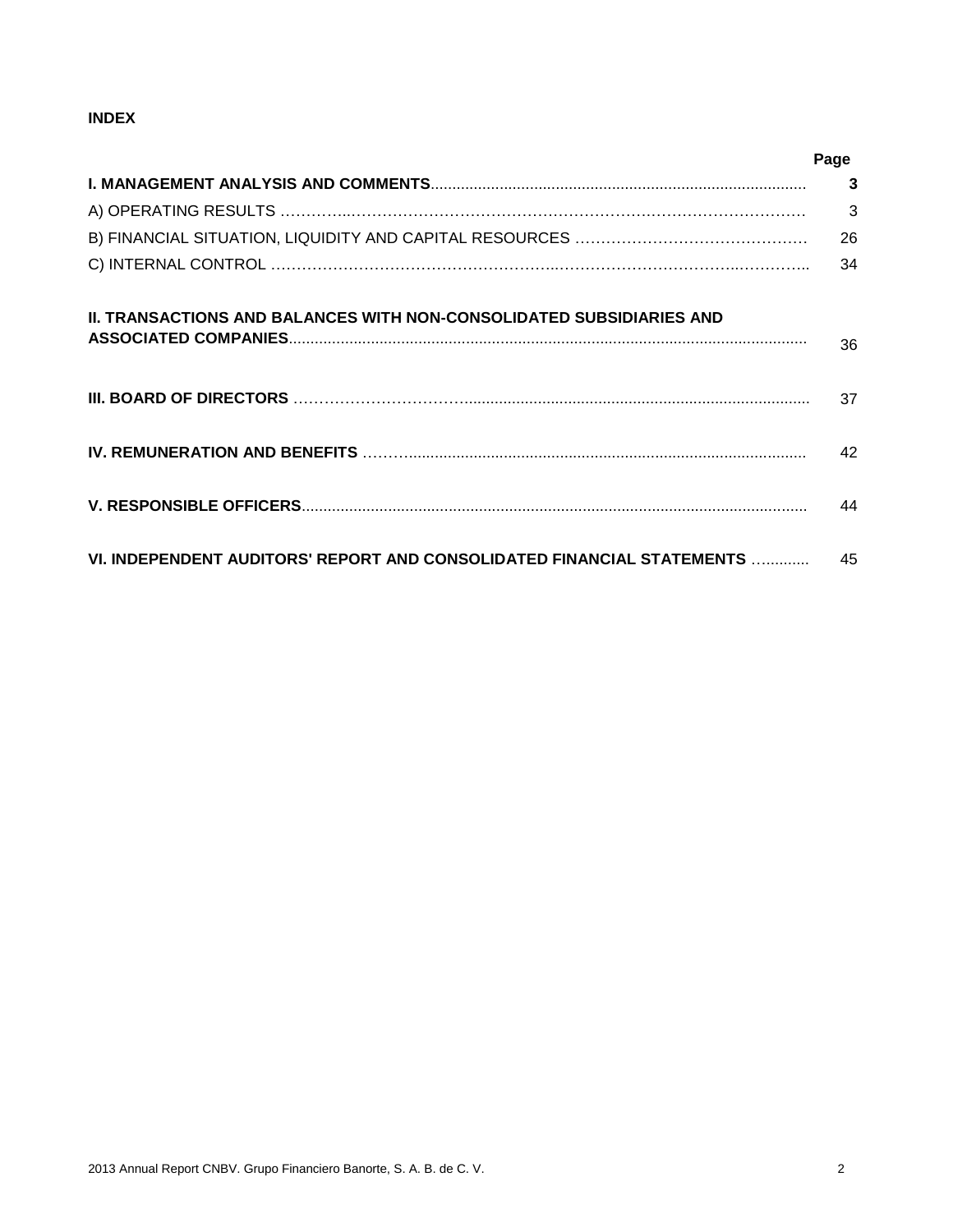### **I. MANAGEMENT ANALYSIS AND COMMENTS**

*When analyzing the information contained herein is important to take the following into consideration:* 

- *The financial information contained in this report is based on GFNORTE's Audited Consolidated Financial Statements for the years ended December 31st, 2013 and 2012, published by Galaz, Yamazaki, Ruiz Urquiza, S. C., a member of Deloitte Touche Tohmatsu Limited dated February 20th, 2014. For the year ended December 31st, 2011, financial figures are based on GFNORTE's Audited Consolidated Financial Statements published by Galaz, Yamazaki, Ruiz Urquiza, S. C., a member of Deloitte Touche Tohmatsu Limited, dated February 27th, 2013, and therefore include changes to accounting criteria that occurred in 2011.*
- *In January 2012, the merger between Afore Banorte and Afore XXI was completed. As a result, Banco Mercantil del Norte determined that it has no control over Afore XXI Banorte, and does not therefore consolidate it in its financial statements, and recognizes the equity participation method given its significant influence. Financial statements as of December 31st, 2011, reflect the effects of the deconsolidation of Afore XXI Banorte, in order to make them comparable with the 2012 financial statements. Consequently, some figures in GFNORTE's 2011 Income Statement and Balance Sheet differ in this report to those in the Report that was sent to the authorities in February, 2012.*
- *Changes to Accounting Criteria. In January 2011, the CNBV issued a series of regulations to modify the accounting criteria of controlling companies of financial groups and financial institutions. The main changes are: a) For Controlling Companies. Criteria A-2 "Application of particular norms". The facility of not consolidating permanent investments in Insurance or Bonding companies in which the company is controlling has been eliminated with this criterion. As of February 1st, such institutions must be consolidated with the financial statements of the controlling companies. As a consequence, the consolidation of "Seguros y Pensiones Banorte" (the Insurance and Annuities companies) has initiated. b) For Credit Institutions. Criteria D-2 "Income Statement". The way the Income Statement is presented was modified, mainly eliminating the items of "Non Operating Income (Expenses), net" and the accounts that were previously registered there will now be registered under "Other Operating Income (Expenses)" in the Operating Income heading. For more information about the changes to accounting criteria, refer to the corresponding section in the notes of the Audited Financial Statements (Note 4 - Significant Accounting Policies).*
- *In April 2011, the merger with IXE GF became effective, thereby, the year of 2011 includes 9 months of integrated results Following that 2010 figures are not entirely comparable.*
- *The arithmetic operations were carried out in pesos and in the following tables are presented in million pesos. As a result, some totals appear to have minimal errors, which is not the case as it is just a matter of rounding off figures.*

#### *A) OPERATING RESULTS*

|                                                              | 2013        | 2012      | 2011      |
|--------------------------------------------------------------|-------------|-----------|-----------|
| Net Income Grupo Financiero Banorte (GFNORTE) (*)            | \$13,508    | \$10,888  | \$8,517   |
| Total Assets GFNORTE (*)                                     | \$1,006,788 | \$916,567 | \$825,147 |
| Total Liabilities GFNORTE (*)                                | \$898,097   | \$828,058 | \$748,713 |
| Stockholders' Equity GFNORTE (*)                             | \$108,691   | \$88,509  | \$76,434  |
| Stockholders' Equity GFNORTE excluding minority interest (*) | \$106,657   | \$81,881  | \$70,849  |
| <b>INFORMATION PER SHARE</b>                                 |             |           |           |
| Net income per share (pesos)                                 | \$5.35      | \$4.68    | \$3.79    |
| Dividend approved per share (pesos) <sup>(1)</sup>           | \$0.7852    | \$0.732   | \$0.52    |
| Book value per share (pesos) (excluding minority interest)   | \$38.45     | \$35.20   | \$30.45   |
| Shares outstanding (millions) <sup>(2)</sup>                 | 2,526.1     | 2,326.4   | 2,312.8   |
| <b>INFRASTRUCTURE AND EMPLOYEES</b>                          |             |           |           |
| Bank Branches <sup>(3)</sup>                                 | 1,288       | 1,316     | 1,285     |

#### *SELECTED FINANCIAL INFORMATION*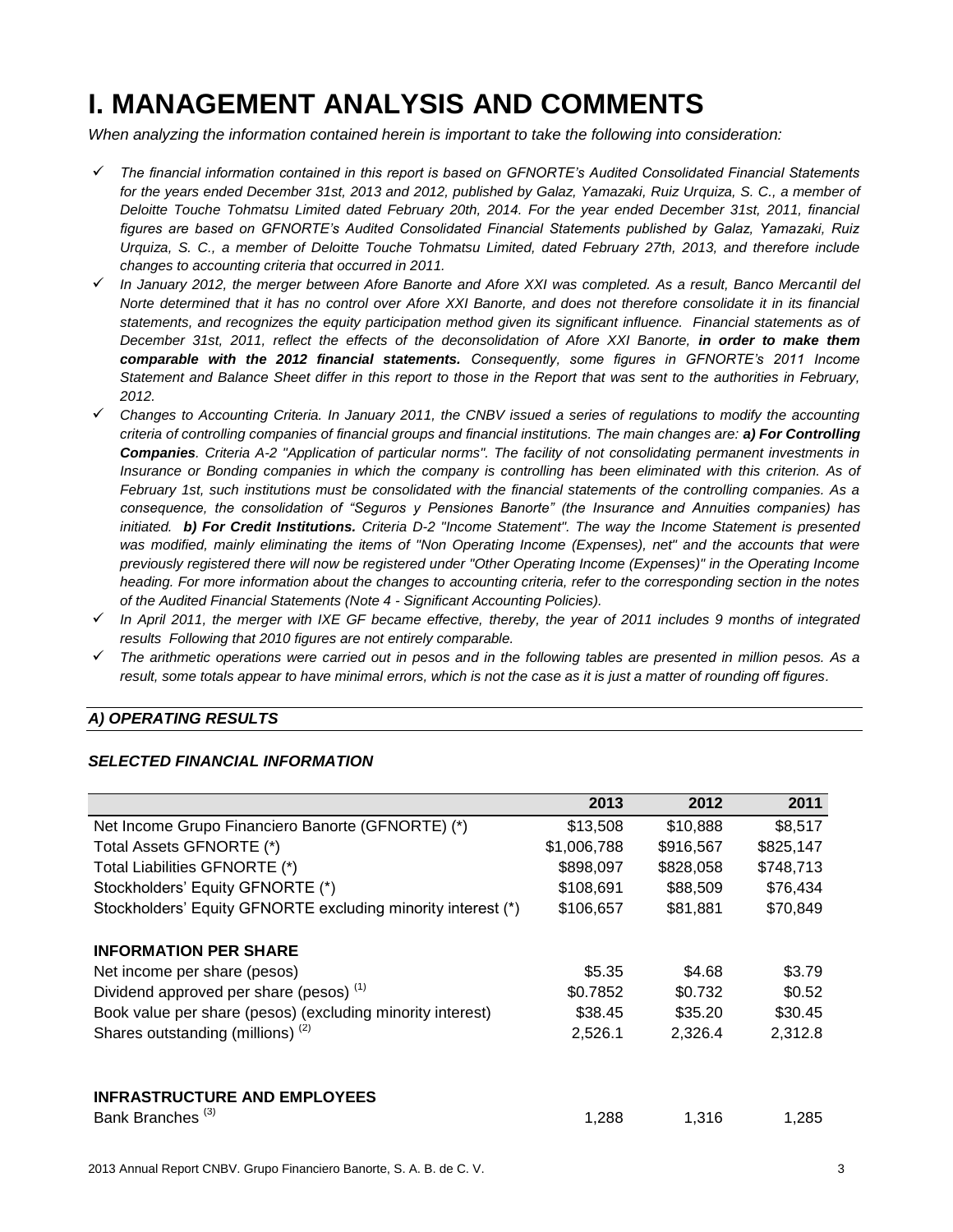|                                               | 2013    | 2012    | 2011   |
|-----------------------------------------------|---------|---------|--------|
| ATMs (automated teller machines)              | 7,035   | 6,707   | 6,367  |
| Full-time employees                           | 27,474  | 26,108  | 24,100 |
| Full-time employees and professional services | 27,549  | 26,212  | 24,134 |
| <b>PROFITABILITY RATIOS</b>                   |         |         |        |
| NIM before REPOMO                             | 4.2%    | 4.1%    | 4.1%   |
| NIM adjusted for credit risk                  | 3.2%    | 3.4%    | 3.3%   |
| Return on assets (ROA)                        | $1.4\%$ | $1.3\%$ | 1.1%   |
| Return on equity (ROE)                        | 14.2%   | 14.3%   | 14.1%  |
| <b>OPERATIONS</b>                             |         |         |        |
| Efficiency ratio <sup>(4)</sup>               | 52.0%   | 54.0%   | 55.6%  |
| Operating efficiency ratio <sup>(5)</sup>     | 2.9%    | 2.9%    | 3.2%   |
| Liquidity ratio                               | 137.4%  | 128.4%  | 101.8% |
| <b>ASSET QUALITY INDICATORS</b>               |         |         |        |
| Past due loan ratio                           | 3.1%    | 2.1%    | 1.9%   |
| PDL reserve coverage                          | 104.6%  | 138.3%  | 143.1% |
| <b>CAPITALIZATION RATIO</b>                   |         |         |        |
| <b>Banco Mercantil del Norte</b>              | 15.12%  | 14.75%  | 12.9%  |
| Ixe Banco                                     |         | 15.5%   | 15.3%  |

(\*) Million pesos.

1. Dividends approved by the Shareholders' Assemblies in 2013, 2012 and 2011 were: a total dividend of Ps.0.52 per share in 2011, to be paid in three installments (Ps 0.17 in October 2011, Ps 0.17 in February 2012 and Ps 0.18 in May 2012). The total dividend of Ps 0.732 per share decreed in 2012 to be paid in four installments of Ps 0.183 per share (October 2012, January, April and July 2013). Total Dividend decreed in 2013 was Ps 0.7852 per share to be paid in four installments of Ps 0.1963 per share (October 2013, January, April, July 2014) although in the Shareholders' Assemblies celebrated on December 20<sup>th</sup> 2013 it was authorized to make the payments regarding the installment of January and April 2014 in advance on the 31<sup>st</sup> December 2013.

2. The 2,526.14 million shares are the accumulated weighted average in 2013; while as of closing of 4Q13 the total amount of outstanding shares totals 2,773.73 million shares resulting from the increase in GFNorte's equity following the Public Offering carried out in July 2013.

3. Includes bank modules and excludes agencies abroad.

4. Non Interest Expense / (Total Net Income + Loan Loss Provisions). Due to the reclassification of the item "Non Operating Income (Expense), net" under Non Interest Income applied in January 2011, the Ratio published in the 2010 Annual Report (sent to the authorities in February and June 2011) has been modified in this document.

5. Non Interest Expense / Average Total Assets.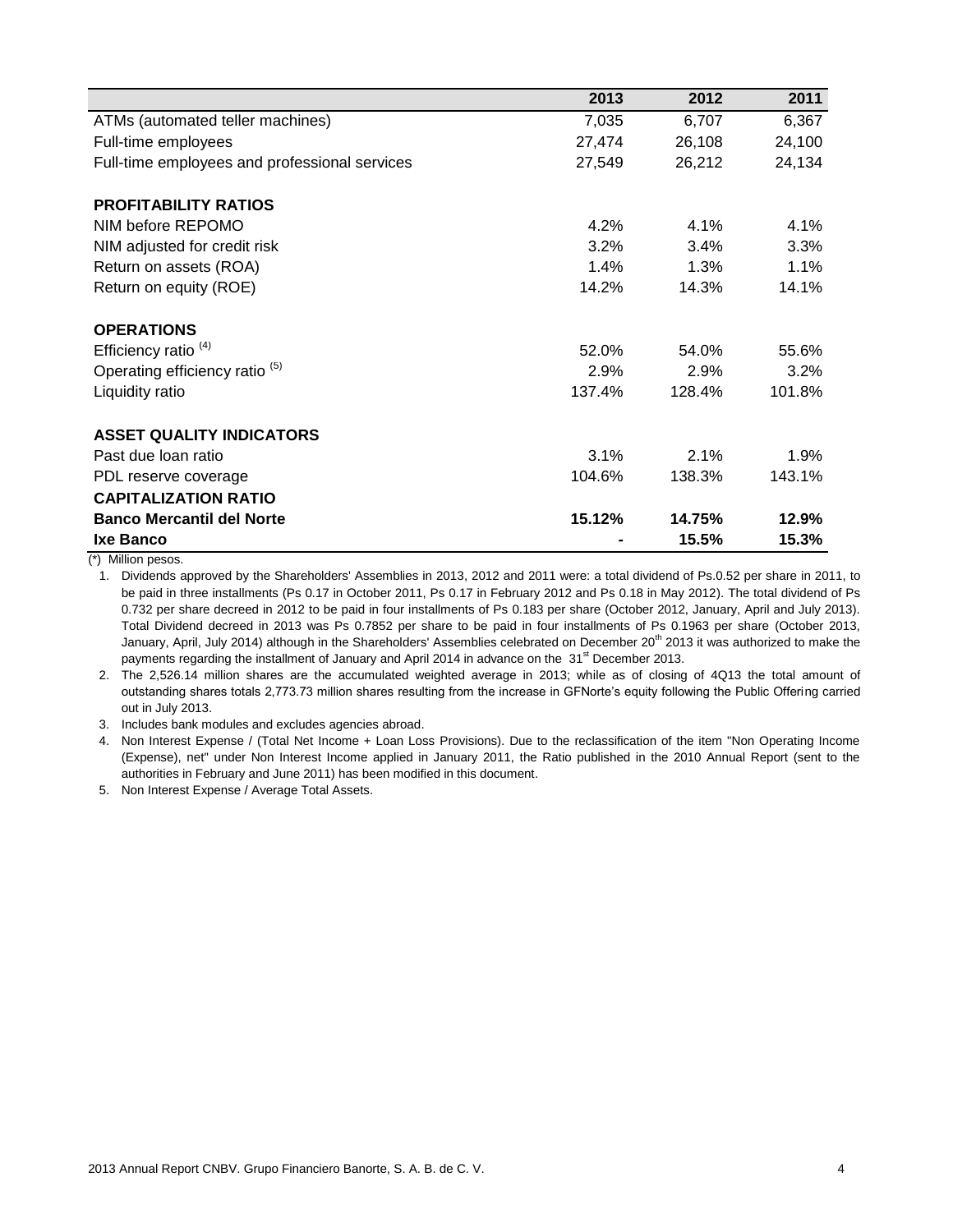#### **MANAGEMENT AND ANALYSIS COMMENTS**

In 2013 GFNorte reported profits of Ps 13.51 billion, 24% higher than in 2012 and 59% higher than in 2011. The contribution to accumulated profits for 2013 by business sector is:

Net Income for the **Consolidated Banking Sector** (Banco Mercantil del Norte, Banorte- Ixe Tarjetas, Banorte USA, and the 50% participation in Afore XXI) rose to Ps 12.12 billion pesos in 2012, 34% higher than in 2012 as a result of the integration of Ixe Tarjetas and Afore XXI Banorte, as well as a reduction in minority interest due to the payment made to IFC at the end of the year. Profits in this sector represent 90% of the Financial Group's profits.

Net Income for the **Long Term Savings Sector** comprised of Afore XXI Banorte, Insurance and Annuities Companies was Ps 3.58 billion, 65% higher than in 2012, contributing with Ps 1.96 billion to the Group´s profits according to the participation in this sector, which represents an annual increase of 86% and a 15% of GFNorte´s Profits. This increase was due to the incorporation of Afore Bancomer's results, an improvement in business dynamics in the Insurance and Annuities companies and to a lesser extent, to the decrease in minority interest as a result of acquiring Generali's 49% participation in the Insurance and Annuities companies in October.

The **Brokerage Sector** comprised of Casa de Bolsa Banorte Ixe and Operadora de Fondos Banorte-Ixe, reported profits during 2013 of Ps 649 million, (5%) below YoY as a result of a decrease in operating income, and an increase in operating expenses and income tax. The accumulated profits of this sector represented 5% of GFNorte's profits.

Other **Finance Companies** comprised of Arrendadora y Factor Banorte, Almacenadora Banorte and Solida Administradora de Portfolios (which was spun-off from Banco Mercantil del Norte to later merge with Ixe Soluciones in May 2013), recorded profits of Ps 391 million in 2013, a 53% increase vs. 2012. The accumulated profit of this sector represented 3% of GFNorte´s Profits.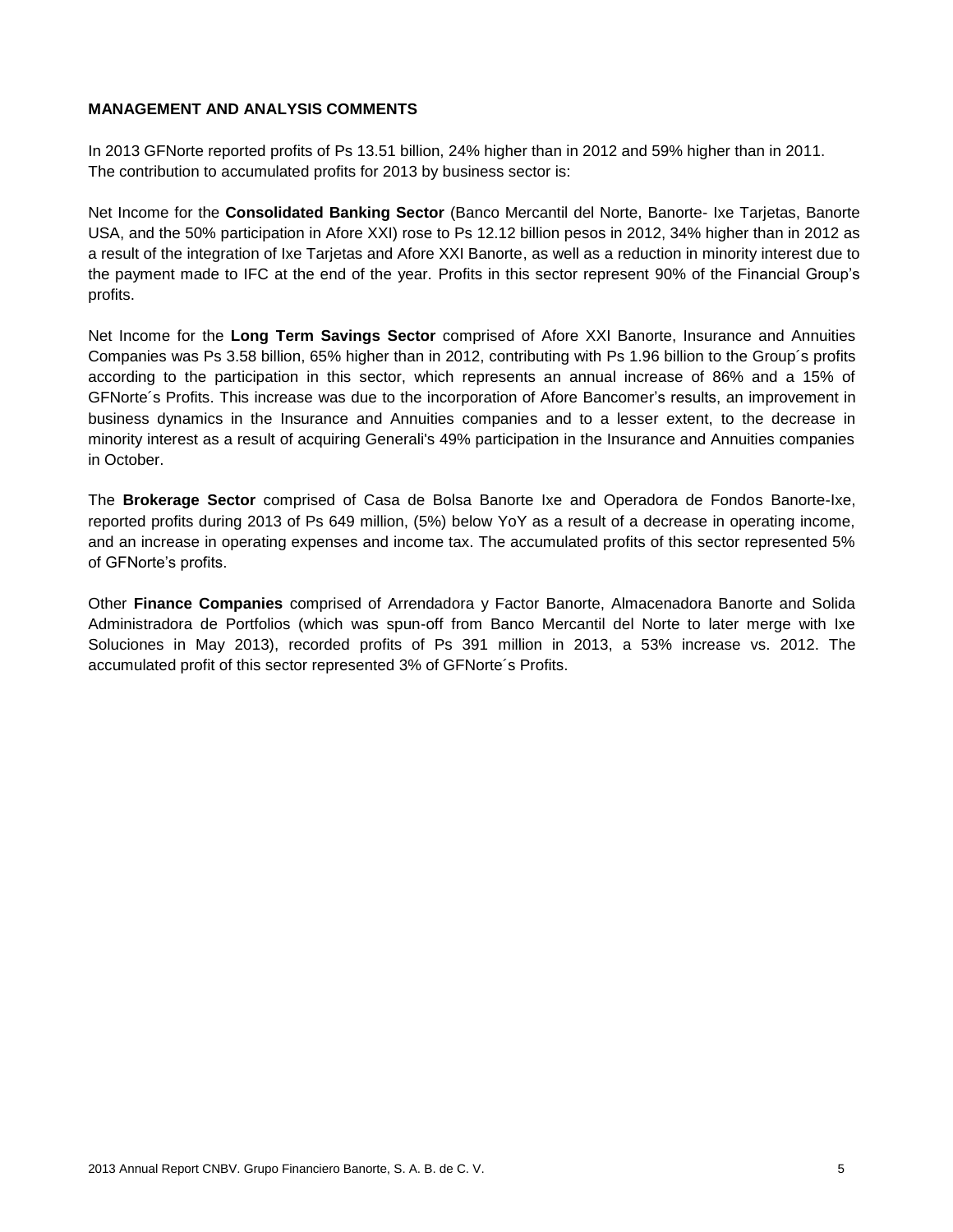#### **Grupo Financiero Banorte**

**Consolidated Income Statement of the Group (1)**

|                                                                               | 2013      | 2012      | 2011      |
|-------------------------------------------------------------------------------|-----------|-----------|-----------|
| Interest income                                                               | \$69,434  | \$64,127  | \$52,930  |
| Premium revenue (Net)                                                         | 18,027    | 16,321    | 15,275    |
| Interest expense                                                              | (31, 456) | (30, 874) | (24, 628) |
| Net increase in technical reserves                                            | (9,686)   | (8,708)   | (9,316)   |
| Casualty rate, Claims and other Contractual Obligations (Net)                 | (9, 138)  | (8,057)   | (6,092)   |
| <b>NET INTEREST INCOME (NII)</b>                                              | 37,181    | 32,809    | 28,169    |
| <b>Preventive Provisions for Loan Loss</b>                                    | (8,942)   | (6, 172)  | (5, 438)  |
| NET INTEREST INCOME ADJUSTED FOR CREDIT RISK                                  | 28,239    | 26,637    | 22,731    |
| Fees Charged                                                                  | 12,006    | 11,539    | 9,733     |
| <b>Fees Paid</b>                                                              | (3, 917)  | (3,480)   | (2,856)   |
| <b>Trading Income</b>                                                         | 4,971     | 4,152     | 2,778     |
| <b>Other Operating Income</b>                                                 | 3,223     | 2,300     | 2,814     |
| Non Interest Income (2) (3)                                                   | 16,283    | 14,511    | 12,469    |
| Administration and promotional expenses (4)                                   | (27, 818) | (25, 535) | (22, 588) |
| <b>OPERATING INCOME</b>                                                       | 16,704    | 15,613    | 12,612    |
| Equity in Earnings of unconsolidated Subsidiaries and Associated<br>Companies | 1,130     | 590       | 157       |
| <b>PRE-TAX INCOME</b>                                                         | 17,834    | 16,203    | 12,769    |
| Income Tax                                                                    | (3,671)   | (3,653)   | (2, 446)  |
| Deferred Income Tax (net)                                                     | 116       | (475)     | (953)     |
| Taxes (4)                                                                     | (3, 555)  | (4, 128)  | (3, 399)  |
| <b>NET INCOME FROM CONTINUOUS OPERATIONS</b>                                  | 14,279    | 12,075    | 9,370     |
| Minority interest                                                             | (771)     | (1, 187)  | (853)     |
| <b>NET INCOME</b>                                                             | \$13,508  | \$10,888  | \$8,517   |

Million pesos.

**(1)** *Financial statements as of December 31st, 2011 reflect the effects of the deconsolidation of Afore XXI Banorte, in order to make them comparable with 2012 financial statements.*

(2) As a result of new accounting criteria which came into effect in April 2009, recoveries of previously written-off loans are registered as non interest income in "Other Operating Income".

(3) In January 2011, accounting criteria D-2 came into effect requiring items that were previously registered under "Other Income and Expenses, net" after Net Operating Results, to be registered under Non Interest Income; as well as the inclusion of "Other Operating Income (Expense) from Insurance and Annuities".

(4) As a result of applying new accounting criteria in April 2009, employee profit sharing is registered as a non interest expense.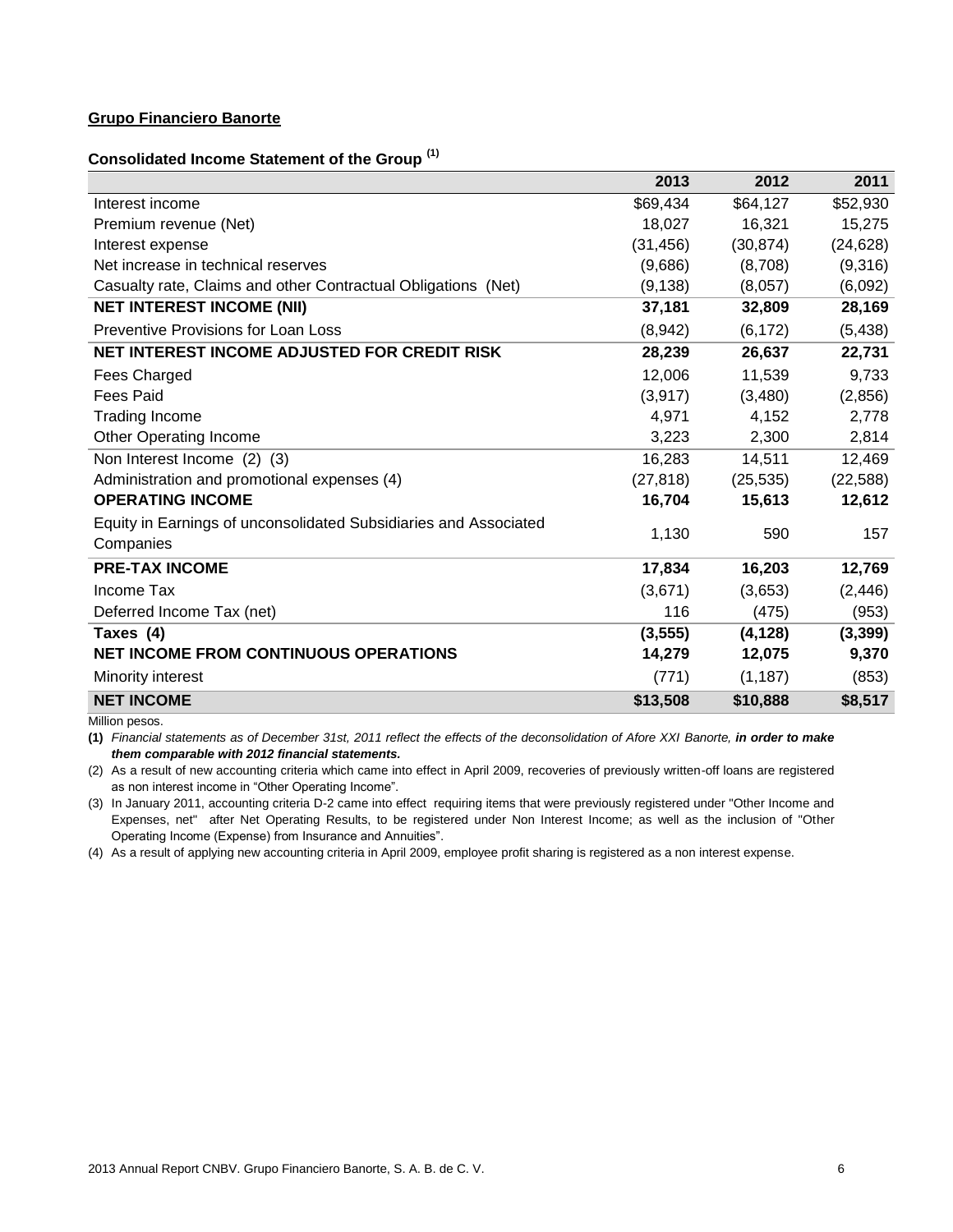The following is a breakdown of the most important items of the Income Statement:

#### **Net Interest Income**

|                                                      | 2013     | 2012     | 2011     |
|------------------------------------------------------|----------|----------|----------|
| Interest Income                                      | 65,307   | 60,773   | 50,182   |
| <b>Interest Expense</b>                              | 31,065   | 30,583   | 24,409   |
| Loan Origination Fees                                | 1,564    | 1.118    | 922      |
| Fees Paid                                            | 377      | 286      | 219      |
| Net Interest Income without Insurance and Annuities  | \$35,428 | \$31,022 | \$26,477 |
| Insurance and Annuities - Interest Income            | 2,564    | 2,236    | 1,825    |
| <b>Issued Premiums (Net)</b>                         | 18,026   | 16,321   | 15,275   |
| <b>Insurance and Annuities - Interest Expenses</b>   | 14       | 4        | $\Omega$ |
| Net Increaseof technical reserves                    | 9,686    | 8,708    | 9,316    |
| Damages, Claims and Other Obligations (net)          | 9,138    | 8,057    | 6,092    |
| Net Interest Income for Insurance and Annuities (1)  | \$1,752  | \$1,788  | \$1,692  |
| <b>Net Interest Income GFNORTE</b>                   | \$37,181 | \$32,810 | \$28,169 |
| Provisions                                           | 8,942    | 6,172    | 5,438    |
| Net Interest Margin adjusted by Loan Loss Provisions | \$28,239 | \$26,637 | \$22,731 |
| <b>Average Earnings Assets</b>                       | 875,366  | 792,501  | 689,523  |
| <b>NIM (2)</b>                                       | 4.2%     | 4.1%     | 4.1%     |
| NIM adjusted by Loan Loss Provisions (3)             | 3.2%     | 3.4%     | 3.3%     |

Million pesos.

1. As of January 2011, the new Accounting Criteria A-2 was implemented for the consolidation of the Insurance and Annuities' companies.

2. NIM (Net Interest Margin)= Annualized Net Interest Margin / Average Earnings Assets.

3. Annualized Net Interest Margin adjusted by Loan Loss Provisions / Average Earnings Assets.

During 2013**, GFNORTE's Net Interest Income increased 13% YoY,** from Ps 32.81 to Ps 37.18 billion as a result of a combined effect of:

- a) A 16% increase in net financial revenues and loan origination fees derived from 6% growth in the loan portfolio, mainly in higher yielding products such as Payroll loans, Credit cards, SMEs and Mortgages
- b) A (2%) decrease in the NII of the Insurance and Annuities Companies due to an increase in technical reserves stemming from growth in premium sales.
- c) Cancellation of the debt servicing cost of GFNorte's US 800 million dollar syndicated loan disbursed in February and paid on July 26th.
- d) A 100 basis point decrease in the benchmark rate during the year (50 basis points in March, 25 basis points in September and 25 basis points in October).

#### **Net Interest Income excluding the Insurance and Annuities companies presented an accumulated increase of 14%.**

**The average NIM for 2013 was 4.2%,** a YoY increase of 11 basis points resulted from growth in higher yielding segments (Consumer portfolio represented 14% of the total portfolio at the end of 2013 vs. 11% at the end of 2012).

During 2013, **NIM related to lending activity** increased YoY by 44 basis points to 7.8%, while the average NIM **excluding the Insurance and Annuities companies** was 4.3% during 2013, 17 basis points more vs. the previous year.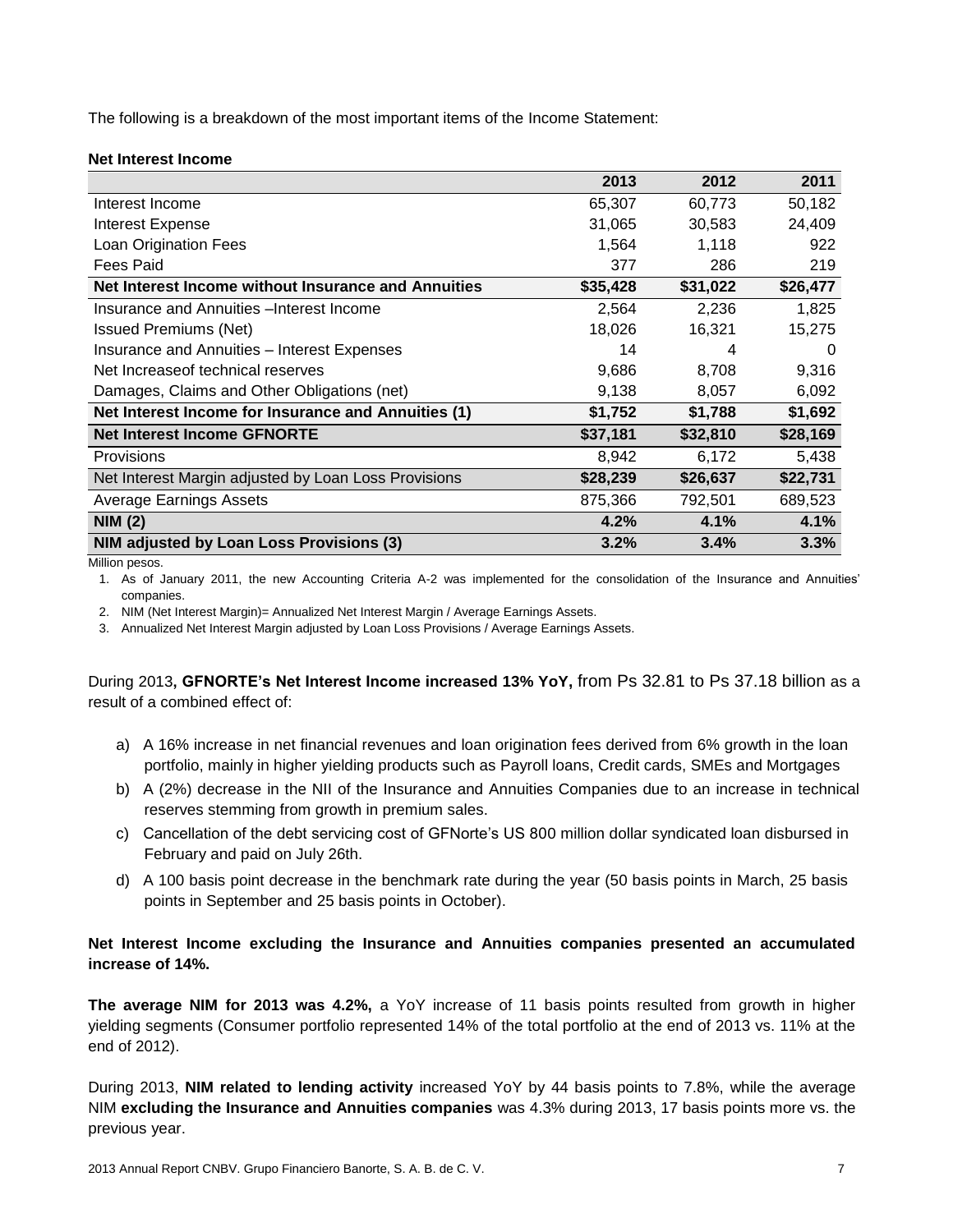#### **Provisions**

**Provisions charged to results for 2013 totaled Ps 8.94 billion, a 45% YoY increase vs. 2012**. This increase is mainly due to provisions created to cover exposures to home developers: URBI, GEO and HOMEX; in addition, the increase is explained by growth in Consumer portfolios which require higher initial provisions under the recently implemented methodology of expected losses, as well as growth in past due loans for the Consumer and SME portfolios as a result of the negative impact of slower economic growth.

The **average NIM adjusted for Credit Risks was 3.2% in 2013**, a decrease of 14 basis points vs. 2012 due to the increase in provisions registered during the first half of 2013 resulting from the deterioration in the exposures to home developers and in the loan portfolio as a consequence of the negative impact from weaker economic activity**.** 

**Loan loss provisions represented 24% of Net Interest Income during 2013**, a YoY increase of 5 pp vs. 2012.

**Annualized loan loss provisions during 2013 accounted for 2.2% of the average loan portfolio**, a YoY increase of 0.53 pp vs. 2012 mainly on the back of higher provisions related to exposures in home development, and to a lesser extent in the Consumer portfolio.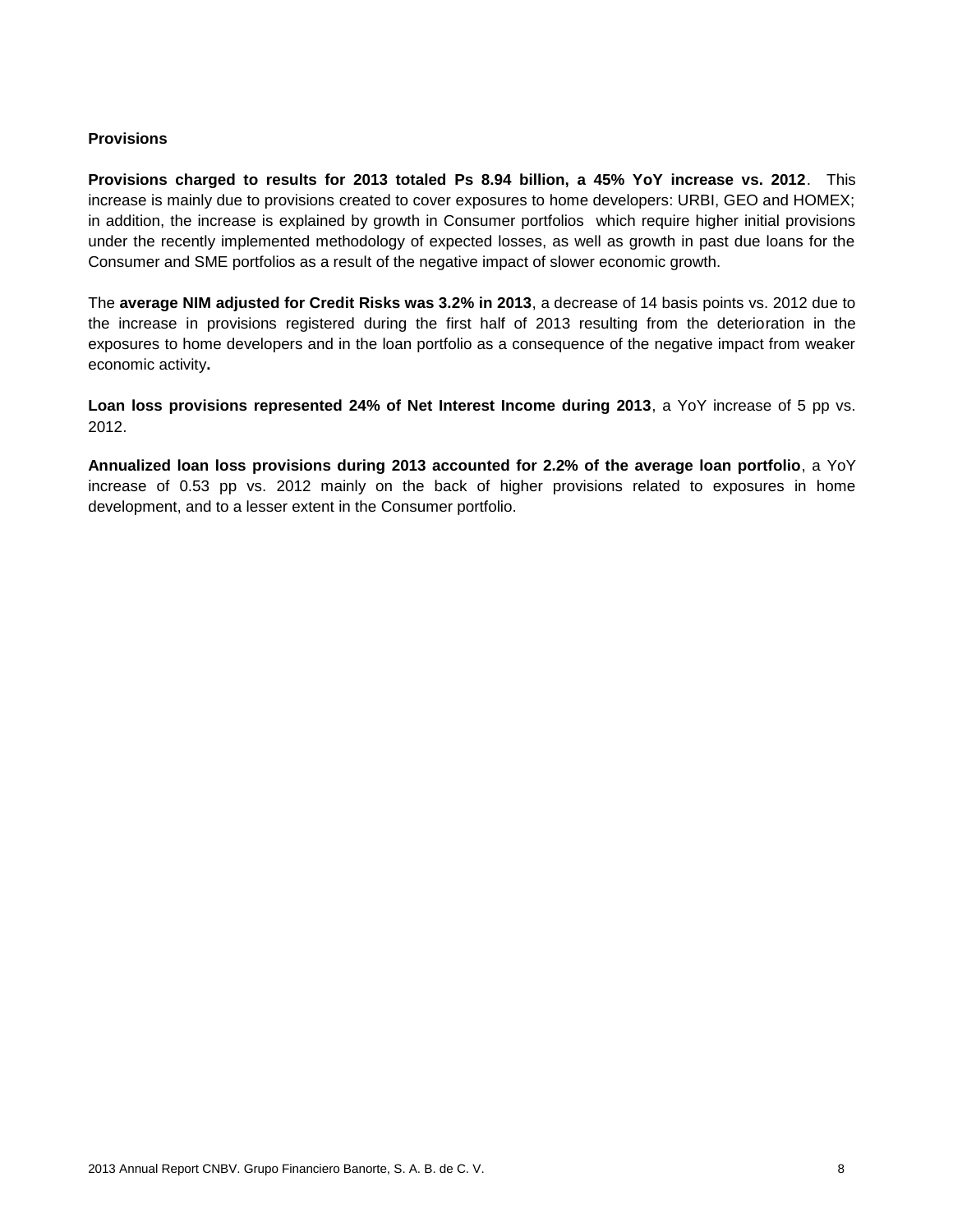#### **Non interest income**

|                                                             | 2013        | 2012     | 2011     |
|-------------------------------------------------------------|-------------|----------|----------|
| Fees for commercial and mortgage loans                      | 11          | 33       | 50       |
| <b>Fund transfers</b>                                       | 533         | 479      | 421      |
| Account management fees                                     | 1,371       | 1,240    | 1,160    |
| Fiduciary                                                   | 362         | 384      | 353      |
| Income from Real Estate portfolios                          | 811         | 1,307    | 1,117    |
| Electronic Banking Services (1)                             | 3,934       | 3,377    | 2,444    |
| Credit Card Fees (1)                                        | 2,361       | 2,030    | 1,418    |
| Fees from IPAB (2)                                          |             |          |          |
| Fees charged by the Afore (3)                               | 0           | 0        | $\Omega$ |
| Other fees charged (4)                                      | 2,622       | 2,689    | 2,770    |
| <b>Fees Charged on Services</b>                             | 12,006      | 11,539   | 9,733    |
| <b>Fund transfers</b>                                       | 50          | 43       | 37       |
| <b>Other Fees Paid</b>                                      | 3,867       | 3,437    | 2,818    |
| <b>Expenses from Real Estate Portfolios</b>                 | $\mathbf 0$ | 0        | 0        |
| <b>Fees Paid on Services</b>                                | 3,917       | 3,480    | 2,856    |
| <b>Net Fees</b>                                             | 8,089       | 8,059    | 6,877    |
| Foreign Exchange                                            | 885         | 1,391    | 1,182    |
| <b>Securities-Realized Gains</b>                            | 2,726       | 914      | 1,349    |
| <b>Securities-Unrealized Gains</b>                          | 1,360       | 1,847    | 247      |
| <b>Trading Income</b>                                       | 4,971       | 4,152    | 2,778    |
| Subtotal Other Operating Income (Expense) (5)               | 1,151       | 1,058    | 1,501    |
| Other Products (Expense) net (6)                            | 1,387       | 615      | 819      |
| Other Operating Income (Expense) derived from Insurance and | 685         | 626      | 494      |
| Annuities (7)                                               |             |          |          |
| <b>Other Operating Income and Expenses</b>                  | 3,223       | 2,300    | 2,814    |
| <b>Non Interest Income</b>                                  | \$16,284    | \$14,510 | \$12,469 |

Million Pesos.

1. During 2012, Electronic Banking Services and Credit Card Fees headings corresponding to 2012 and 2011 were reclassified to reflect the merger of Banorte Ixe Tarjetas, SA de CV, SOFOM; as there is no reclassification for 2010, the same figures as the ones reported that year are used in this report.

2. Includes Fees received by the Recovery Bank and the Bank.

3. In 2012 the deconsolidation of Afore XXI Banorte's figures since 2011 was recognized.

4. Includes fees from letters of credit, transactions with pension funds, warehouse services, financial advisory services, and securities trading by the Brokerage House, among others.

5. As of April 2009, the CNBV issued changes to the main accounting criteria, which require this item to be recorded under Non Interest Income. The majority of these revenues correspond to recoveries of previously charged-off loans.

6. In January 2011, the CNBV issued changes to accounting criteria in which items previously registered under "Other Income and Expenses, net" after Net Operating Results, are now registered under Non Interest Income as of January 1st. (Criteria D-2).

7. In January 2011, the CNBV issued changes to accounting criteria for consolidating Insurance and the Annuities companies (Criteria A-2).

The following table identifies the sources of Non Interest Income:

|                                  | 2013     | 2012     | 2011     |
|----------------------------------|----------|----------|----------|
| Services                         | \$7,278  | \$6,752  | \$5,760  |
| Recovery                         | 811      | 1.307    | 1,117    |
| Trading                          | 4,971    | 4.152    | 2,778    |
| Other Operating Income (Expense) | 3,223    | 2,300    | 2,814    |
| Non Interest Income              | \$16,284 | \$14,510 | \$12,469 |

Million Pesos.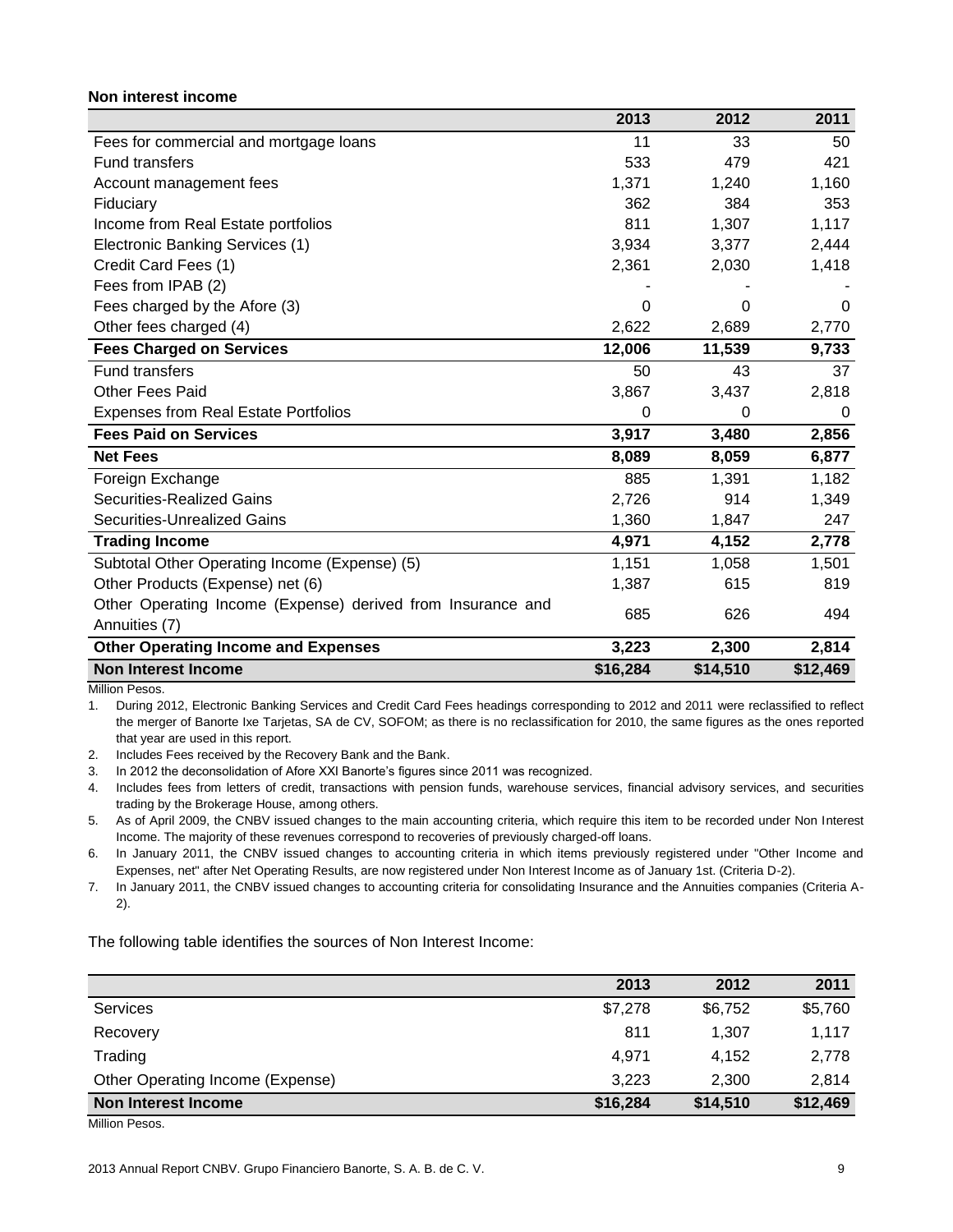In addition to the previously mentioned A-2 accounting criteria, starting in 1Q11, Insurance and Annuities companies use the D-2 Accounting Criteria to report Other Operating Income (Expense) in the Income Statement. As a result, as of that quarter, "Other Operating Income (Expense) net", which was previously reported after Operating Income, is now reported as "Non Interest Income", and "Other Operating Income (Expense) from Insurance and Annuities", which was previously consolidated using the equity participation method is now included in the results of the Financial Group. Both items are registered under "Other Operating Income (Expenses)".

**In 2013, Non Interest Income amounted to Ps 16.28 billion**, 12% higher YoY due to an increase in almost all headings, except real estate portfolio recoveries, as a result of better business dynamics

#### **Service Fees**

As a result of the merger of Afore Banorte with Afore XXI in January 2012, the results of Afore XXI Banorte are reported in the results of Banco Mercantil del Norte (which has a 50% stake in the Afore) using the equity participation method. Given the change in the way the Afore's results are reported, as of that quarter, income from fees charged by this company is no longer reported in the Services heading. Furthermore, and in accordance with Note 2 - "Relevant Events. Subparagraph c)" of the Audited Financial Statements, it was determined that for comparative purposes with previous years, figures as of December 31st, 2011 were modified to reflect the effects of the deconsolidation of Afore XXI Banorte.

**During 2013, Service Fees totaled Ps 7.28 million**, an increase of 8% YoY due to better business dynamics in the following items:

- i) +16% in electronic banking fees due to more business transactions and payroll services,
- ii) +16% in consumer loan fees and credit card fees due to the more client transactions and more cardholders,
- iii) +11% in Account Management Fees due to more accounts and adjustments in membership fees, and
- iv) +11% in fund transfer revenues due to higher volumes.

On the back of the same business dynamics, **Fees Paid increased 13%** driven by higher fees paid on loans, fund transfers, interbank fees, commissions paid to insurance brokers and foreign payment orders.

**Trading**

**Trading revenues during 2013 totaled Ps 4.97 billion,** a YoY growth of 20% due to favorable results from securities and derivatives trading by Banorte and the Annuities company, which offset the decline in valuation gains of Banorte, and the less favorable result of foreign exchange transactions.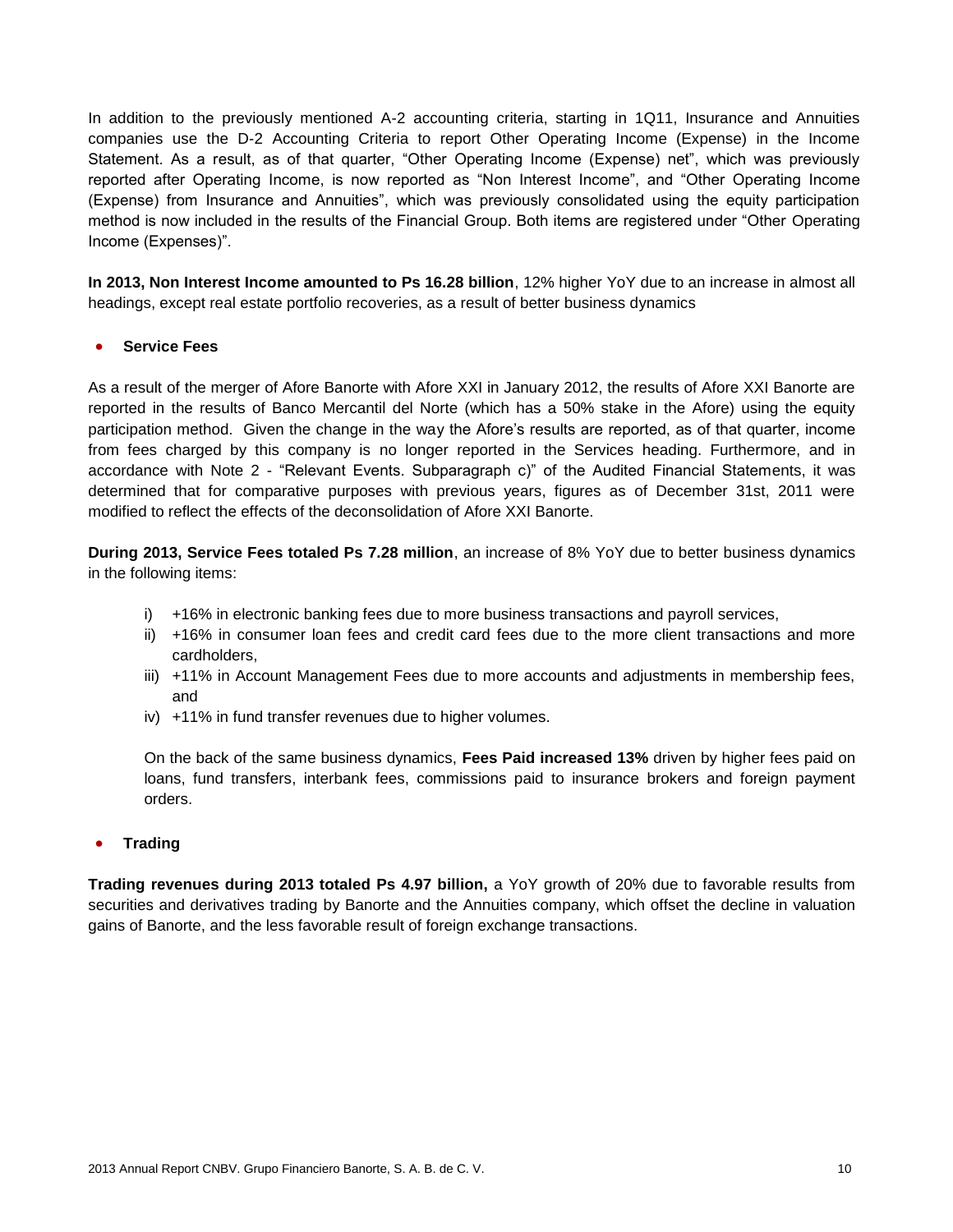#### **Other Operating Income (Expense)**

|                                                               | 2013    | 2012    | 2011    |
|---------------------------------------------------------------|---------|---------|---------|
| Loan recoveries                                               | 1,384   | 1,234   | 1,207   |
| Income from foreclosed assets                                 | (145)   | (83)    | 99      |
| Other operating income                                        | 135     | 76      | 296     |
| Other operating expense                                       | (223)   | (169)   | (101)   |
| <b>Subtotal other Operating Income (Expense)</b>              | \$1,151 | \$1,058 | \$1,501 |
| Other Products                                                | 2,988   | 2,305   | 1,625   |
| <b>Other Recoveries</b>                                       | 1,312   | 386     | 451     |
| Other (Expenses)                                              | (2,912) | (2,075) | (1,258) |
| <b>Other Products (Expense) Net</b>                           | \$1,387 | \$615   | \$819   |
| (Expense) from Insurance and<br><b>Other Operating Income</b> | \$685   | \$626   | \$494   |
| <b>Annuities</b>                                              |         |         |         |
| <b>Other Operating Income (Expense)</b>                       | \$3,223 | \$2,300 | \$2,814 |

Million pesos.

As a result of applying A-2 and D-2 Accounting Criteria, information pertaining to Insurance and Annuities Operations is reported under Other Operating Income (Expense) as well as information previously grouped under Other Products and Expenses, Net.

#### **During 2013, Other Operating Income (Expenses) totaled Ps 3.22 billion**, a 40% YoY increase due to:

- i) Higher portfolio recoveries, mainly from an infrastructure project and a business investment that occurred during the first quarter 2013 and the third quarter 2013.
- ii) An increase in *Other Products* resulting from the cancellation of other debtor accounts, higher interests from loans to employees and leasing revenues.
- iii) An increase in combined revenues from previously written-off portfolios and the sale of foreclosed assets.
- iv) A 77% increase in *Other Operating Income* on the back of greater cancellations of excess preventive estimates.
- v) A 9% increase in income from the Insurance and Annuities companies.

These effects offset the 40% increase in *Other Expenses* generated by more damages, losses and frauds, as well as a higher estimate for irrecoverable losses.

#### **Recoveries**

**Non Interest Income from Recoveries (including previously written-off proprietary loan portfolio and foreclosed assets classified under "Other Operating Income (Expenses)" amounted to Ps 3.36 billion in 2013,** an increase of 18% YoY vs. 2012 mainly due to recoveries linked to an infrastructure project and a business investment during the first quarter 2013 and the third quarter 2013, which offset the (38%) decrease in real estate portfolio recoveries that include the recognition of income related to investment projects, mainly with home developers currently facing solvency and liquidity problems.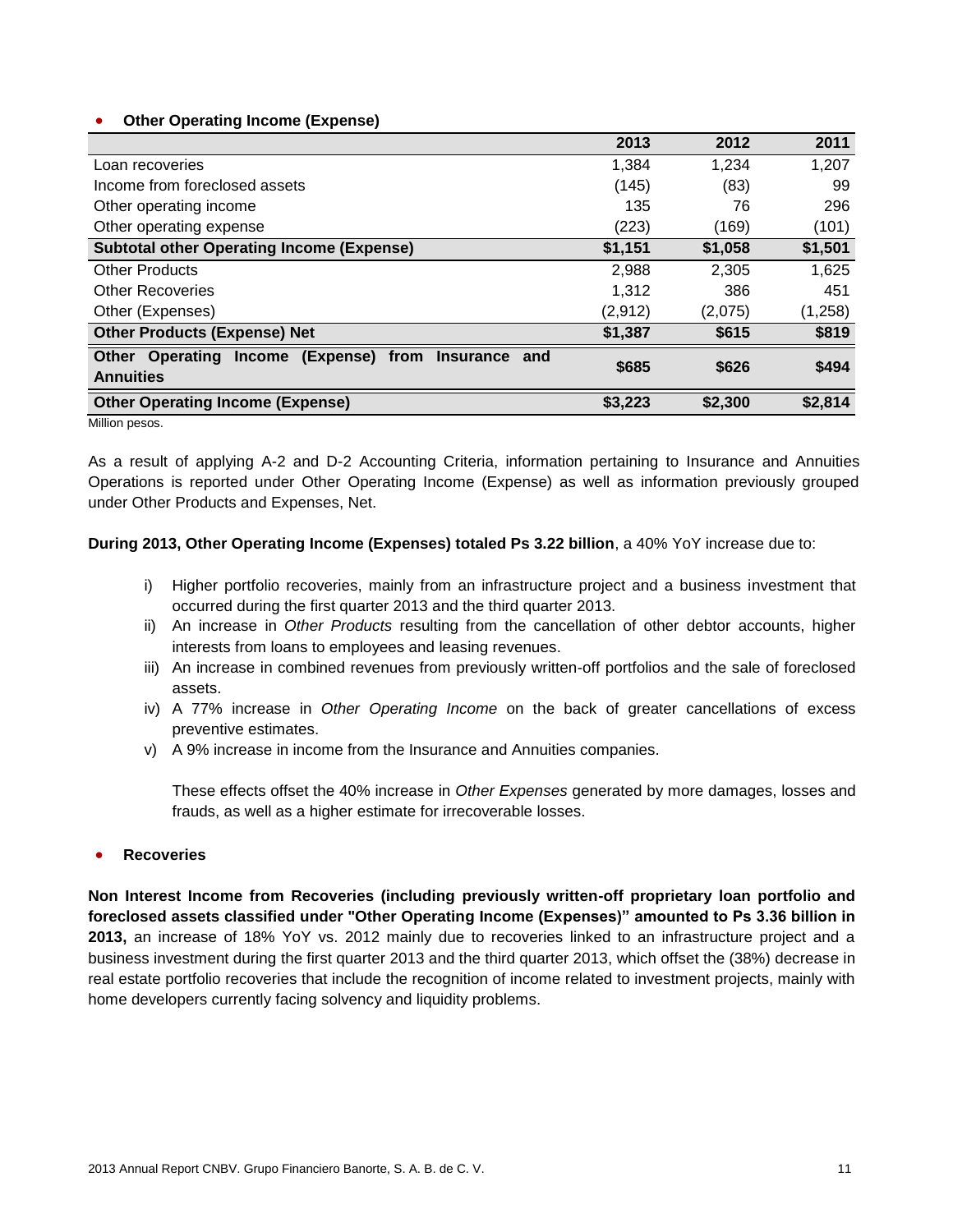#### **Non Interest Expense**

|                                      | 2013     | 2012     | 2011     |
|--------------------------------------|----------|----------|----------|
| Personnel                            | \$13,077 | \$10,398 | \$9,446  |
| <b>Professional Fees</b>             | 2,767    | 2,907    | 2,172    |
| Administrative and Promotional       | 4,874    | 4.899    | 4,657    |
| Rents, Depreciation & Amortization   | 3,219    | 2,954    | 2,805    |
| Taxes other than income tax expenses | 1.726    | 1.826    | 1,296    |
| Contributions to IPAB                | 1.831    | 1.610    | 1.341    |
| Employee Profit Sharing (PTU) (1)    | 324      | 940      | 871      |
| <b>Non Interest Expense</b>          | \$27,819 | \$25,535 | \$22,588 |

Million pesos.

(1) As a result of applying new accounting criteria as of April 2009 employee profit sharing is registered as a Non Interest Expense.

**Non Interest Expenses in 2013 amounted to Ps 27.82 billion**, a 9% YoY increase vs. 2012 derived mainly from the strengthening of business areas, the expansion of operating infrastructure and the payment of bonuses and incentives with a higher profit base, which was partially offset by declines in other headings. The increase in expenses occurred in the following items:

- i) Ps 2.68 billion in Personnel Expenses (+26%) due to the strengthening of sales forces and the payment of bonuses and incentives with a higher profit base,
- ii) Ps 265 million in rents, depreciations and amortizations (+9%) due to the amortization of intangible assets arising from the acquisition of IXE Tarjetas and Afore XXI, the acquisition of new equipment, depreciation of installation charges for the closing of projects and penalty charges for the early termination of leases for branches (both due to the merger of Ixe branches with Banorte branches), the beginning of amortization of related projects capitalized in the Banorte-Ixe merger, leasing agreements related with the IBM contract, the increase in office rents due to inflationary effects, as well as growth in the commercial network, and
- iii) Ps 221 million in IPAB contributions (+14%) driven by the YoY growth in liabilities subject to the IPAB fee, mainly deposits.

These increases were partially offset by reductions, among other concepts, in Professional Fees (-5%) due to a reduction in advisory services, adjustments to outsourced personnel payments and benefits, as well as less administrative and promotional expenses in headings such as advertising, various services such as file custody and lower operating expenses of the credit card portfolio.

**The Efficiency Ratio during 2013 was 52.0%** showing a decrease of (1.9 pp) vs. 2012 due to the positive operating leverage obtained in the period.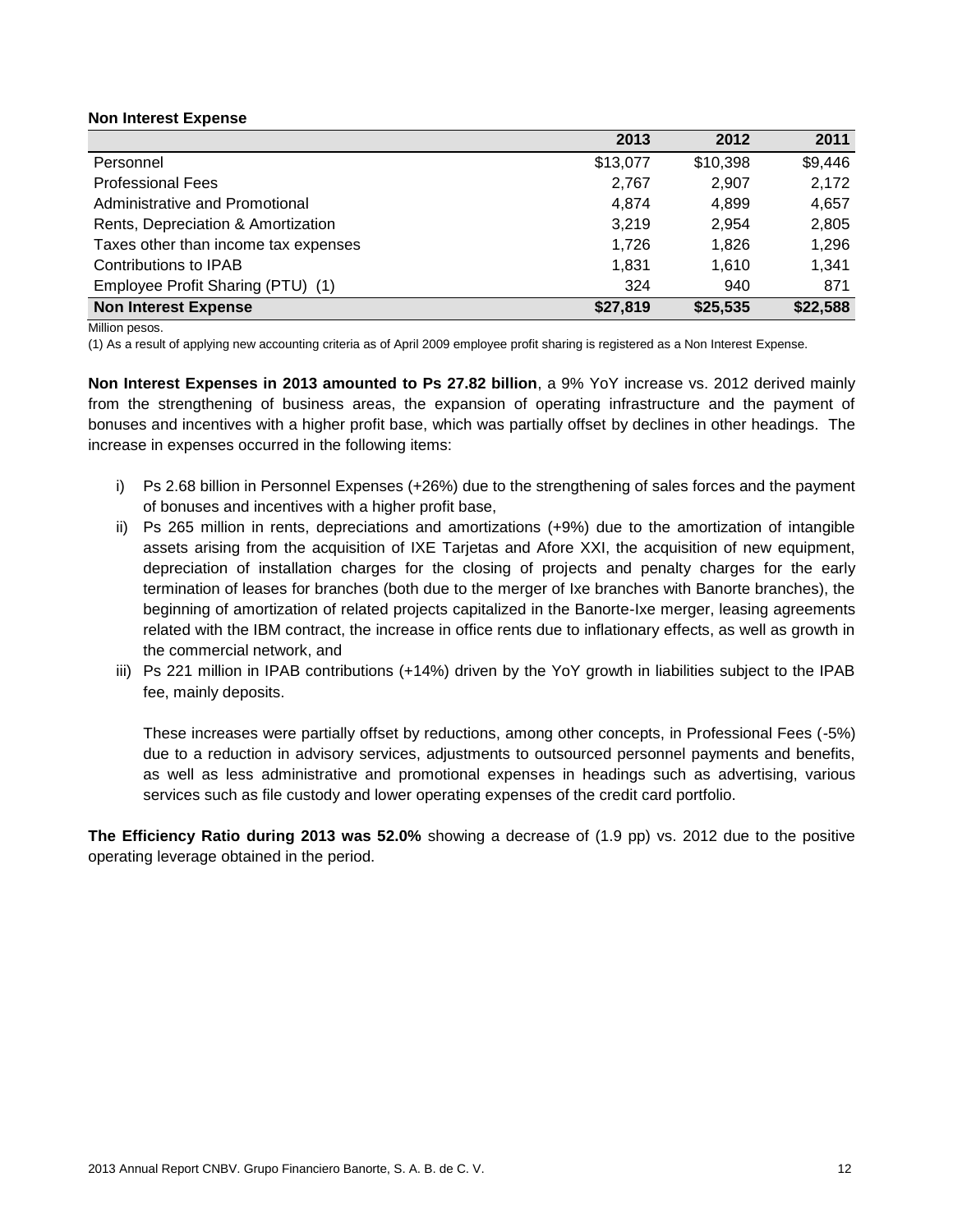#### **Performing loan portfolio**

|                          | 2013      | 2012      | 2011      |
|--------------------------|-----------|-----------|-----------|
| Commercial $(1)$         | \$113,795 | \$106,257 | \$101,467 |
| Consumer                 | 139,715   | 118,401   | 98,521    |
| Corporate <sup>(1)</sup> | 75,690    | 88,237    | 79,112    |
| Government               | 95,637    | 88,294    | 71,165    |
| <b>Subtotal</b>          | 424,837   | 401,190   | 350,265   |
| Recovery Bank            | 201       | 243       | 292       |
| <b>Total</b>             | \$425,038 | \$401,433 | \$350,557 |
| Past due loans           | 13,655    | 8,481     | 6,949     |
| % NPL Ratio              | 3.1%      | 2.1%      | 1.9%      |

Million pesos.

1. In this Annual Report, some figures corresponding to 2012 and 2011 in the commercial and corporate loan portfolios differ from those presented in the 2012 Annual Report due to certain reclassifications during the second quarter 2013 in the Commercial Portfolios of Ixe Banco, Arrendadora y Factor Banorte and Fincasa Hipotecaria to be considered as Corporate portfolios according to Banco Mercantil del Norte's classification criteria for the two loan portfolios; reclassification was made retroactively.

#### **Performing Consumer Loan Portfolio**

|                                 | 2013      | 2012      | 2011     |
|---------------------------------|-----------|-----------|----------|
| Mortgage                        | \$81,833  | \$72,365  | \$64,275 |
| Car Loans                       | 11,412    | 10.329    | 9,353    |
| <b>Credit Cards</b>             | 20,323    | 17.524    | 11,465   |
| Payroll                         | 26,147    | 18,183    | 13,428   |
| Total performing consumer loans | \$139,715 | \$118,401 | \$98,521 |

Million pesos.

#### **•** Total Performing Loans

**Total Performing Loans increased 6% YoY, growing by Ps 23.65 billion to Ps 424.84 billion at the close of 2013,** excluding the proprietary loans managed by the Recovery Bank. The Loan portfolio registered lower growth rates YoY mainly due to the economic slowdown registered in the year and the prepayments made by corporate clients, which were not offset by the origination of new loans in this segment during 2013. In spite of this, the loan portfolio grew at a faster pace than the economy.

Portfolio growth by segments was as follows:

#### **Individual Loans**

- **Consumer and Mortgage:** increased by Ps 21.31 billion or 18% YoY vs. 2012 **totaling Ps 139.72 billion at the close of 2013** as a result of favorable dynamics in all segments.
- **Mortgage:** grew by Ps 9.47 billion or 13% YoY **reaching a balance of Ps 81.83 billion**, driven by growth in placement of middle-income mortgage loans, the mortgage program with PEMEX, as well as the reactivation of programs for home improvements, construction, remodeling and payment of liabilities.
- **Credit Cards:** During 2012 Banco Mercantil del Norte acquired 50% of JP Morgan Chase's equity interest in the SOFOM Ixe Tarjetas, and the other 50% of the company owned by Ixe Banco, and its name was subsequently changed to Banorte-Ixe Tarjetas, S.A. de C.V. SOFOM, integrating the business into a single platform. **At the close of 2013 the credit card portfolio amounted to Ps**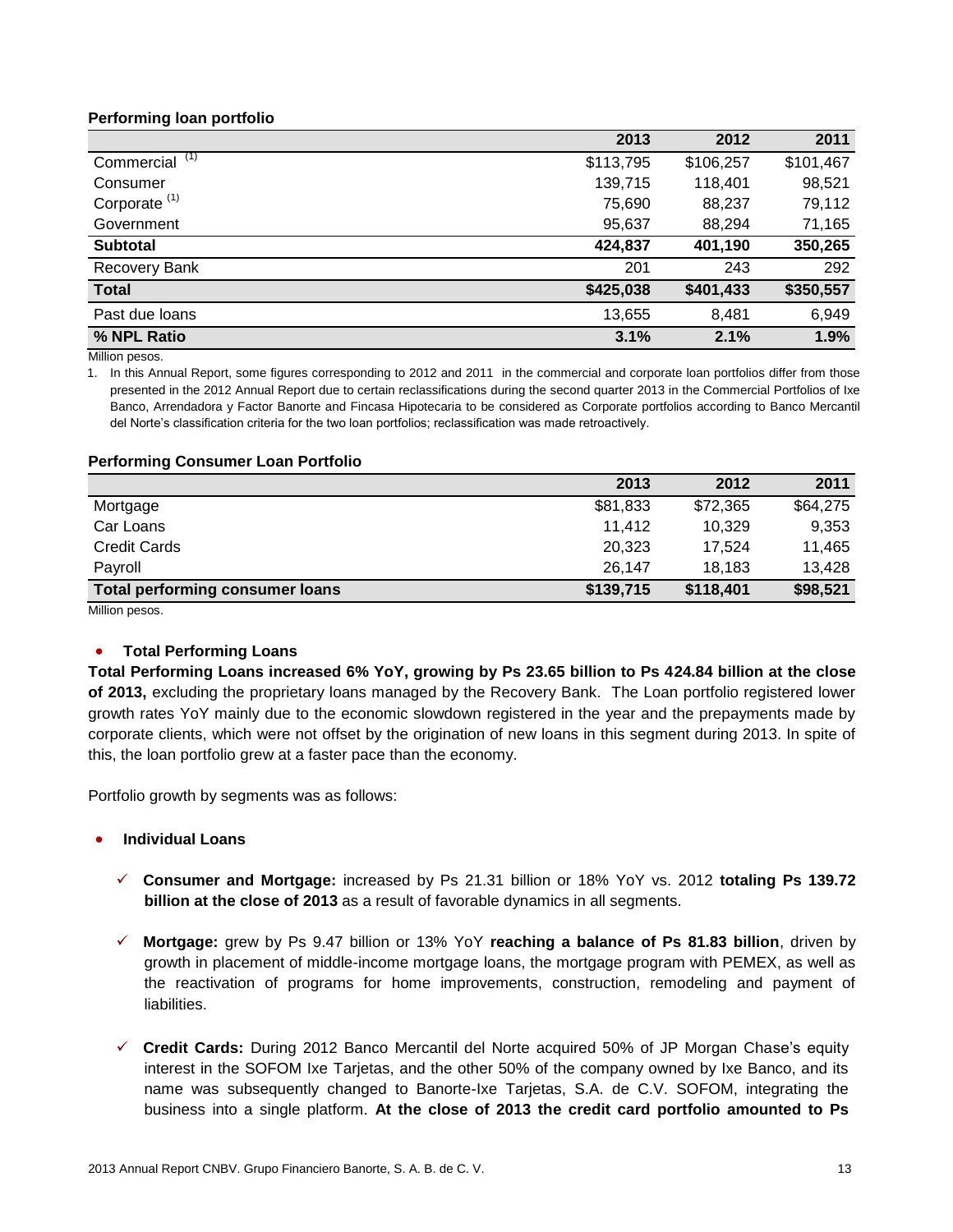**20.32 billion**, an increase of Ps 2.80 billion or 16% YoY. The increase is due to portfolio management strategies, marketing campaigns for Banorte-Ixe products and more cross-selling to clients.

- **Payroll:** At the close of 2013, the portfolio registered YoY growth of Ps 7.96 billion or 44% **totaling Ps 26.15 billion**, as a result of growth in the number of Banorte-Ixe payroll account holders, which totaled 4.45 billion, up by 14% YoY, as well as campaigns to promote the product and strategies to cross-sell to clients through various channels.
- **Cars:** Car loans grew by Ps 1.08 billion pesos, or 10% YoY amounting Ps 11.41 billion on the back of more new loans driven by promotional campaigns through various channels, cross-selling to clients and alliances with car dealerships.

#### **II. Loans to Institutions**

- **Commercial:** Commercial loans grew by Ps 7.54 billion, or 7% YoY **reaching Ps 113.80 billion**. The growth is on the back of increased placement of business loans, leasing and the reactivation of the Crediactivo product for corporations. **The SME portfolio totaled Ps 33.74 billion**, representing a growth of Ps 4.04 billion or 14% YoY.
- **Corporate: At the close of 2013, corporate loans totaled Ps 75.69 billion**, decreasing by (Ps 12.55) billion or (14%) YoY. These reductions can be attributed to the payment or classification to past due of some loans related to home developers, as well as prepayments received from some clients that used the proceeds from capital markets' transactions to settle their liabilities.

Through the subsidiaries Banco Mercantil del Norte, Arrendadora y Factor Banorte and Sólida Administradora de Portafolios, GFNORTE has extended loans and participated, through specialized trust operations, in housing development projects. Some of the largest companies in this sector have experienced financial difficulties and three of the largest companies are undergoing a debt restructuring process and have defaulted on their payments. This situation has led to deterioration in the risk profile of these three borrowers. We are currently involved in restructuring negotiations with these companies along with other banks. **As of December 31st, 2013, we had a loan exposure of Ps 8.71 billion to Urbi Desarrollos Urbanos, S.A.B. de C.V., Corporación Geo, S.A.B. de C.V. and Desarrolladora Homex, S.A.B. de C.V**., 1.1% below the previous quarter. These three companies currently represent 2.0% of our total loan portfolio compared to 2.1% in September 2013. **Ps 7.00 billion are past due,** growing by Ps 1.02 billion in the fourth quarter of 2013. 73% of the loan portfolio is guaranteed, decreasing vs. 80% of the previous quarter. **Sólida has Ps 9.18 billion in land and proprietary investments and Ps 553 million in collection rights,** compared to Ps 8.91 billion and Ps 561 million in the third quarter of 2013.

 $\checkmark$  Government: At the end of 2013, government loans totaled Ps 95.64 billion, representing an increase of Ps 7.34 billion or 8% as a result of ongoing efforts to continue meeting demand for loans in this segment, especially from the Federal Government. Also, the loan portfolio's risk is adequate, as more than 95% of the total portfolio has a fiduciary guarantee (federal budget transfers and local revenues such as payroll tax), and less than 2% of the loans in the portfolio have short-term maturities.

#### **Past Due Loans**

**At the close of 2013, past due loans amounted to Ps 13.66 billion**, 61% higher YoY vs. 2012, mainly due to an increase of past due loans in the corporate portfolio - especially from home developers -, SMEs, credit card, mortgage and payroll loans, derived from the negative impact of the economic slowdown.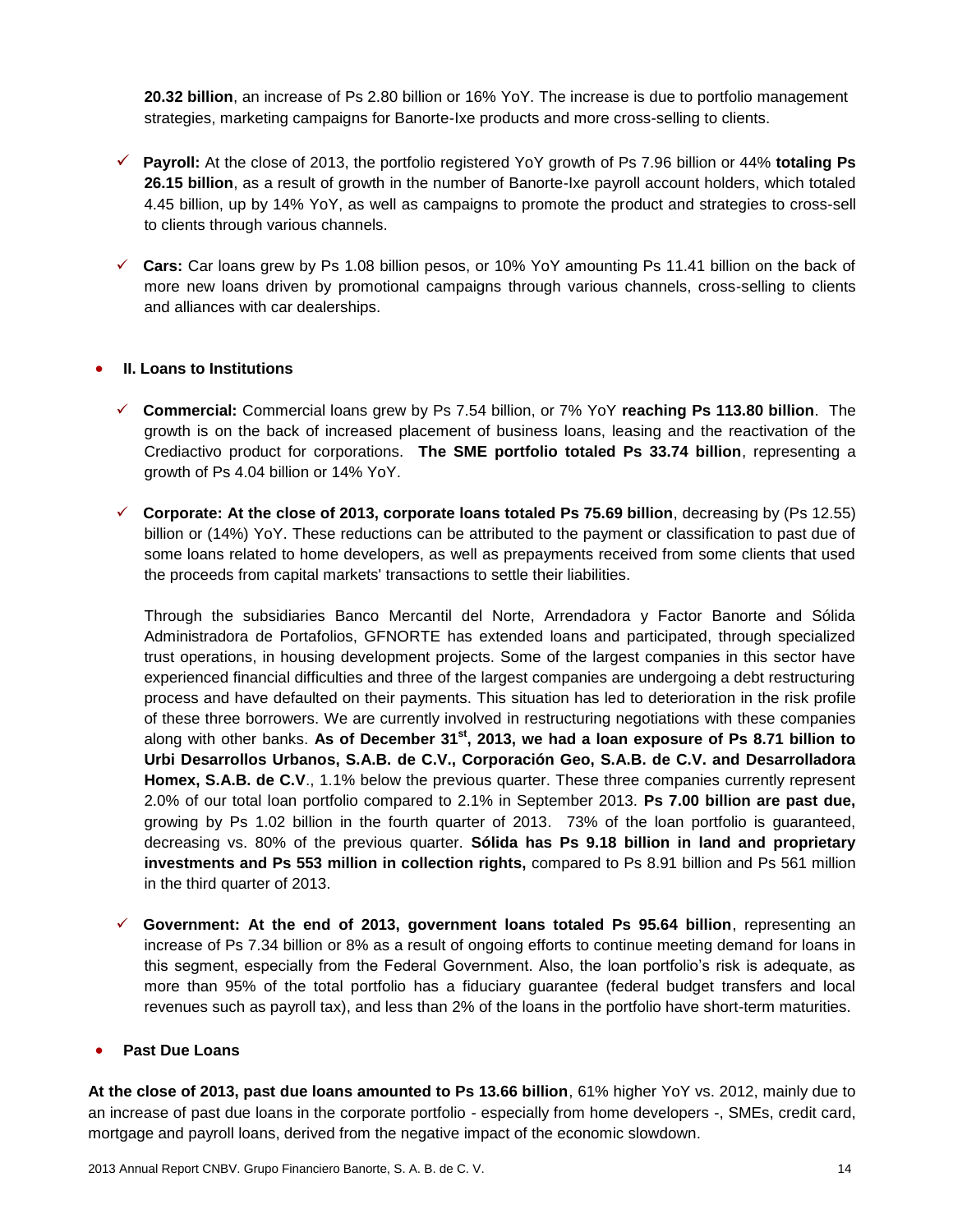The trend in past due balances by segment during the quarter was:

| <b>Million pesos</b> | 2013   | Change.<br><b>Vs. 2012</b> |
|----------------------|--------|----------------------------|
| <b>Credit Cards</b>  | 1,278  | 347                        |
| Payroll              | 628    | 228                        |
| Car loans            | 187    | 52                         |
| Mortgage             | 1,087  | 274                        |
| Commercial           | 3,389  | (1, 330)                   |
| Corporate            | 7,084  | 5,661                      |
| Government           | 2      | (58)                       |
| Total                | 13.655 | 5,174                      |

**At the end of 2013**, the Past Due Loan Ratio ("PDL") was 3.1%, 1.0 pp above the 2012 level mainly due to the increase in past due loans in all segments except Commercial and Government.

**Excluding the past due loans for the three troubled home developers, the NPL ratio would be 1.5%**, 60 basis points below the level registered last year.

Past due Loan Ratios by segment showed the following trends during the last 12-months:

|                     | 2012 | 2013 |
|---------------------|------|------|
| <b>Credit Cards</b> | 5.0% | 5.9% |
| Payroll             | 2.2% | 2.3% |
| Car Ioans           | 1.3% | 1.6% |
| Mortgage            | 1.1% | 1.3% |
| Commercial          | 4.3% | 2.9% |
| Corporate           | 1.6% | 8.6% |
| Government          | 0.1% | 0.0% |
| Total               | 2.1% | 3.1% |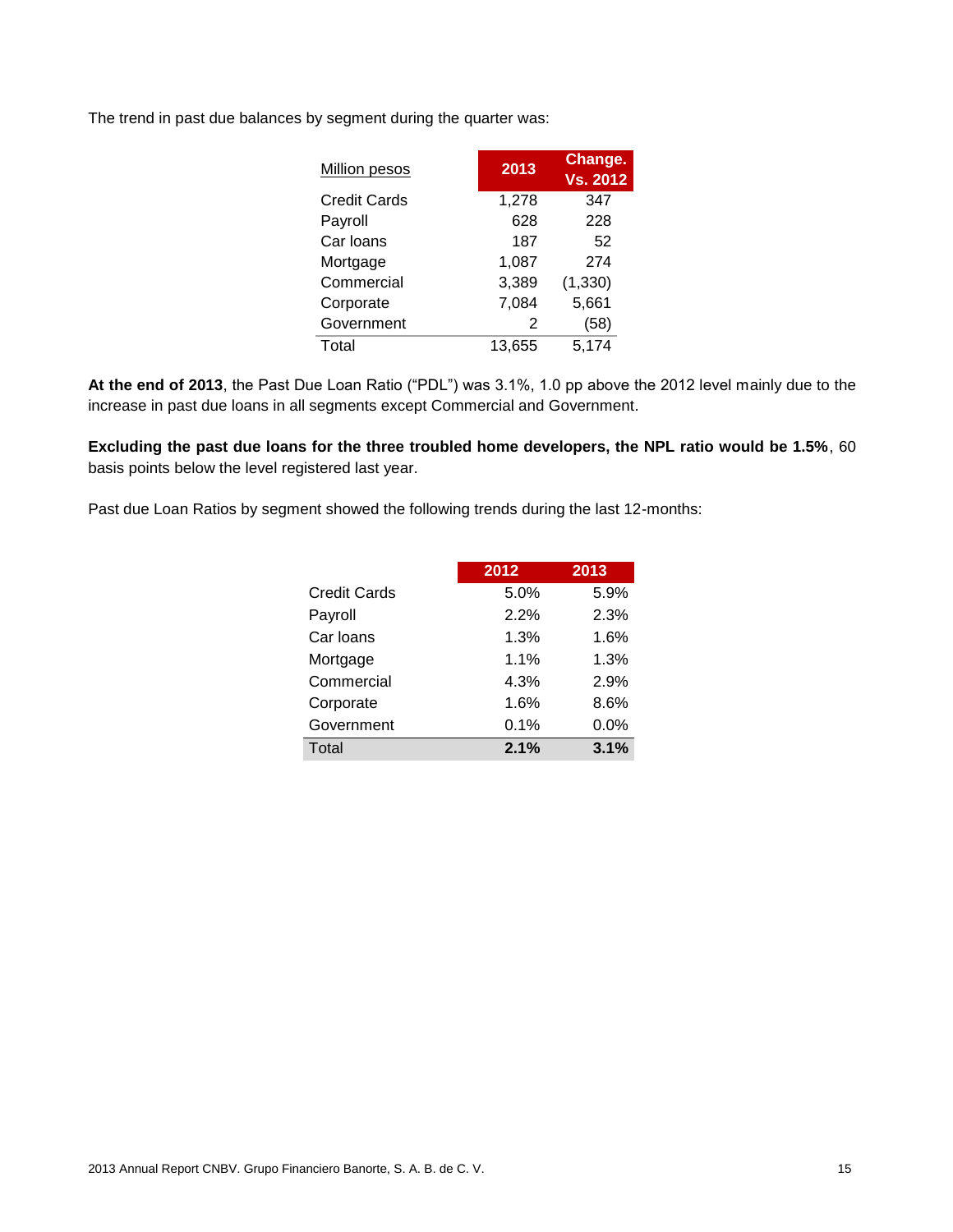#### **Deposits**

|                                      | 2013      | 2012      | 2011      |
|--------------------------------------|-----------|-----------|-----------|
| Non Interest Bearing Demand Deposits | \$123,056 | \$104,612 | \$91,860  |
| Interest Bearing Demand Deposits (1) | 132,241   | 106,842   | 98,085    |
| <b>Total Demand Deposits (2)</b>     | 255,297   | 211,454   | 189,944   |
| Time Deposits - Retail               | 129,121   | 124,255   | 116,223   |
| <b>Core Deposits</b>                 | 384,419   | 335,709   | 306,168   |
| Money Market (3)                     | 59,729    | 89,860    | 63,127    |
| <b>Total Banking Sector Deposits</b> | \$444,147 | \$425,569 | \$369,295 |
| <b>GFNorte's Total Deposits (4)</b>  | \$443,740 | \$424,325 | \$370,290 |
| Third party deposits                 | 150,636   | 111.042   | 123,918   |
| Total assets under management        | \$594,783 | \$536,611 | \$493,213 |

Million pesos.

(1) As of 2004, IPAB checking accounts for the deposit of cash collections related to the managed portfolios of Banpaís and Bancen are excluded retroactively for comparison purposes. The balances of these accounts for 2011, 2012 and 2013 were \$0 million pesos in all cases.

(2) Includes debit cards.

- (3) Includes bank bonds. (Customers and Financial Intermediaries).
- (4) Includes eliminations between subsidiaries. The eliminations during 2011, 2012 and 2013 were Ps 995 million, (\$1,244) million and (\$407) million, respectively.

**At the close of 2013, GFNorte's Total Deposits amounted to Ps 443.74 billion**, an increase of Ps 19.42 billion or a 5% YoY increase vs. 2012, driven mainly by the efforts to promote Banorte-Ixe's deposit products.

In the **Banking Sector**, Total Deposits amounted to Ps 444.15 billion, an increase of 4% or Ps 18.58 billion higher YoY, which is comprised of a 21% increase in Demand Deposits, a 4% increase in Retail Time Deposits and a (34%) decrease in Money Market Deposits.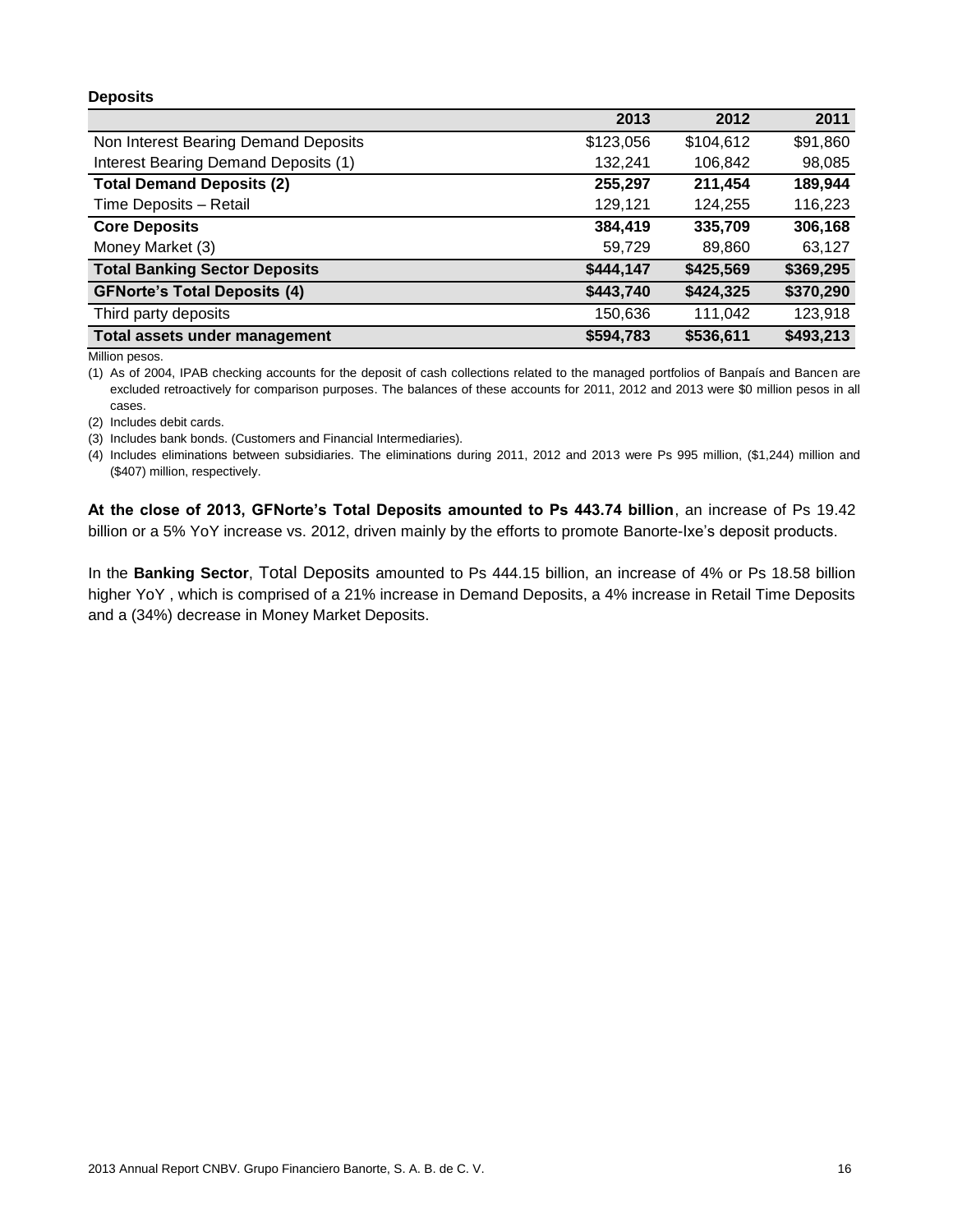#### **1. Banking Sector**

For comparability effects of the financial statements from 2013 and 2012, some retroactive changes have been made to the Corporate Structure of Banco Mercantil del Norte, since Fincasa Hipotecaria- merged in May 2013 and spin-off from Solida Administradora de Portafolios- May 2013- in the Financial Statements from 2012 of this sector. The financial statements as of December  $31<sup>st</sup>$  2011 have not been modified, so these are not comparable with those of 2013 and 2012. Due to this, the amounts and indicators of 2012 presented in the Banking Sector differ from the ones presented to the authority on February 2013.

The Banking Sector (comprised of Banco Mercantil del Norte, Banorte- Ixe Tarjetas, Banorte USA and 50% of Afore XXI) reported net income during 2013 of Ps **12.12 billion, 34% higher** versus 2012 as a result of the integration of Ixe Tarjetas and Afore XXI Banorte profits, as well as a reduction in minority interest due to the payment made to IFC during 4Q13 year. The profits of this sector represent 90% of the Financial Group.

**Accumulated ROE during 2013 of this sector was 16.4%, 149 basis points higher vs. 2012 while ROA for the banking sector was 1.6%, up 31 basis points YoY.**

|                                                                               | 2013     | 2012     | 2011     |
|-------------------------------------------------------------------------------|----------|----------|----------|
| <b>NET INTEREST INCOME (NII)</b>                                              | \$34,685 | \$30,182 | \$25,105 |
| <b>Preventive Provisions for Loan Losses</b>                                  | 8,788    | 6,585    | 5,311    |
| NET INTEREST INCOME ADJUSTED FOR CREDIT RISK                                  | 25,897   | 23,597   | 19,794   |
| Non Interest Income (1) (2)                                                   | 13,313   | 11,651   | 10,843   |
| Administrative and Promotional Expenses (3)                                   | 25,766   | 23,347   | 20,694   |
| <b>OPERATING INCOME</b>                                                       | 13,444   | 11,901   | 9,943    |
| Equity in Earnings of unconsolidated Subsidiaries and Associated<br>Companies | 1,439    | 542      | 158      |
| <b>PRE-TAX INCOME</b>                                                         | 14,883   | 12.443   | 10,101   |
| Income taxes incurred                                                         | 2,822    | 2,975    | 1,902    |
| Income taxes deferred (Net)                                                   | -61      | 477      | 938      |
| Taxes (3)                                                                     | 2,761    | 3,452    | 2,841    |
| <b>INCOME BEFORE NONCONTROLLING INTEREST</b>                                  | 12,122   | 8,991    | 7,260    |
| Minority interest                                                             | 0        | 34       | $\Omega$ |
| <b>NET INCOME</b>                                                             | \$12,122 | \$9,025  | \$7,260  |

#### **Consolidated Income Statement – Banking Sector**

Million pesos. Does not include Afore. Its results are included in the Subsidiaries' equity using the equity participation method.

(1) As a result of new accounting criteria which came into effect in April 2009, recoveries of previously written-off loans are registered as non interest income in "Other Operating Income".

(2) Since January 2011, accounting criteria D-2 came into effect requiring items that were previously registered under "Other Income and Expenses, net" after Net Operating Results.

(3) As a result of applying new accounting criteria in April 2009, employee profit sharing is registered as a non interest expense.

The following is a breakdown of the most important items of the income statement: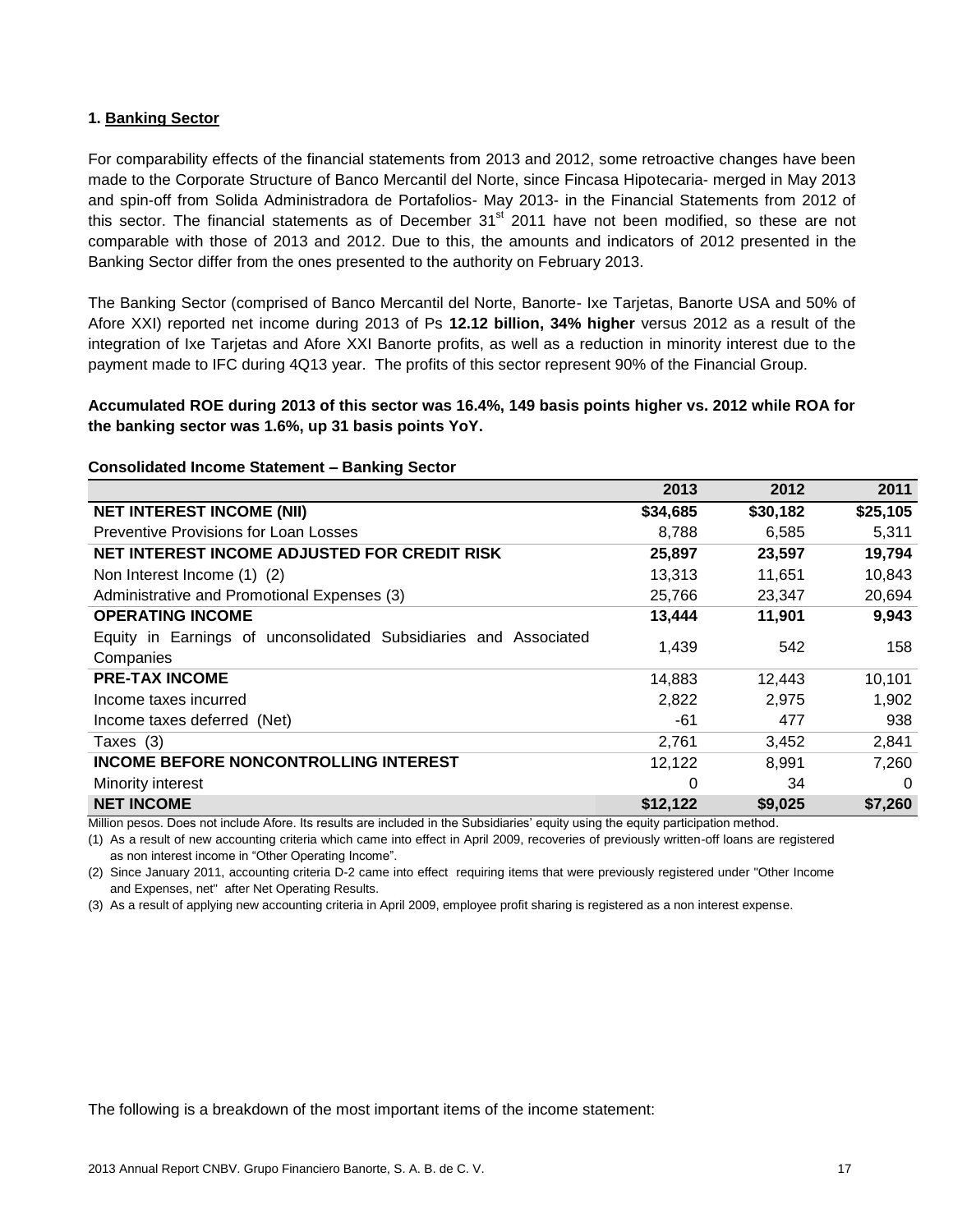#### **Net Interest Income**

|                                              | 2013      | 2012      | 2011      |
|----------------------------------------------|-----------|-----------|-----------|
| Interest Income                              | \$55,619  | \$52,847  | \$46,703  |
| <b>Interest Expense</b>                      | 22,120    | 23,492    | 22,271    |
| Loan Origination Fees                        | 1,564     | 1.112     | 886       |
| Fees Paid                                    | 377       | 286       | 213       |
| <b>Net Interest Income</b>                   | \$34,685  | \$30,182  | \$25,105  |
| Provisions                                   | 8,788     | 6,585     | 5,311     |
| Net Interest Income Adjusted for Credit Risk | \$25,897  | \$23,597  | \$19,794  |
| <b>Average Productive Assets</b>             | \$722,830 | \$665,877 | \$613,405 |
| <b>NIM (1)</b>                               | 4.8%      | 4.5%      | 4.1%      |
| NIM adjusted by Loan Loss Provisions (2)     | 3.6%      | 3.5%      | 3.2%      |

Million pesos.

1) NIM (Net Interest Margin)= Annualized Net Interest Margin / Average Earnings Assets.

2) Annualized Net Interest Margin adjusted by Loan Loss Provisions / Average Earnings Assets.

During 2013, Net Interest Income grew 15% YoY from Ps 30.18 to Ps 34.69 billion and 18% YoY considering only financial revenues and net fees related to loan origination as a result of an 7% growth in performing loans with a better mix, especially in products accretive to Net Interest Income such as payroll, credit card, SMEs and mortgage loans. The average NIM was 4.8% in 2013, 28 basis points higher. than 2012, explained by greater growth in Net Interest Income vs. Average Interest Earning Assets due to a better loan and funding mix.

#### **Loan Loss Provisions**

In 2013 Loan Loss Provisions charged to results totaled Ps 8.79 an increase of 33% vs. 2012 mainly due to provisions created to cover exposures in housing development companies URBI, GEO and HOMEX, as well as growth in consumer portfolios that require higher initial provisions derived from the new methodology of expected losses recently adopted, and a growth in past due loans in the consumer and SME segments as a result of the negative impact of the economic slowdown. The average NIM adjusted for Credit Risks was 3.6% in 2013, 5 basis points higher vs. 2012.

#### **Non Interest Income**

The following table shows a breakdown of Non Interest Income:

|                                  | 2013     | 2012     | 2011     |
|----------------------------------|----------|----------|----------|
| Services                         | \$7,580  | \$6,772  | \$5,597  |
| Recovery                         | 88       | 1,307    | 1,117    |
| Trading                          | 3,021    | 2.414    | 1,564    |
| Other Operating Income (Expense) | 2.624    | 1.159    | 2,565    |
| Non interest income              | \$13,313 | \$11,651 | \$10,843 |
| $\blacksquare$                   |          |          |          |

Million pesos.

During 2013 Non Interest Income totaled Ps 13.31 billion in 2013, an increase of 14% YoY due to higher Services fees, Trading revenues and Other Income.

#### **Non Interest Expense 2013 2012 2011** Personnel \$12,569 \$9,978 \$8,803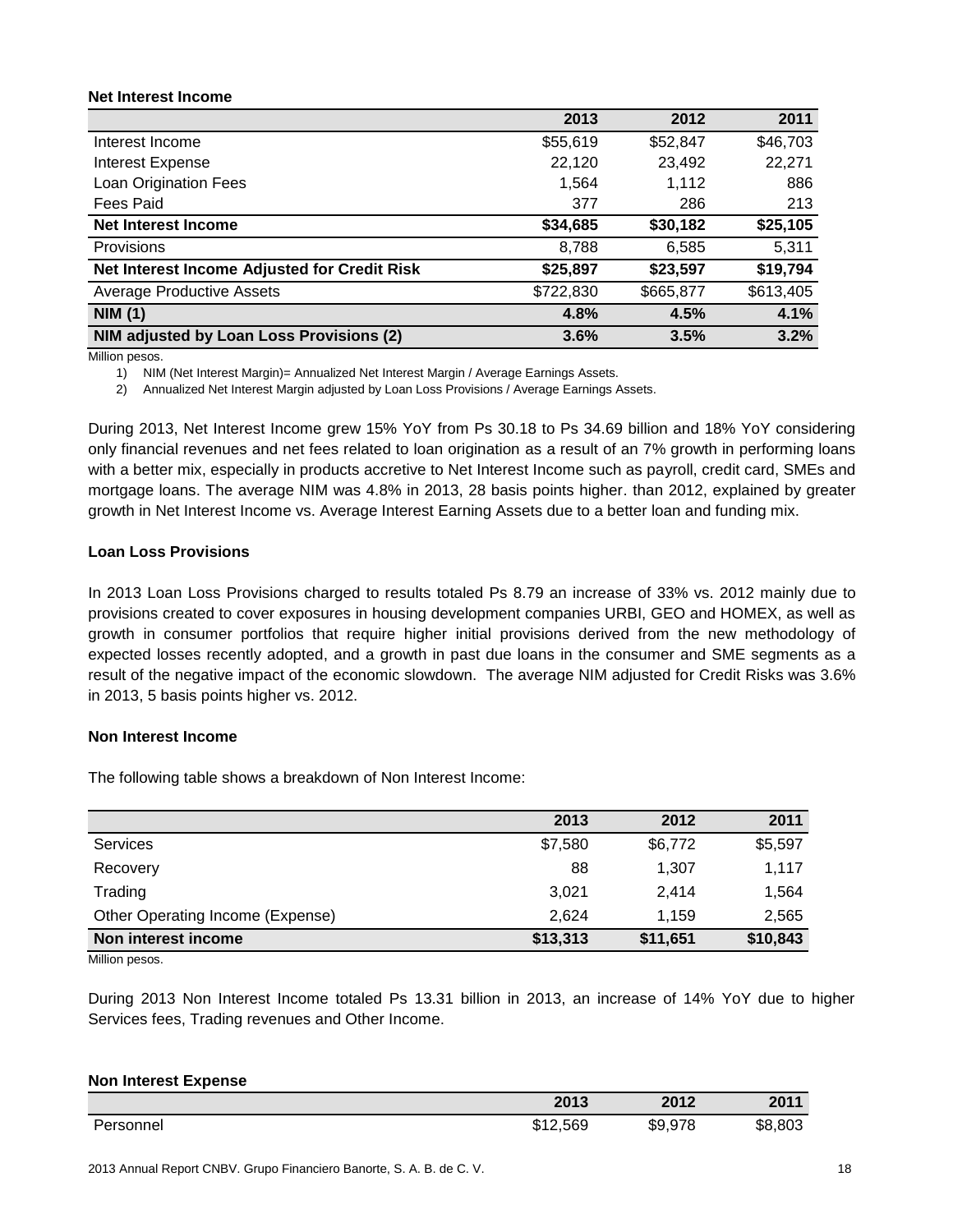| <b>Professional Fees</b>                     | 2,365    | 2.329    | 1,693    |
|----------------------------------------------|----------|----------|----------|
| Administrative and promotional expenses      | 4,230    | 4,223    | 4,184    |
| Rents, depreciations and amortizations       | 2,992    | 2,733    | 2,803    |
| Other Taxes and Non-deductible Expenses      | 1.456    | 1.561    | 1,008    |
| Contributions to IPAB                        | 1.831    | 1.610    | 1.341    |
| Employee Profit Sharing (PTU) <sup>(1)</sup> | 323      | 912      | 861      |
| <b>Non Interest Expense</b>                  | \$25,766 | \$23,347 | \$20,694 |

Million pesos.

(1) As a result of the application of new accounting criteria as of April 2009, employee profit sharing is registered as a Non Interest Expense.

Non Interest Expense during 2013 amounted to Ps 25.77 billion, 10% higher YoY, mainly due to growth and strengthening of business areas, the expansion of operating infrastructure and the payment of bonuses and incentives with a higher profit base, which was partially offset by decreases in other headings.

The accumulated 2013 Efficiency Ratio was 53.7%, (2.1 pp) below 2012, due to positive operating leverage.

#### **Performing Loan Portfolio**

|                                       | 2013      | 2012      | 2011      |
|---------------------------------------|-----------|-----------|-----------|
| Commercial <sup>(1)</sup>             | \$107,417 | \$101,160 | \$93,537  |
| Consumer                              | 139,641   | 118,315   | 97,890    |
| Corporate <sup>(1)</sup>              | 79,086    | 84,795    | 75,266    |
| Government                            | 93,485    | 86,378    | 68,328    |
| <b>Subtotal</b>                       | 419,629   | 390,648   | 335,022   |
| Recovery Bank                         | 201       | 243       | 292       |
| Total performing loans <sup>(2)</sup> | \$419,830 | \$390,890 | \$335,314 |
| Past due loans                        | 13,317    | 8,188     | 6,583     |
| % NPL Ratio                           | 3.1%      | 2.1%      | 1.9%      |

Million Pesos.

(1) For 2013 and 2012 exercises a reclassification of the Commercial Portfolio of Ixe Banco, Arrendadora y Factor Banorte y Fincasa Hipotecaria was made to be considered as Corporate Portfolio according to the classification criteria of Banco Mercantil del Norte for both Credit Portfolios.

(2) Balances not considering GFNORTE Eliminations.

#### **Performing Consumer Loan Portfolio**

|                       | 2013      | 2012      | 2011     |
|-----------------------|-----------|-----------|----------|
| Mortgage              | \$81,808  | \$72,340  | \$63,849 |
| Car Loans             | 11.408    | 10.325    | 9,204    |
| <b>Credit Cards</b>   | 20,323    | 17.524    | 11,465   |
| Payroll               | 26.102    | 18.126    | 13,372   |
| <b>Consumer loans</b> | \$139,641 | \$118,315 | \$97,890 |

Million pesos.

Performing Loans increased 7% annually, growing by Ps 390.65 billion to Ps 419.63 billion**,** excluding the proprietary loans managed by the Recovery Bank. The Loan portfolio registered lower growth rates YoY mainly due to the economic slowdown registered in the year and the prepayments made by corporate clients, which were not offset by the origination of new loans in this segment during 2013. In spite of this, the loan portfolio grew at a faster pace than the economy.

At the close of 2013, past due loans in the Banking Sector registered an annually growth of 63% while the Banking Sector's Past Due Loan Ratio was 3.1% for 4Q13 (includes INB past due loans), 1.2 pp higher YoY mainly due to home developers' past due loans; and (0.1 pp) lower vs. 3Q13.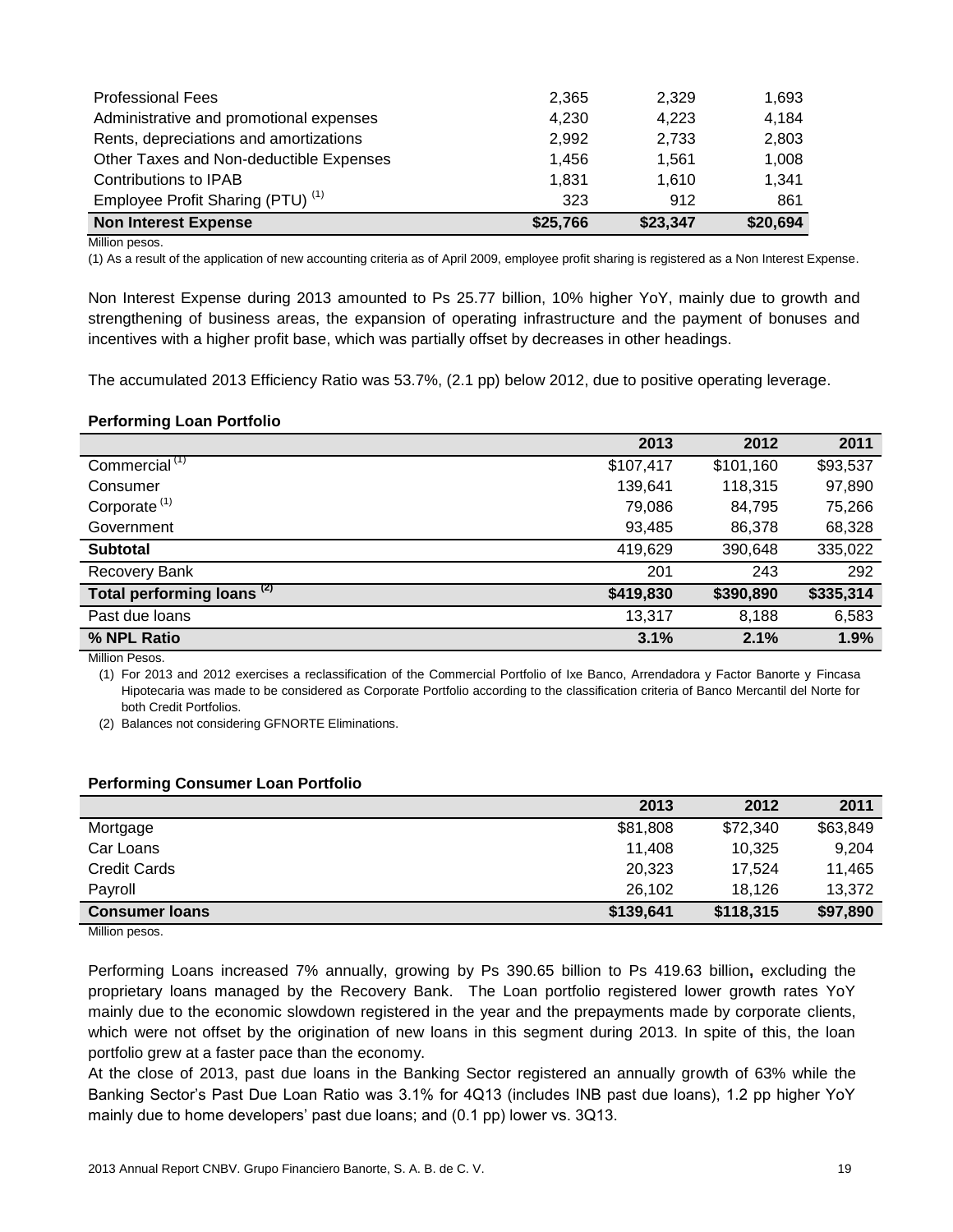#### **Deposits**

|                                                 | 2013      | 2012      | 2011      |
|-------------------------------------------------|-----------|-----------|-----------|
| Non interesting-bearing demand deposits         | \$123,056 | \$104,612 | \$91,860  |
| Interest-bearing demand deposits <sup>(1)</sup> | 132,241   | 106,842   | 98,085    |
| Total demand deposits <sup>(2)</sup>            | 255,297   | 211,454   | 189,944   |
| Time deposits - retail                          | 129,121   | 124,255   | 116,223   |
| <b>Core deposits</b>                            | 384,419   | 335,709   | 306,168   |
| Money Market <sup>(3)</sup>                     | 59,729    | 89,860    | 63,127    |
| <b>Total banking sector deposits</b>            | \$444,147 | \$425,569 | \$369,295 |
| Third party deposits                            | 150,636   | 111,042   | 123,918   |
| Total assets under management                   | \$594,783 | \$536,611 | \$493,213 |

Million pesos.

(1) As of 2004, IPAB checking accounts for the deposit of cash collections related to the managed portfolios of Banpaís and Bancen are excluded, retroactively for comparison purposes. The balances of these accounts to 2011, 2012 and 2013 were \$0 million pesos in all cases.

(2) Includes debit cards.

(3) Includes bank bonds. (Customers and Financial Intermediaries).

At the close of 2013, **Total Deposits** amounted to Ps 444.15 billion, an increase of Ps 18.58 billion or a 4% YoY increase vs. 2012 driven mainly by the efforts to promote Banorte-Ixe's deposit products.

On the other hand **Core Deposits** rose from Ps 335.71 billion in 2012 to Ps 384.42 billion in 2013. A 15% annual increased, driven mainly by an increase in Demand deposits of 21% and in Retail time Deposits of 4%.

**The balance of Money Market Deposits at the close of 2013** decreased (34%) annually.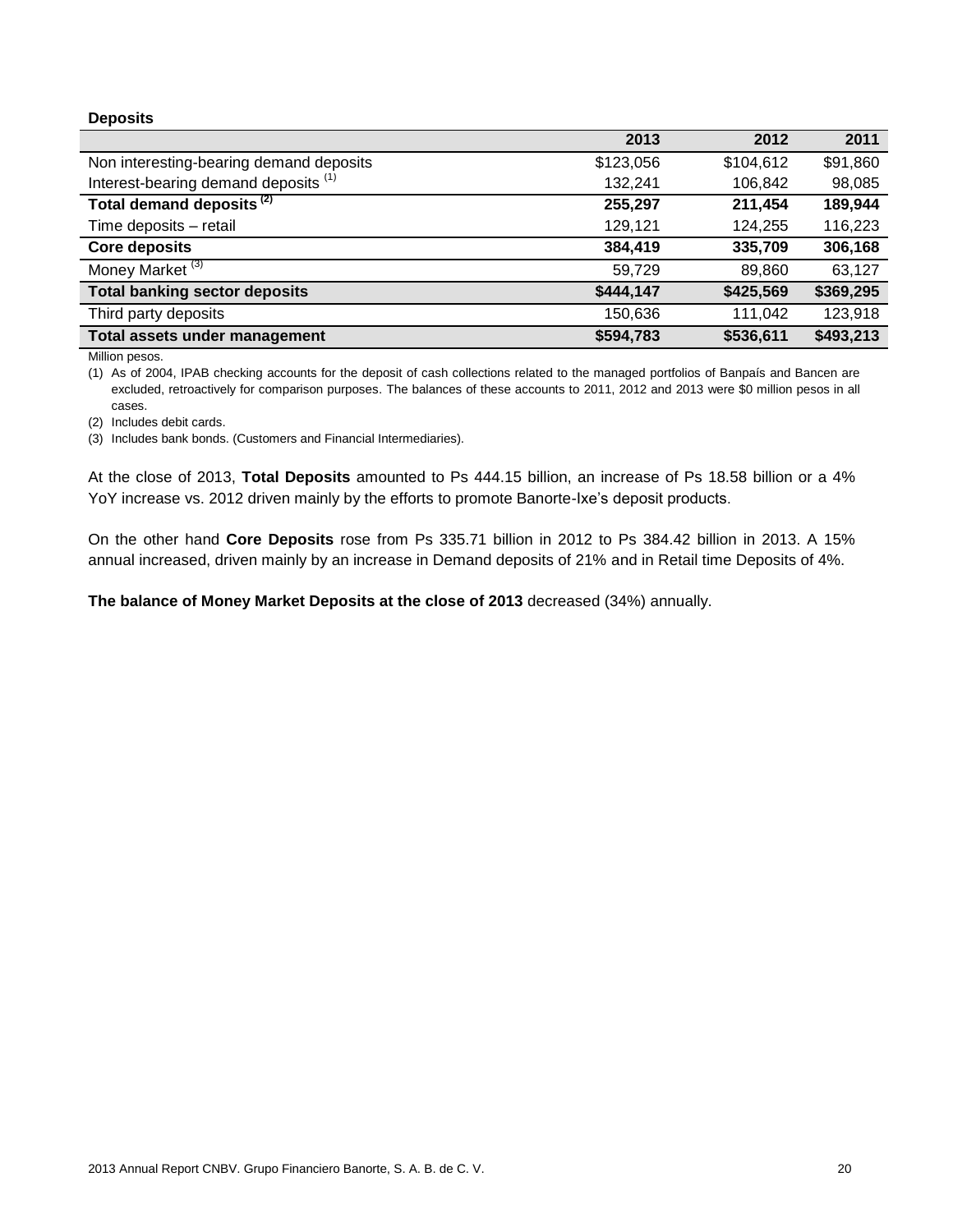#### **2. Brokerage**

|                                                           | 2013    | 2012    | 2011    |
|-----------------------------------------------------------|---------|---------|---------|
| Net Income                                                | \$649   | \$681   | \$418   |
| Stockholders' Equity                                      | 2.569   | 2.785   | 2,591   |
| <b>Total Assets</b>                                       | 116.576 | 103,344 | 23,528  |
| Assets Under Management                                   | 647.996 | 667.873 | 578.762 |
| $\mathbf{A}$ and $\mathbf{B}$ are the set of $\mathbf{A}$ |         |         |         |

Million pesos.

The Brokerage Sector (Casa de Bolsa Banorte Ixe and Operadora de Fondos Banorte-Ixe) reported Net Income of Ps 649 million during 2013, a (5%) decrease vs 2012 mainly due to an decrease in the Operation Income, and an increase in Operational Expenses and Income Taxes.

#### **3. Long-Term Savings**

|                          | 2013    | 2012    | 2011    |
|--------------------------|---------|---------|---------|
| <b>Afore XXI Banorte</b> |         |         |         |
| Net Income               | \$2,301 | \$1,149 | \$443   |
| Stockholders' Equity     | 24,374  | 6,216   | 1,297   |
| <b>Total Assets</b>      | 25,402  | 6,889   | 1,614   |
| <b>AUM</b>               | 541,545 | 244,956 | 203,216 |
| <b>Insurance</b>         |         |         |         |
| Net Income               | \$1,097 | \$924   | \$665   |
| Stockholders' Equity     | 3,854   | 3,252   | 2,701   |
| <b>Total Assets</b>      | 18,470  | 16,803  | 15,921  |
| <b>Annuities</b>         |         |         |         |
| Net Income               | \$178   | \$96    | \$49    |
| Stockholders' Equity     | 1,250   | 1,173   | 1,142   |
| <b>Total Assets</b>      | 52,524  | 42,998  | 34,279  |

Million pesos.

#### **Afore XXI Banorte**

At the end of 2011, the merger of Afore XXI and Afore Banorte took place, in which Banco Mercantil del Norte has a 50% participation. Banco Mercantil del Norte previously had a 51% participation in Afore Banorte Generali and results were consolidated in Banco Mercantil del Norte using the straight line method; however, as it is no longer a majority owner of Afore XXI Banorte, results are now consolidated in the bank using the equity participation method. On January 9th, 2013, Afore XXI Banorte completed the acquisition of Afore Bancomer, and so its operations were included as of that date, making it the largest retirement fund management company in Mexico.

During 2013, Afore XXI posted a net profit of Ps 2.30 billion, 100% higher YoY as a result of growth in revenues due to more assets under management arising from the acquisition of Afore Bancomer. ROE for Afore XXI Banorte at the close of 2013 was 11.5% and 39.7% excluding goodwill. During 2013, Afore XXI Banorte contributed with 8.2% of the Financial Group's profits.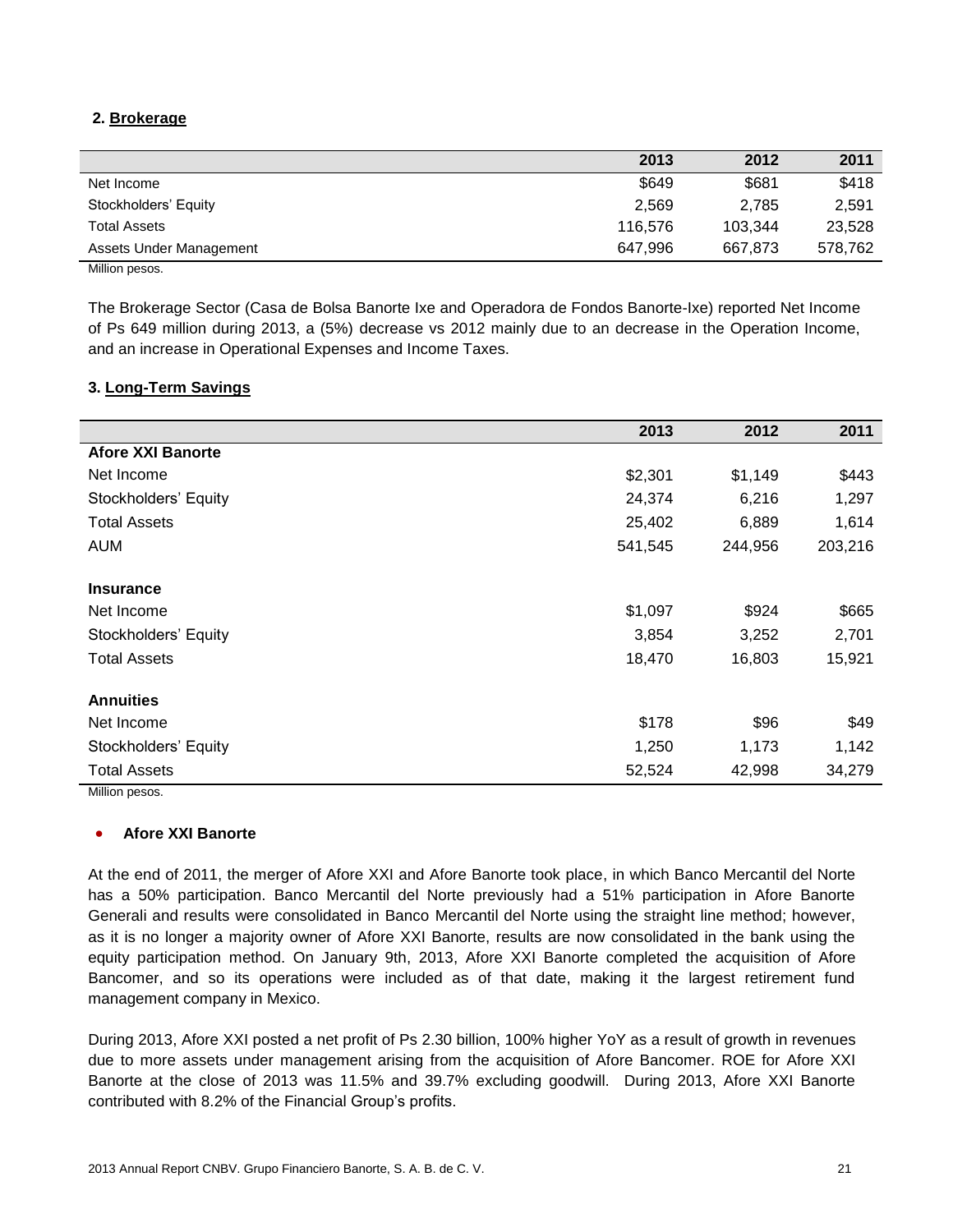As of December 2013, assets under management of Afore XXI Banorte amounted to Ps 542 billion, a 121% YoY increase vs. 2012. The YoY variation is explained by the acquisition of Afore Bancomer.

As of December 2013, Afore XXI Banorte had a 26.6% share of managed funds, ranking as the leader in the market; with 11.60 million managed accounts (this figure does not include 6.33 million accounts managed by Afore XXI with resources deposited in Banco de Mexico), representing 26.0% of the system's total number of accounts, ranking as the leader in the market.

#### **Insurance**

On October 4th, 2013, the acquisition of Assicurazioni Generali S.p.A.'s 49% minority stake in Seguros Banorte Generali and Pensiones Banorte Generali finalized, and so as of this date GFNorte owns 100% of these companies' equity.

During 2013, the Insurance company reported profits totaling Ps 1.10 billion (prior to October 4th, 2013, 51% corresponded to GFNorte, after this date 100% of the results correspond to GFNorte), 19% above YoY driven by growth in premiums and financial revenues, as well as a decrease in non interest expenses and the elimination of the 49% minority stake held by Generali, offsetting an increase in damages and claims. Net income represented 5.4% of the Financial Group's profits for 2013.

ROE for the Insurance company was 32.5% at the end of 2013, 0.4 basic point higher vs. 2012.

#### **Annuities**

During 2013, Pensiones Banorte reported profits totaling Ps 178 million (prior to October 4th, 2013, 51% corresponded to GFNorte, after this date 100% of the results correspond to GFNorte), increasing by Ps 82 million or 86% YoY vs. 2012, due to an increase in interest income derived from growth in loan placements and in trading revenues, and the elimination of the 49% minority stake held by Generali, offsetting an increase in operating expenses. Accumulated Net income represented 0.9% of the Financial Group's profits in 2013.

ROE in 2013 for the Annuities company was 14.4%, 6.3 pp higher YoY.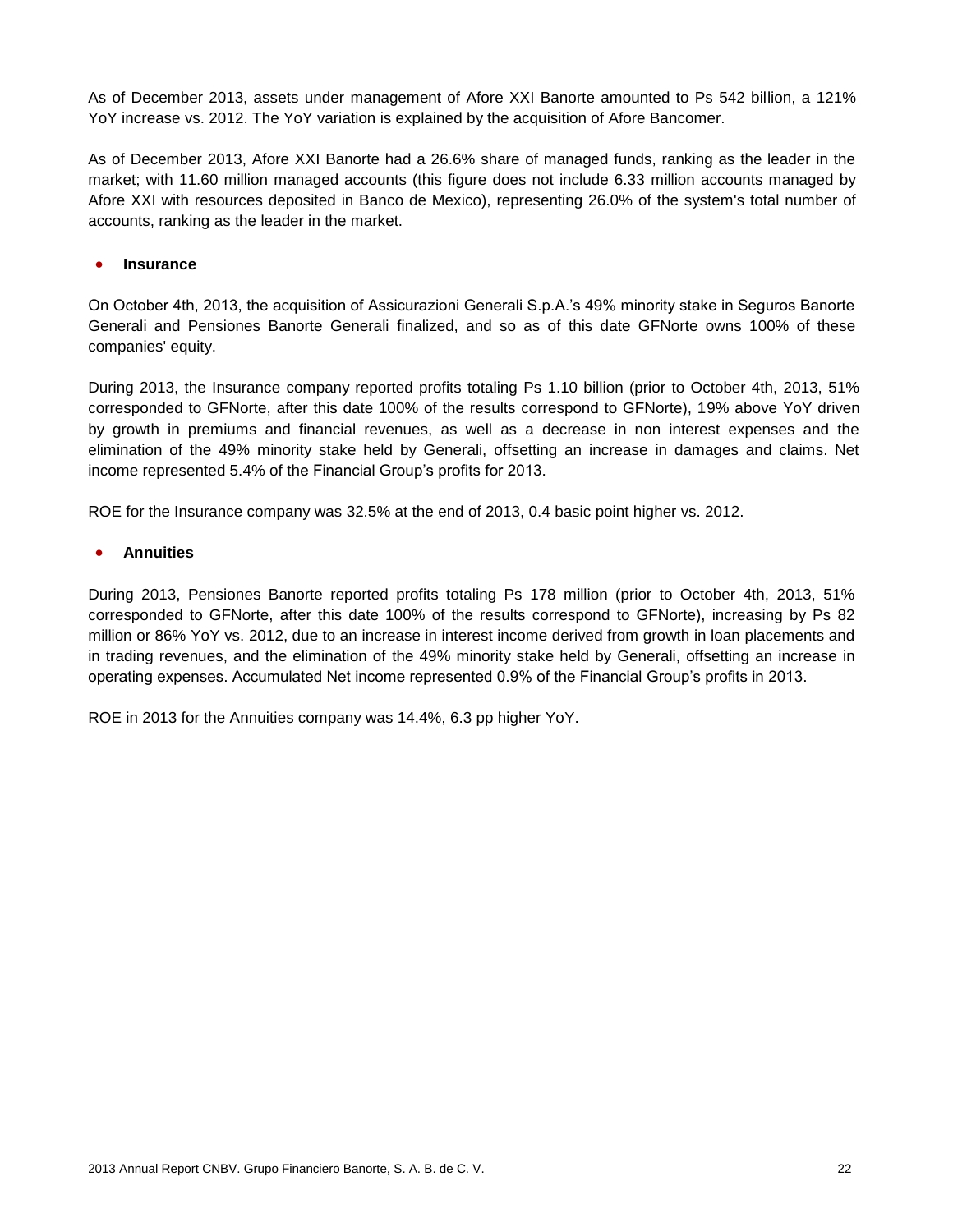#### **4. Other Finance Companies**

|                                                    | 2013    | 2012     | 2011   |
|----------------------------------------------------|---------|----------|--------|
| Leasing and Factoring <sup>(1)</sup>               |         |          |        |
| Net Income                                         | \$599   | \$604    | \$616  |
| Stockholders' Equity                               | 3,209   | 2,983    | 2,446  |
| <b>Total Portfolio</b>                             | 19,732  | 19,607   | 16,882 |
| Past Due Loans                                     | 210     | 154      | 79     |
| <b>Loan Loss Provisions</b>                        | (312)   | (271)    | (268)  |
| <b>Total Assets</b>                                | 20,173  | 20,058   | 16,814 |
| Warehousing                                        |         |          |        |
| Net Income                                         | \$43    | \$43     | \$40   |
| Stockholders' Equity                               | 271     | 265      | 246    |
| Inventories                                        | 477     | 351      | 43     |
| <b>Total Assets</b>                                | 711     | 578      | 277    |
| Ixe Automotriz <sup>(1)</sup>                      |         |          |        |
| Net Income                                         | \$15    | \$33     | \$30   |
| Stockholders' Equity                               | 326     | 311      | 337    |
| <b>Total Portfolio</b>                             | 70      | 703      | 1,318  |
| Past Due Loans                                     | 18      | 20       | 66     |
| Loan Loss Provisions                               | (6)     | (5)      | (52)   |
| <b>Total Assets</b>                                | 704     | 863      | 1,390  |
| Sólida Administradora de Portafolio <sup>(2)</sup> |         |          |        |
| Net Income                                         | (\$266) | (\$425)  | (\$64) |
| Stockholders' Equity                               | 2,310   | (2, 124) | 346    |
| <b>Total Portfolio</b>                             | 494     | 288      | 286    |
| Past Due Loans                                     | 196     | 205      | 174    |
| <b>Loan Loss Provisions</b>                        | (213)   | (234)    | 62     |
| <b>Total Assets</b>                                | 14,010  | 9,699    | 1,397  |

Million pesos.

(1) Ixe Automotriz was merged into Arrendadora y Factor Banorte, becoming effective since May 7th 2013. The results presented correspond to previous periods.

(2) On April 26, 2013, it was approved that Banco Mercantil del Norte divested its interest in Sólida, through a spin-off, and subsequently absorbed by Ixe Soluciones, in order to consolidate the recovery banking operations. The merger and spin-off were effective on May 24, 2013. For comparative effects the amounts reported in 2012 include Sólida and Ixe while the amounts for 2011 only include Ixe.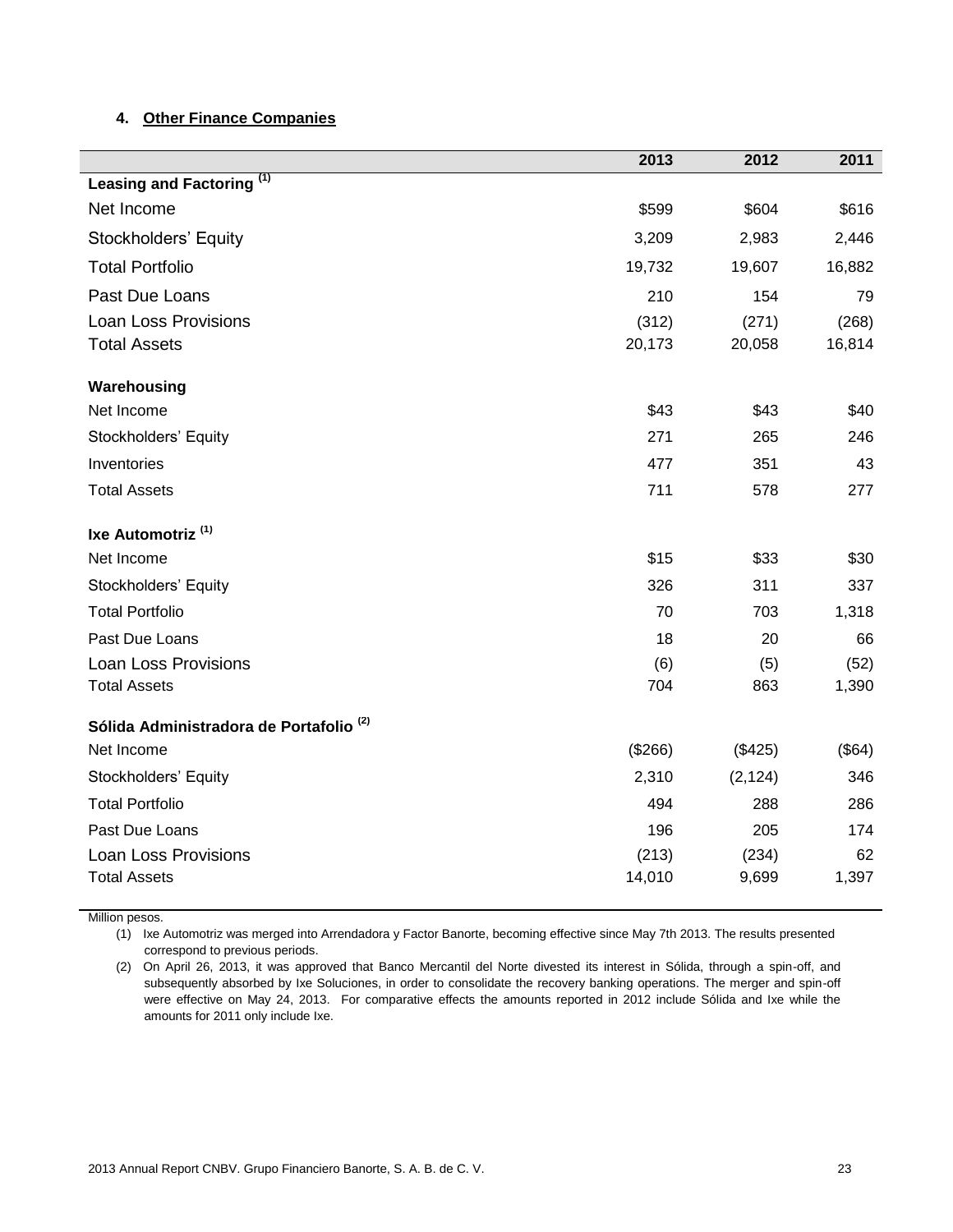#### **Leasing and Factoring**

During 2013 Arrendadora y Factor Banorte reported profits of Ps 599 million, a (1%) YoY decrease vs. 2012, derived from the implementation of the new loan portfolio rating methodology, higher loan loss provisions generated mainly by exposures to home developers and the increase in income taxes. ROE of the Leasing and Factoring company was 20.3% at the close of 2013, and its net income represented 4.4% of the Financial Group's profits.

At the close of 2013, the Past Due Loan ratio was 1.2% and presented a Coverage ratio of 148%; while the Capitalization ratio closed at 14.9% considering total risk weighted assets of Ps 21.56 billion.

Arrendadora y Factor Banorte continues ranking first in terms of portfolio size and assets among the 45 companies in this sector, according to the Mexican Association of Leasing Companies, Credit and Financing (Asociacción Mexicana de Sociedades Financieras de Arrendamiento, Credito y Factorage, A.C. (AMSOFAC).

#### **Warehouse**

During 2013, Almacenadora posted a net income of Ps 43 million, showing an annual decline of (2%) as a result of provisions created due to missing inventory. Almacenadora Banorte's net income represents 0.3% of the Financial Group's profits.

At the close of 213, the Capitalization Ratio was 7.7% considering total certificates at risk in circulation of Ps 2.82 billion. Almacenadora Banorte ranks  $3<sup>rd</sup>$  among the 18 warehouses of this sector in terms of generated profits.

#### **Ixe Automotriz**

Ixe Automotriz was merged into Arrendadora y Factor Banorte, becoming effective since May 7th 2013. During 2013 Ixe Automotriz Net Income was Ps. 15 million pesos showing an annual decrease of (53%). Ixe Automotriz accumulated net income represents 0.1% of the Financial Group's profits.

#### **Sólida Administradora de Portafolios**

On April 26<sup>th</sup>, 2013 it was approved that Banco Mercantil del Norte divested its interest in Sólida through a spinoff, and subsequently absorbed by Ixe Soluciones in order to consolidate the recovery banking operations. Afterwards, Ixe Soluciones changed its corporate identity to Sólida Administradora de Portafolios. The merger and spin-off became effective on May 24th, 2013.

During 2013, Sólida Administradora de Portafolios posted a loss of (Ps 266) million, a (37%) YoY decline as a result of the losses registered in 2012.

The Past Due Loan ratio was 39.7% at the close of 2013, lower than the 71.0% in 2012. The Coverage ratio was 109%, decreasing vs. the 115% in 2012. The Capitalization ratio at the close of 2013 was 12.4%.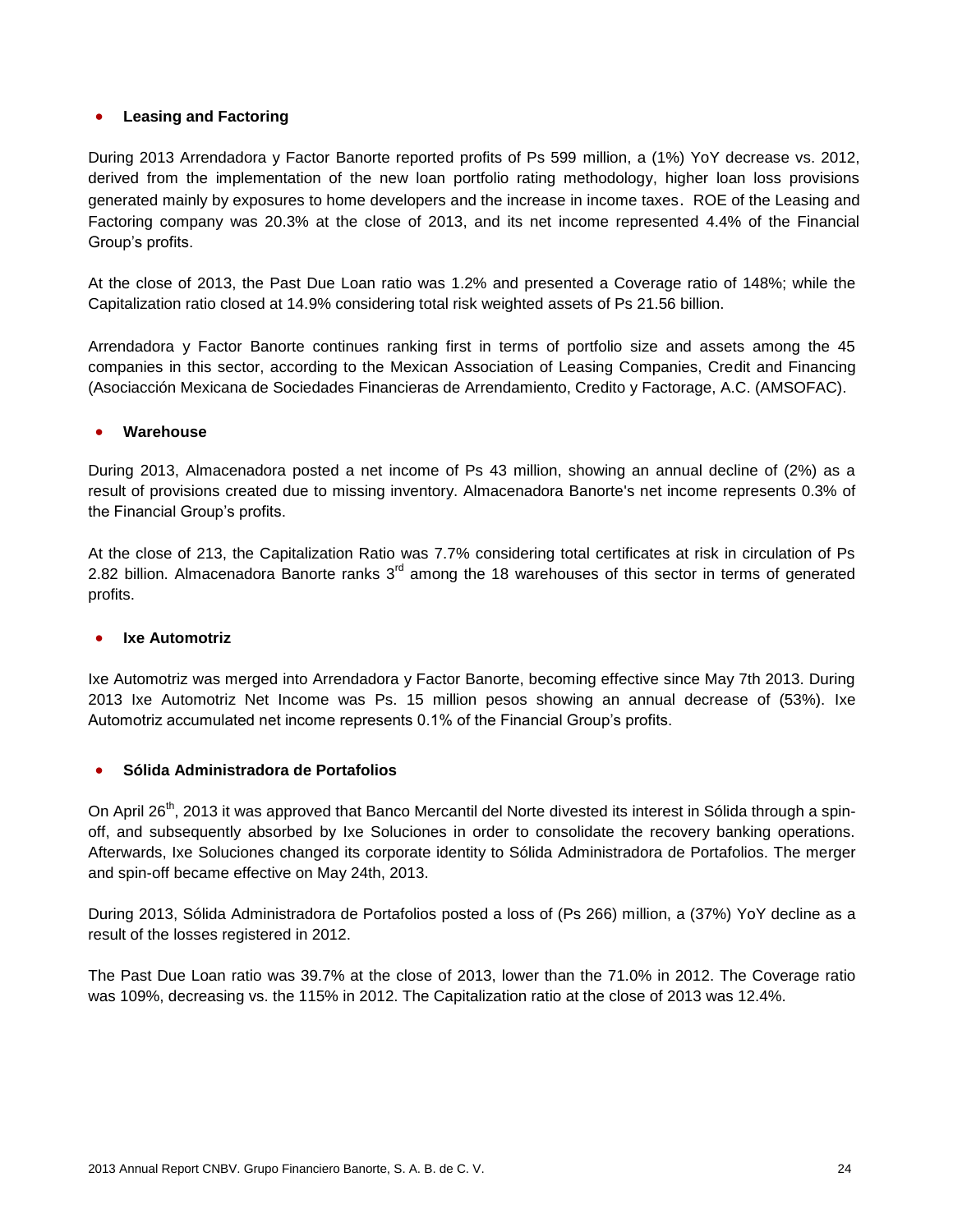#### **5. Other Companies**

|                      | 2013 | 2012 | 2011 |
|----------------------|------|------|------|
| <b>Ixe Servicios</b> |      |      |      |
| Net Income           | \$1  | \$1  | \$2  |
| Stockholders' Equity | 24   | 22   | 22   |
| <b>Total Assets</b>  | 32   | 37   | 31   |

#### **Ixe Servicios**

During 2013, Ixe Servicios Net Income was Ps 1 million pesos. ROE was 5.9% at the close of 2013. The accumulated profit during the year of Ixe Servicios represents 0.01% of GFNorte´s profits.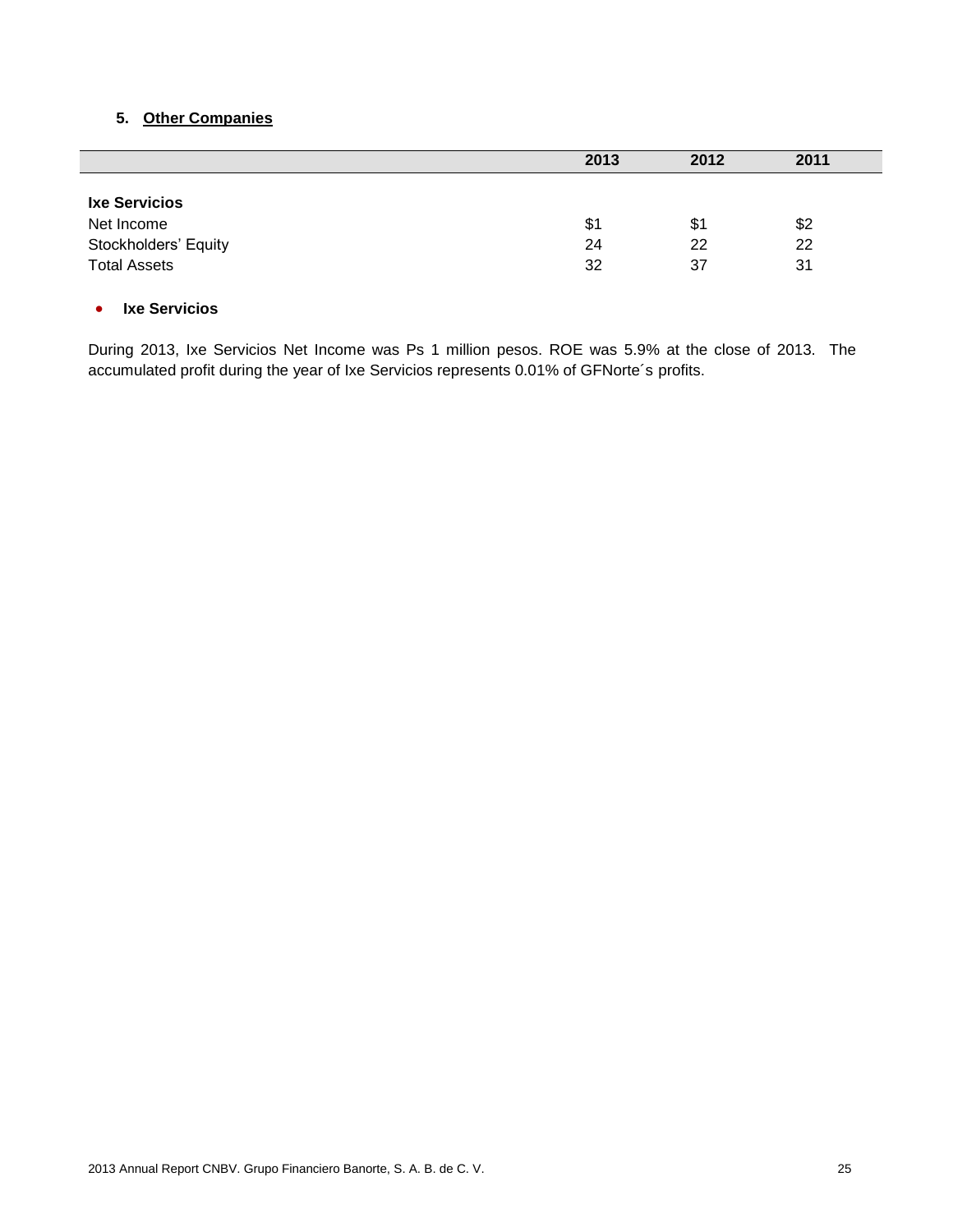#### **B) FINANCIAL SITUATION, LIQUIDITY AND CAPITAL RESOURCES**

#### **NET INCOME AND PROFITABILITY INDEXES**

#### **GFNORTE Equity**

|                                                                   | 2013      | 2012     | 2011     |
|-------------------------------------------------------------------|-----------|----------|----------|
|                                                                   |           |          |          |
| Paid-in Capital                                                   | 14,652    | 13,072   | 13,050   |
| Premium of Subscribed & Issued Shares                             | 35,219    | 18.320   | 18,006   |
| <b>Subscribed Capital</b>                                         | \$49,871  | \$31,392 | \$31,056 |
|                                                                   |           |          |          |
| Capital Reserves                                                  | 5,811     | 3,399    | 3,224    |
| <b>Retained Earnings</b>                                          | 39,303    | 37,644   | 30,573   |
| Surplus (Deficit) from Valuation of Securities Available for Sale | 667       | 1,598    | 188      |
| Results from Valuation of Hedging Instruments                     | (1,420)   | (2, 493) | (2,537)  |
| Results from Conversions of Foreign Operations                    | (1,083)   | (547)    | (172)    |
| Net Income                                                        | 13,508    | 10,888   | 8,517    |
| <b>Earned Capital</b>                                             | \$56,786  | \$50,489 | \$39,793 |
| Minority Interest                                                 | 2,034     | 6,628    | 5,585    |
| <b>Total Shareholders' Equity</b>                                 | \$108,691 | \$88,509 | \$76,434 |
| Million pesos.                                                    |           |          |          |

#### **Banking Sector Equity** (\*)

|                                                                   | 2013     | 2012     | 2011     |
|-------------------------------------------------------------------|----------|----------|----------|
| Stockholder's Equity                                              | 15,577   | 15,572   | 14,727   |
| Disclosed reserves                                                | 1,950    |          |          |
| Premium of Subscribed & Issued Shares                             | 10.389   | 3.294    | 3,294    |
| <b>Subscribed Capital</b>                                         | \$27,916 | \$18,867 | \$18,021 |
| <b>Capital Reserves</b>                                           | 7,761    | 6,747    | 5,990    |
| <b>Retained Earnings</b>                                          | 32,284   | 32,664   | 26,437   |
| Surplus (Deficit) from Valuation of Securities Available for Sale | 517      | 1,774    | 58       |
| Results from Valuation of Hedging Instruments                     | (1,541)  | (2,626)  | (2,675)  |
| Results from Conversions of Foreign Operations                    | (1, 143) | (582)    | (192)    |
| Net Income                                                        | 12,122   | 9,025    | 7,260    |
| <b>Earned Capital</b>                                             | \$50,000 | \$47,002 | \$36,878 |
| Minority Interest                                                 | 10       | 10       | 10       |
| <b>Total Shareholders' Equity</b>                                 | \$77,926 | \$65,879 | \$54,909 |

Million pesos.

(\*) Does not include the Afore.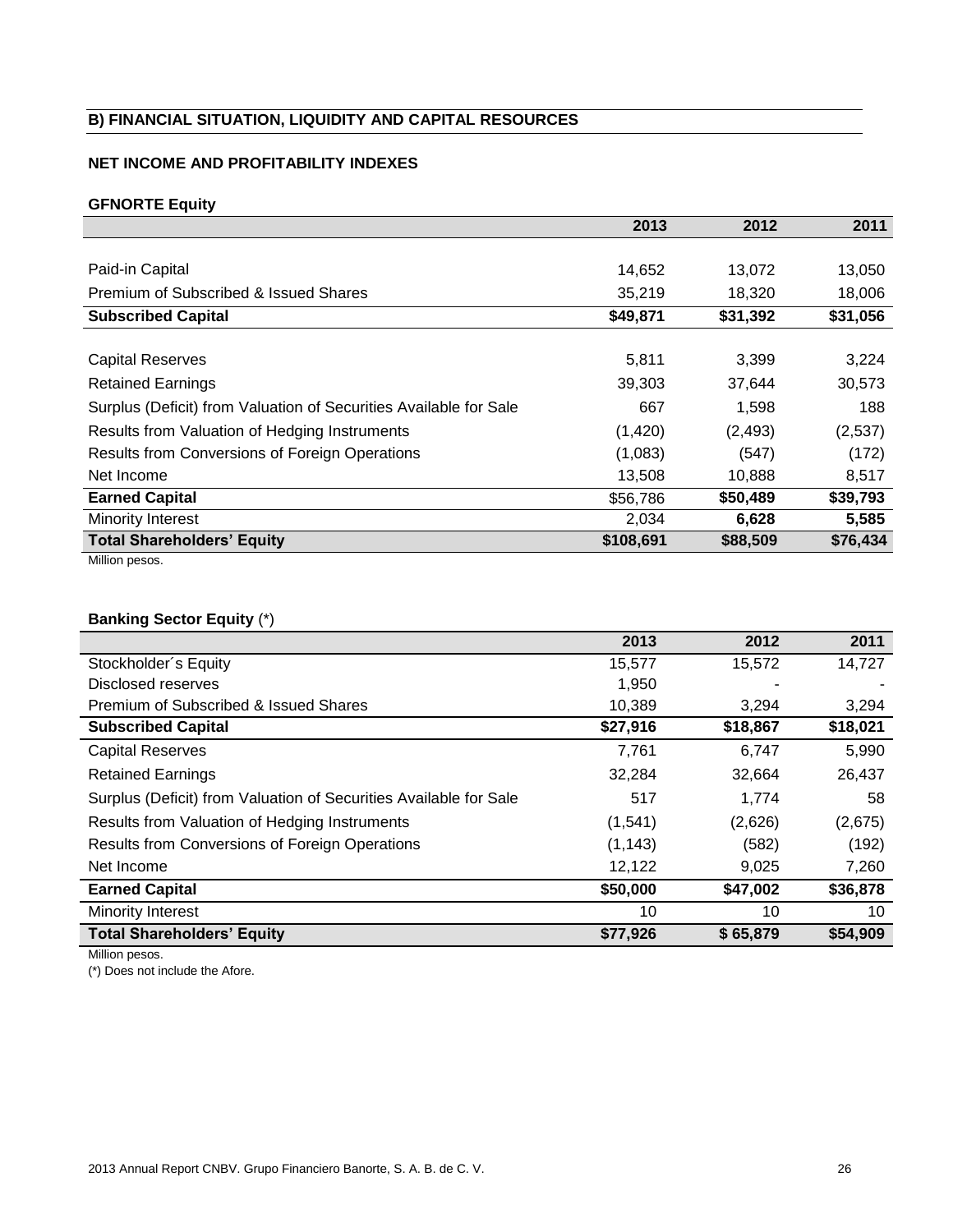|                                             | <b>Dic-13</b> | <b>Dic-12</b> | <b>Dic-11</b> |
|---------------------------------------------|---------------|---------------|---------------|
| Tier 1 Capital                              | 58,585        | 46,696        | 42,003        |
| Tier 2 Capital                              | 11,034        | 11,496        | 8,367         |
| <b>Net Capital</b>                          | \$69,619      | \$58,192      | \$50,370      |
| <b>Credit Risk Assets</b>                   | 338.045       | 297.007       | 270,972       |
| <b>Market &amp; Operational Risk Assets</b> | 122,283       | 97,522        | 119,340       |
| Total Risk Assets <sup>(1)</sup>            | \$460,328     | \$394,529     | \$390,312     |
| <b>Net Capital / Credit Risk Assets</b>     | 20.6%         | 19.6%         | 18.6%         |
| <b>Capitalization Ratio</b>                 |               |               |               |
| Tier 1                                      | 12.7%         | 11.8%         | 10.8%         |
| Tier 2                                      | 2.4%          | 2.9%          | 2.1%          |
| <b>Total Capitalization Ratio</b>           | 15.1%         | 14.7%         | 12.9%         |

#### **Banco Mercantil del Norte's Capitalization Ratio [See Note 30 to the 2013 Audited Financial Statements]**

Million pesos.

(1) Excluding intercompany eliminations.

At end of 2013, Banorte's Capitalization Ratio (CR) was 15.1% taking into consideration credit, market and operational risks, and 20.6% considering only credit risks. The Tier 1 Capital ratio was 11.5%, while Tier 1 was 12.7% and Tier 2 was 2.4%. On an annual basis, the 2013 Capitalization Ratio is 0.4 pp above 2012's as a result of:

| 1)  | Capitalization Initiatives Executed in 2013                 | $+3.54$ pp |
|-----|-------------------------------------------------------------|------------|
| 2)  | Profits Generated during the last 12 months:                | $+3.06$ pp |
| 3)  | Net effect of Applying Basel III:                           | $+0.93$ pp |
| 4)  | Investment in Subsidiaries and Intangibles:                 | $+0.34$ pp |
| 5)  | Crecimiento de Activos en Riesgo:                           | $-2.52$ pp |
| 6)  | Investment in Afore Bancomer:                               | $-2.30$ pp |
| 7)  | Dividends paid in 2013:                                     | $-1.29$ pp |
| 8)  | Change of Reserves' Methodology:                            | $-0.88$ pp |
| 9)  | Valuation of Securities Available for Sale and Derivatives: | $-0.26$ pp |
| 10) | Reserves considered as Tier 21):                            | $-0.25$ pp |

#### **Ixe Banco's Capitalization Ratio [See Note 30 to the 2012 Audited Financial Statements. In 2013 the Capitalization Ratio is not reported due to the merger of Ixe Banco with Banco Mercantil del Norte on May 2013 ]**

|                                         | <b>Dec-12</b> | <b>Dec-11</b> |
|-----------------------------------------|---------------|---------------|
| <b>Tier 1 Capital</b>                   | 5,686         | 4,711         |
| <b>Tier 2 Capital</b>                   | 2,483         | 2,907         |
| <b>Net Capital</b>                      | \$8,169       | \$7,618       |
| <b>Credit Risk Assets</b>               | 33,246        | 35,219        |
| Market & Operational Risk Assets        | 19,378        | 14,465        |
| Total Risk Assets <sup>(1)</sup>        | \$52,624      | \$49,684      |
| <b>Net Capital / Credit Risk Assets</b> | 24.6%         | 21.6%         |
| Tier 1                                  | 10.8%         | 9.5%          |
| Tier 2                                  | 4.7%          | 5.9%          |
| <b>Total Capitalization Ratio</b>       | 15.5%         | 15.3%         |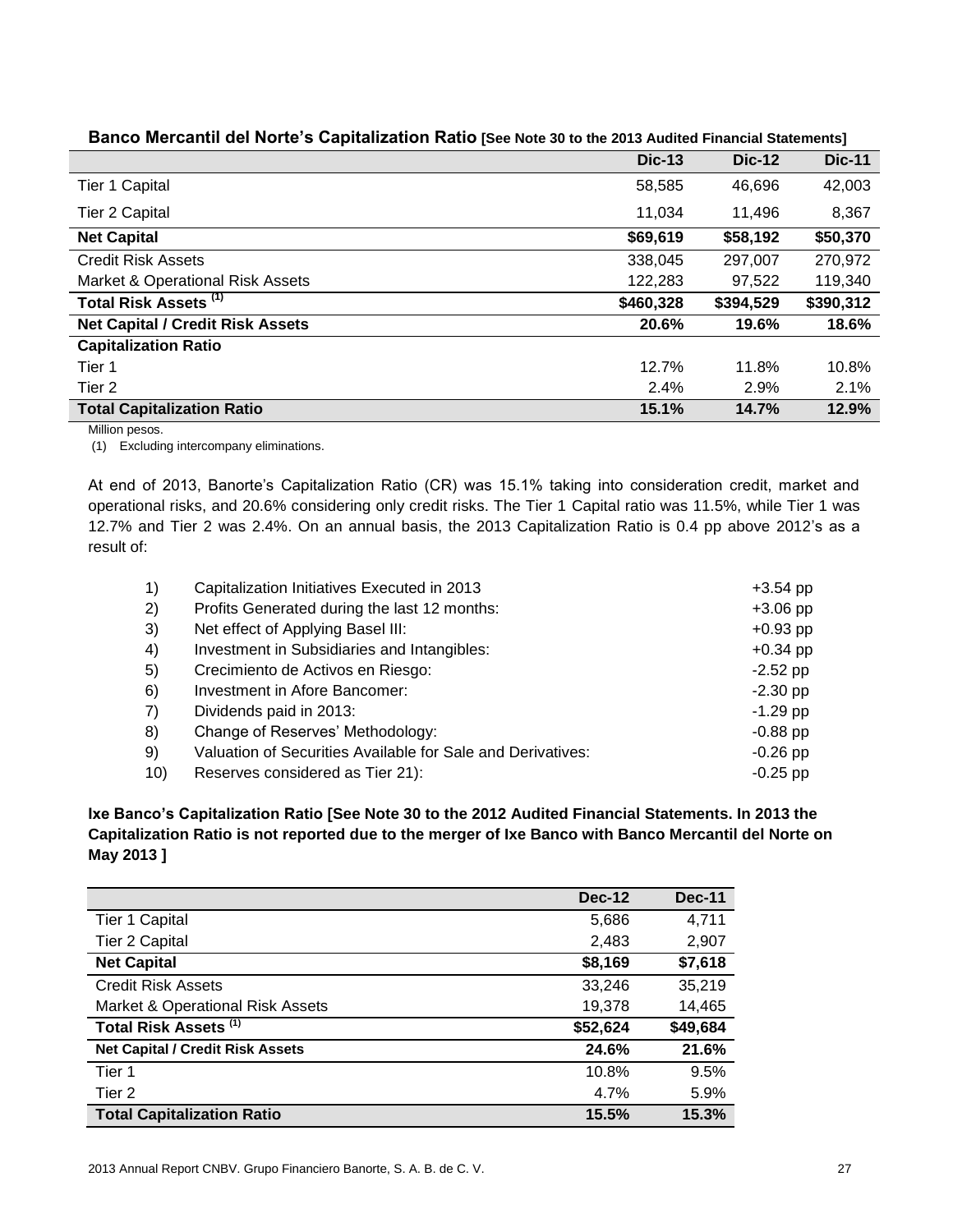At close of December 2012, the Capitalization Ratio was 15.5% taking into consideration market, credit and operational risks, and 24.6% considering only credit risks. The Tier 1 ratio was 10.8% while Tier 2 was 4.7%. On an annual basis, the Capitalization Ratio was 0.2 pp higher in December 2012 as a result of:

| $\left( \begin{matrix} 1 \end{matrix} \right)$ | Impact of the increase in Stockholders' Equity                     | $+0.96$ pp |
|------------------------------------------------|--------------------------------------------------------------------|------------|
| 2)                                             | Impact of permanent investments in shares during the period        | $+0.89$ pp |
| 3)                                             | Growth in risk assets during the period                            | $-0.92$ pp |
|                                                | 4) FX impact on Subordinated Notes                                 | $-0.47$ pp |
| 5)                                             | Securitizations that impact net capital                            | $-0.14$ pp |
| 6)                                             | Impact of intangibles and assets that are deferred for over a year | $-0.07$ pp |
| 7)                                             | Decrease in overall reserves                                       | $-0.06$ pp |

#### **CASH FLOW STATEMENT**

The cash flow statement reveals cash available to the institution at a certain point in time in order to meet its obligations with creditors. The structure of the cash flow statement provides details of the cash generated by the operation, and uses of resources for net financing and the investment program. As of December 2013, available cash amounted to Ps 61.98 billion, (9%) below the Ps 68.48 billion registered in December 2012.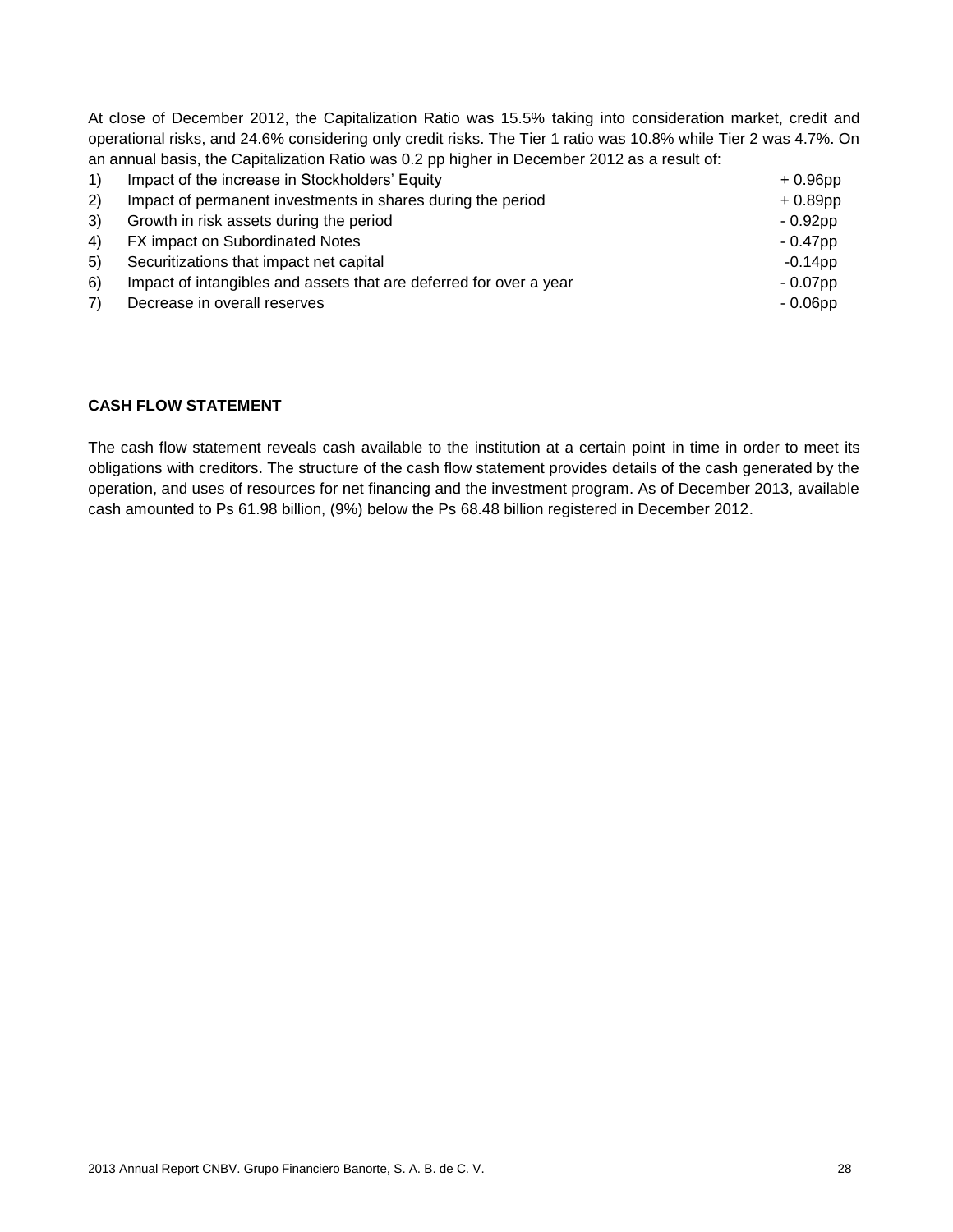#### **GFNorte Cash Flow Statement**

|                                                                            | 2013           | 2012      |
|----------------------------------------------------------------------------|----------------|-----------|
| Net income                                                                 | \$13,508       | \$10,888  |
| Items not requiring (generating) resources:                                |                |           |
| Depreciation and amortization                                              | 1,216          | 1,148     |
| <b>Technical reserves</b>                                                  | 9,686          | 8,708     |
| Provisions                                                                 | (757)          | 2,265     |
| Current and deferred income tax                                            | 3,555          | 4,128     |
| Equity in earnings of unconsolidated subsidiaries and associated companies | (359)          | 597       |
|                                                                            | 26,849         | 27,734    |
| <b>OPERATING ACTIVITIES:</b>                                               |                |           |
| Changes in margin accounts                                                 | 437            | (244)     |
| Changes in investments in securities                                       | (69, 906)      | (15, 296) |
| Changes in debtor balances under repurchase and resale agreements          | 5,492          | (1,865)   |
| Changes in asset position of derivatives                                   | 3,456          | (2, 437)  |
| Change in loan portfolio                                                   | (26, 132)      | (51, 380) |
| Changes in acquired collection rights                                      | (412)          | 450       |
| Changes in accounts receivable from insurance and annuities, net           | (396)          | 69        |
| Changes in debtor premiums, net                                            | 90             | 305       |
| Changes in reinsurance (net) (asset)                                       | (847)          | (122)     |
| Changes in receivables generated by securitizations                        | 144            | (26)      |
| Change in foreclosed assets                                                | 156            | (692)     |
| Change in other operating assets                                           | (4,526)        | (837)     |
| Change in deposits                                                         | 19,295         | 55,653    |
| Change in interbank and other loans                                        | (5,829)        | 474       |
| Change in creditor balances under repurchase and sale agreements           | 59,991         | 271       |
| Collateral sold or pledged                                                 |                | 6         |
|                                                                            | (29)           |           |
| Change in liability position of derivative financial instruments           | (2,950)<br>799 | 1,861     |
| Change in technical reserves (net)                                         |                | 608       |
| Changes in reinsurance (net) (liability)                                   | (46)           | (441)     |
| Change in subordinated debentures                                          | (1, 457)       | 2,933     |
| Change in other operating liabilities                                      | (6,046)        | 4,103     |
| Change in hedging instruments related to operations                        | (989)          | (248)     |
| Income tax                                                                 | (5,324)        | (1,821)   |
| Net cash generated or used from operations                                 | (8, 180)       | 19,058    |
| <b>INVESTING ACTIVITIES:</b>                                               |                |           |
| Proceeds on disposal of property, furniture and equipment                  | 2,681          | 1,335     |
| Payments for acquisition of property, furniture and equipment              | (3,939)        | (2,798)   |
| Charges on acquisitions of Subsidiaries and associated companies           | 1,037          |           |
| Payment on acquisitions of Subsidiaries and associated companies           | (27, 345)      | (1,727)   |
| Charges of other permanent investments                                     | (1)            |           |
| Charges for cash Dividends                                                 | 505            | 251       |
| Net cash flows from investment activity                                    | (27,062)       | (2,939)   |
| <b>FINANCING ACTIVITIES:</b>                                               |                |           |
| Charges of shares issuance                                                 | 31,200         |           |
| Dividends paid                                                             | (2,911)        | (1, 240)  |
| Repurchase of shares                                                       | 437            | 33        |
| Net financing activity cash flows                                          | 28,726         | (1, 207)  |
|                                                                            |                |           |
| Net (decrease) increase in cash and cash equivalents                       | (6, 516)       | 14,912    |
| Effects from changes in the value of cash and cash equivalents             | 14             | (85)      |
| Cash and cash equivalents at the beginning of the year                     | 68,480         | 53,653    |
| Cash and cash equivalents at the end of the year                           | \$61,978       | \$68,480  |

Million pesos.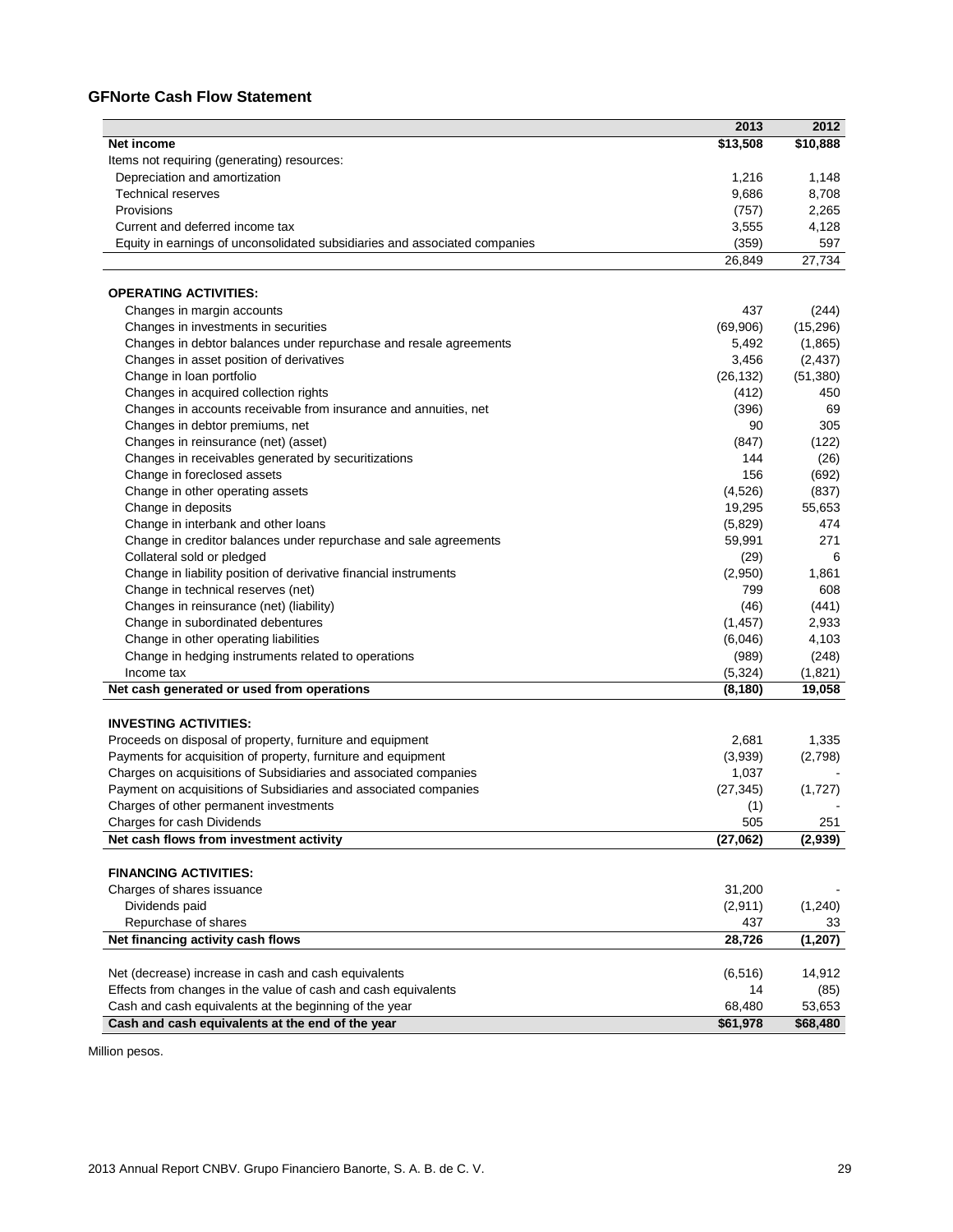#### **DIVIDENDS**

On October 17, 2011, the Ordinary General Shareholders' Meeting approved changes to the dividend policy, and as a result dividend payments will be as follows:

- **1.** 16% of recurring net income in the event that profit growth is between 0% and 10% during the year.
- **2.** 18% of recurring net income in the event that profit growth is between 11% and 20% during the year.
- **3.** 20% of recurring net income in the event that profit growth is greater than 21%.

#### **POLICIES GOVERNING TREASURY ACTIVITIES OF THE BANK (MAIN SUBSIDIARY OF THE FINANCIAL GROUP)**

#### **Regulatory Framework**

- 1. All operations carried out by the Treasury will be executed in strict accordance with regulations established by Banking Institution regulatory authorities, such as the Central Bank (BANXICO), the National Banking and Securities Commission (CNBV), the Ministry of Finance and Public Credit (SHCP), as well as those set forth in the Law of Credit Institutions.
- 2. The Treasury is subject to the policies regarding thresholds and management of liquidity risks established by the Risk Policy Committee in the Risk Administration manual.

#### **Treasury Management**

In order to maintain a prudent strategy for the management of assets and liabilities through stable funding sources, constitute and maintain liquid assets at optimum levels, the Treasury will monitor the following limits to maintain an appropriate level of liquidity:

- 1. Diversification of funding sources, by accessing several national and international markets.
- 2. Structure liabilities in such a way as to avoid the accumulation of maturities that significantly influence the administration and control of the Treasury's resources.
- 3. Ensure liquidity in adverse times by tapping long-term liabilities.
- 4. Liquid Assets. Maintain a balanced liquid assets-total assets ratio.
- 5. Additional Liquidity. Maintain a highly liquid inventory of assets to ensure the immediate availability of resources.
- 6. Transfer Prices. The Treasury will have exclusive power to determine and propose the transfer costs of assets and liabilities to the Risk Policy Committee.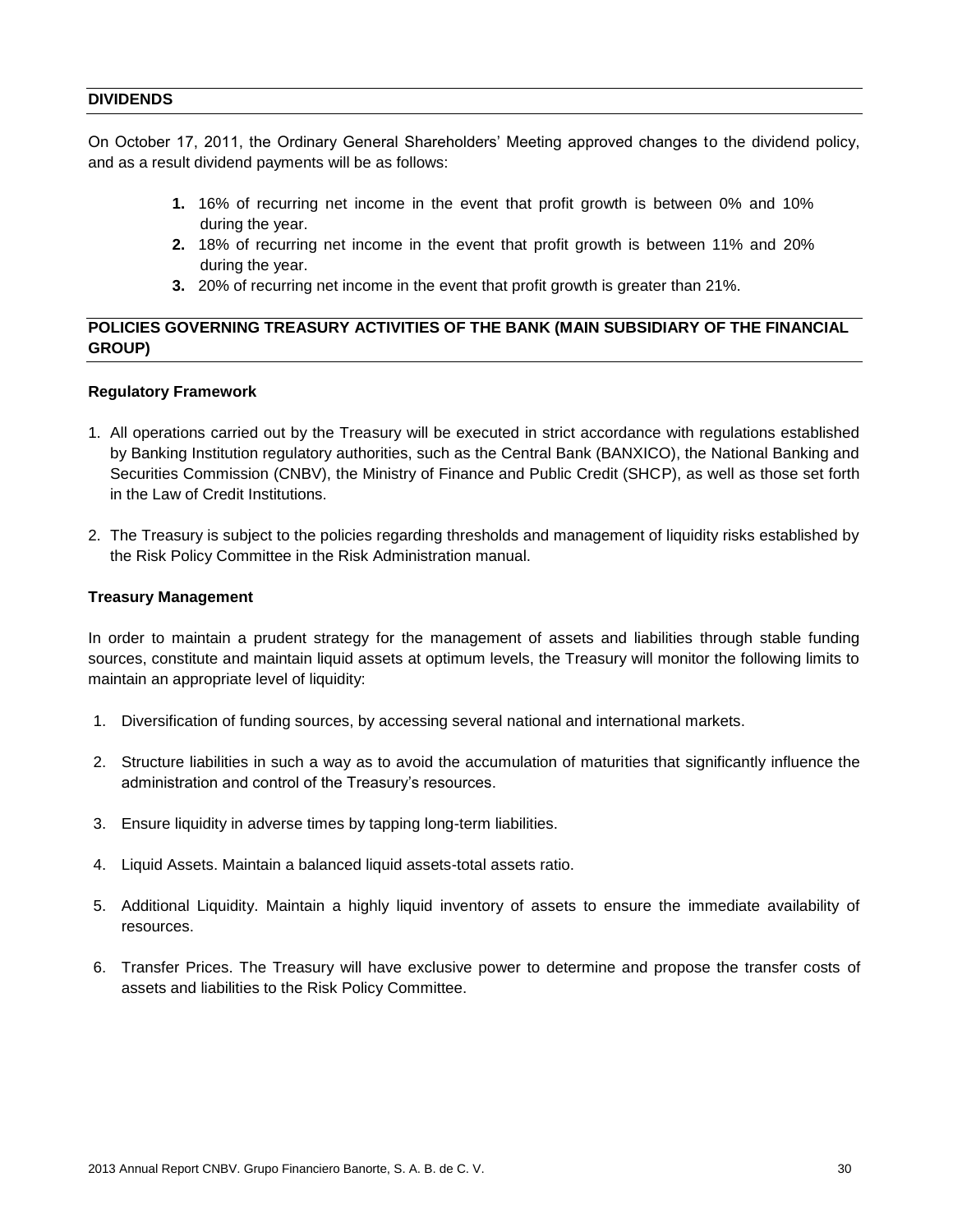#### **Sources of Financing/International Treasury**

Sources of financing for the International Treasury must be classified in a monthly report indicating the sources of available resources, their use and concentration:

- 1. Public:
	- Checking accounts (via the network of branches and corporations).
- 2. Market:
	- Commercial paper.
	- Cross Currency Swaps
	- Syndicated Loans.
	- Securitizations
	- Deposit Certificate.
- 3. National Banks and Development Funds:
	- National Banks.
	- Funds.
- 4. Correspondent Banks:
	- Foreign Banks
- 5. Available credit lines: (not available)
	- Commercial paper.
	- Correspondent banks.
- a. Through diverse Long Term Financing Programs, proposals will be studied, analyzed and implemented, in order to consolidate an adequate debt profile
- b. The results of the liquidity coefficients tests will be sent to the authorities and the Head of Risk Control simultaneously for monitoring.
- c. The International Treasury, in coordination with the Head of Risk Control, will monitor the results of its daily calculations of liquidity coefficients.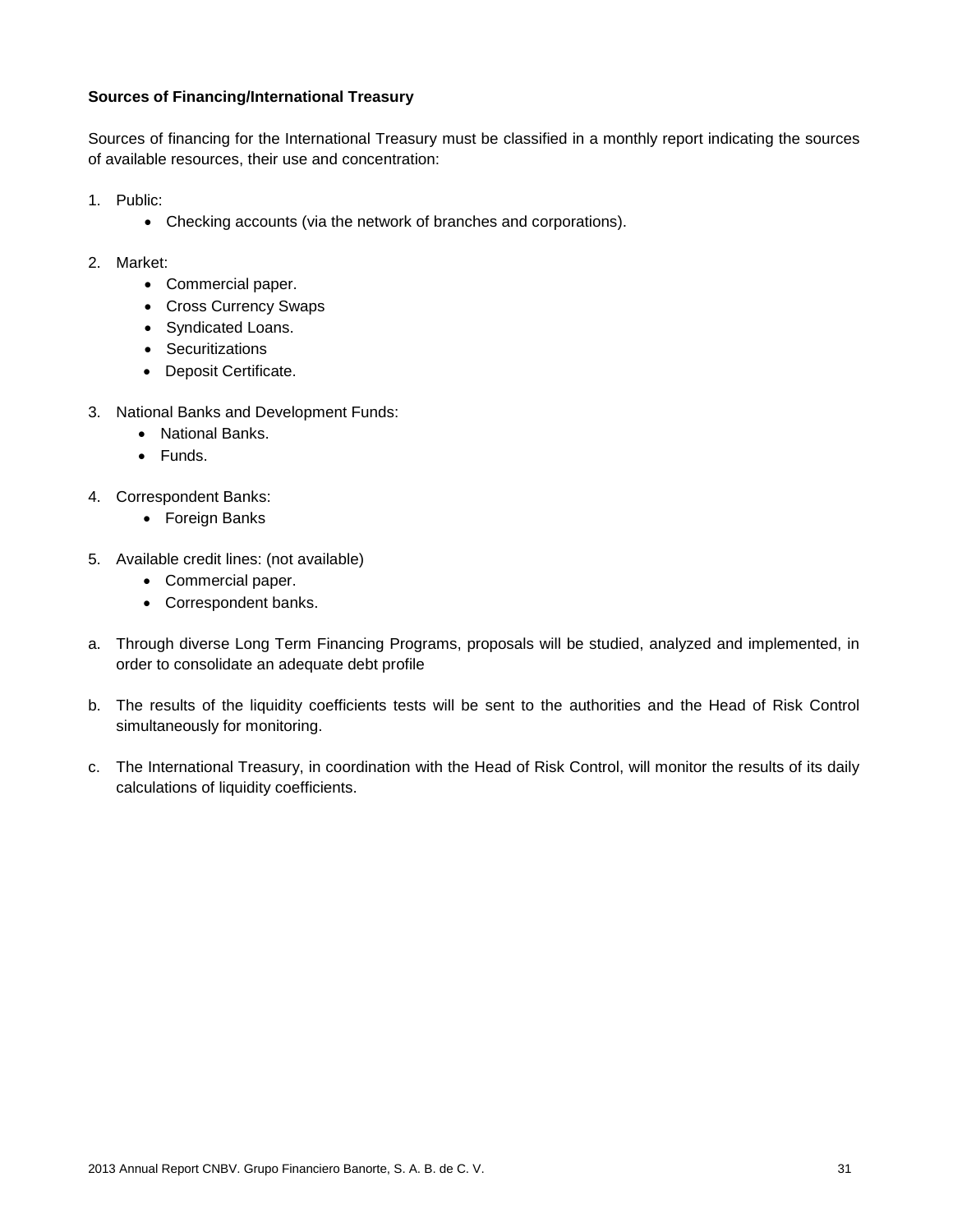#### **PAID AND DEFERRED TAX**

| <b>Concept</b>         | As of December 31st, 2013 |
|------------------------|---------------------------|
| Income Tax (ISR)       | 3,671                     |
| Profit Sharing (PTU)   | 323                       |
| <b>IMPAC</b>           | 0                         |
| Updated caused taxes   | 0                         |
| Deferred ISR & PTU     | (115)                     |
| Updated deferred taxes | 0                         |
| <b>Total</b>           | \$3,879                   |

Million pesos.

| <b>Temporary Asset Differences</b>                                    | <b>ISR</b> | <b>PTU</b> | <b>Net</b> |
|-----------------------------------------------------------------------|------------|------------|------------|
| Tax loss carry forwards                                               | 1,119      | 0          | 1,119      |
| Allowance for loan losses                                             | 1,075      | 0          | 1,075      |
| Accounting provisions                                                 | 500        | 0          | 500        |
| Excess of tax over book value of foreclosed and fixed assets          | 594        | 0          | 594        |
| <b>PTU</b>                                                            | 96         | 0          | 96         |
| Surplus preventive allowances for credit risks over the net tax limit | 66         | 0          | 66         |
| Fees collected in advance                                             | 834        | 0          | 834        |
| Other items                                                           | 573        | 0          | 573        |
| <b>Total Assets</b>                                                   | \$4,856    | \$0        | \$4,856    |

| <b>Temporary Liability Differences</b>                                         | <b>ISR</b> | <b>PTU</b> | <b>Net</b> |
|--------------------------------------------------------------------------------|------------|------------|------------|
| Capitalizable projects' expenses                                               | (596)      | 0          | (596)      |
| Contribution to pension fund                                                   | (1, 123)   | 0          | (1, 123)   |
| Portfolios acquired                                                            | (718)      | 0          | (718)      |
| Intangible Assets                                                              | (499)      | 0          | (499)      |
| Exceso del valor fiscal sobre el contable del bienes adjudicados y activo fijo | (3)        | 0          | (3)        |
| Provisions                                                                     | (130)      | 0          | (130)      |
| Deferred from the IXE purchase method                                          | (395)      | 0          | (395)      |
| Other liabilities                                                              | (1,593)    | 0          | (1,593)    |
| <b>Total liabilities</b>                                                       | (\$5,056)  | \$0        | (\$5,056)  |
| <b>Assets (Liabilities) Accumulated Net</b>                                    | (\$200)    | \$0        | (\$200)    |

Million pesos.

GFNORTE recognizes the effect of deferred taxes determined under the assets and liabilities method, in accordance with NIF D-4 "Accounting Approaches for Income Tax, Taxes on Assets and Employee Profit Sharing", and the INIF-8 "Effects of Corporate Tax at a Basic Rate (IETU)", through a comparison of their accounting and fiscal values. Temporary differences arise from this comparison to which the corresponding tax rate was applied.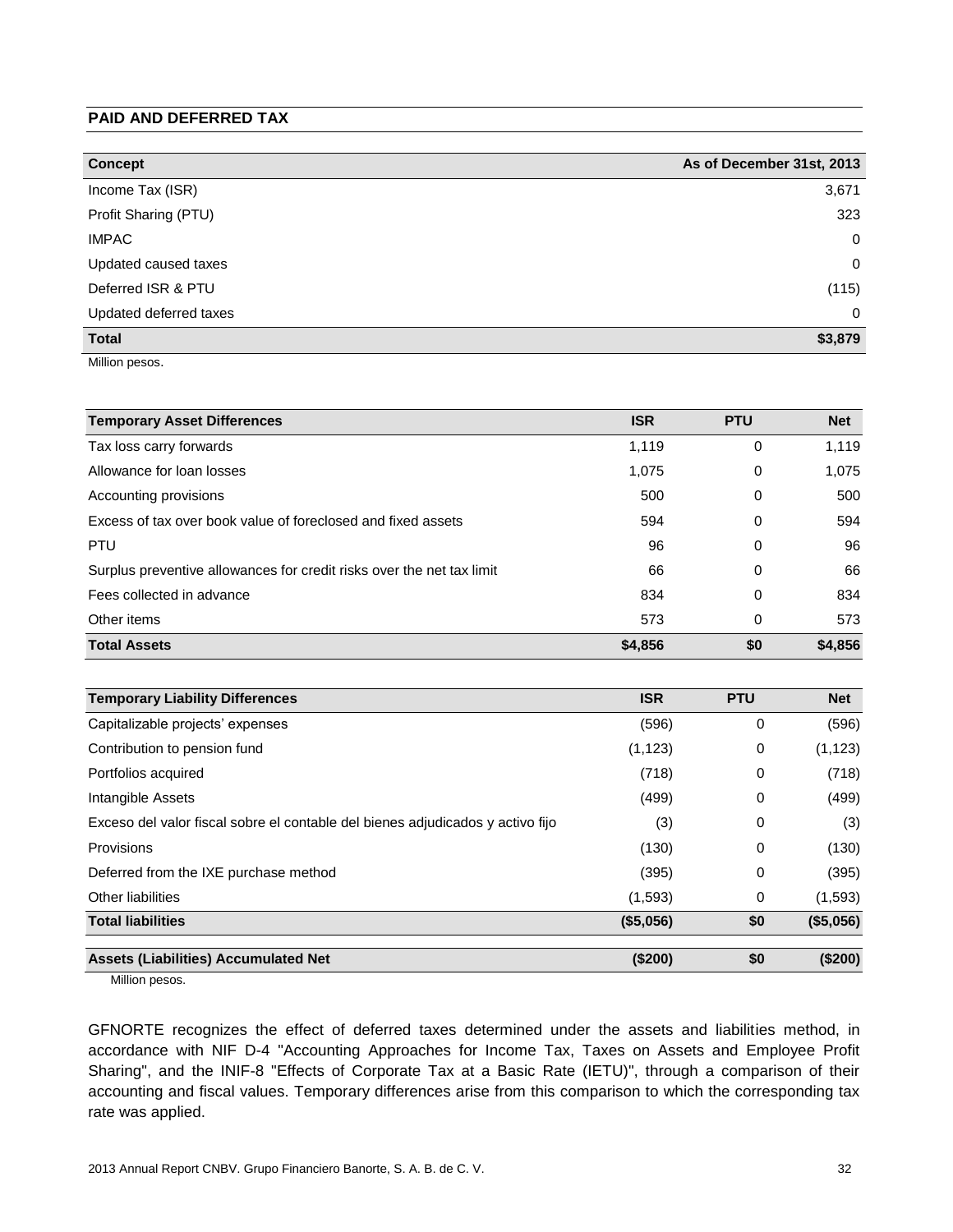On the other hand, employee profit sharing (PTU) is calculated taking into consideration temporary differences that arise during the year to which the corresponding fiscal rate is applied, creating a liability or benefit in the future; likewise, projections were made to calculate IETU and compare it with ISR, and it was determined that Banorte and its subsidiaries will continue paying Income Tax (ISR), so no adjustments were made to the calculation of deferred taxes.

The net effect of all the aforementioned operations are shown in the Balance Sheet under assets entitled "Deferred Taxes".

The deferred taxes for each subsidiary as of December 31st, 2013 are as follows:

| <b>Deferred Taxes</b>                             | As of December 31st, 2013 |
|---------------------------------------------------|---------------------------|
| Banco Mercantil del Norte S.A.                    | 274                       |
| Grupo Financiero Banorte S.A.B. de C.V.           | (391)                     |
| Arrendadora y Factor Banorte S.A. de C.V.         | 24                        |
| Seguros Banorte Generali S.A. de C.V.             | 88                        |
| Pensiones Banorte Generali S.A. de C.V.           | (225)                     |
| Casa de Bolsa Banorte Ixe, S. A. de C. V.         | (11)                      |
| Operadora de Fondos Banorte IXE S.A. de C.V.      |                           |
| IXE Servicios S.A. de C.V.                        | $\mathcal{P}$             |
| Sólida Administradora de Portafolios S.A. de C.V. | 38                        |
| <b>Total</b><br>.                                 | $(\$200)$                 |

Million pesos.

#### **TAX CREDITS OR DEBTS**

The tax credits listed below are currently in litigation:

|                                                      | As of December 31st, 2013 |
|------------------------------------------------------|---------------------------|
| <b>BANORTE</b>                                       | \$29                      |
| <b>IMSS Fees, various items</b>                      | 6                         |
| <b>INFONAVIT</b> fees, various items                 | 23                        |
| <b>CASA DE BOLSA</b>                                 | \$35                      |
| Fiscal year 2007 (document 900 06 05-2010-03968)     | 35                        |
| INSURANCE (SEGUROS BANORTE GENERALI, S. A. DE C. V.) | \$15                      |
| Fiscal year 2003 (document 900-06-01-2009-9518)      | 15                        |
| <b>IXE BANCO S.A.</b>                                | \$13                      |
| ISR-PTU 2005 Adjusted for inflation                  | 13                        |

Million pesos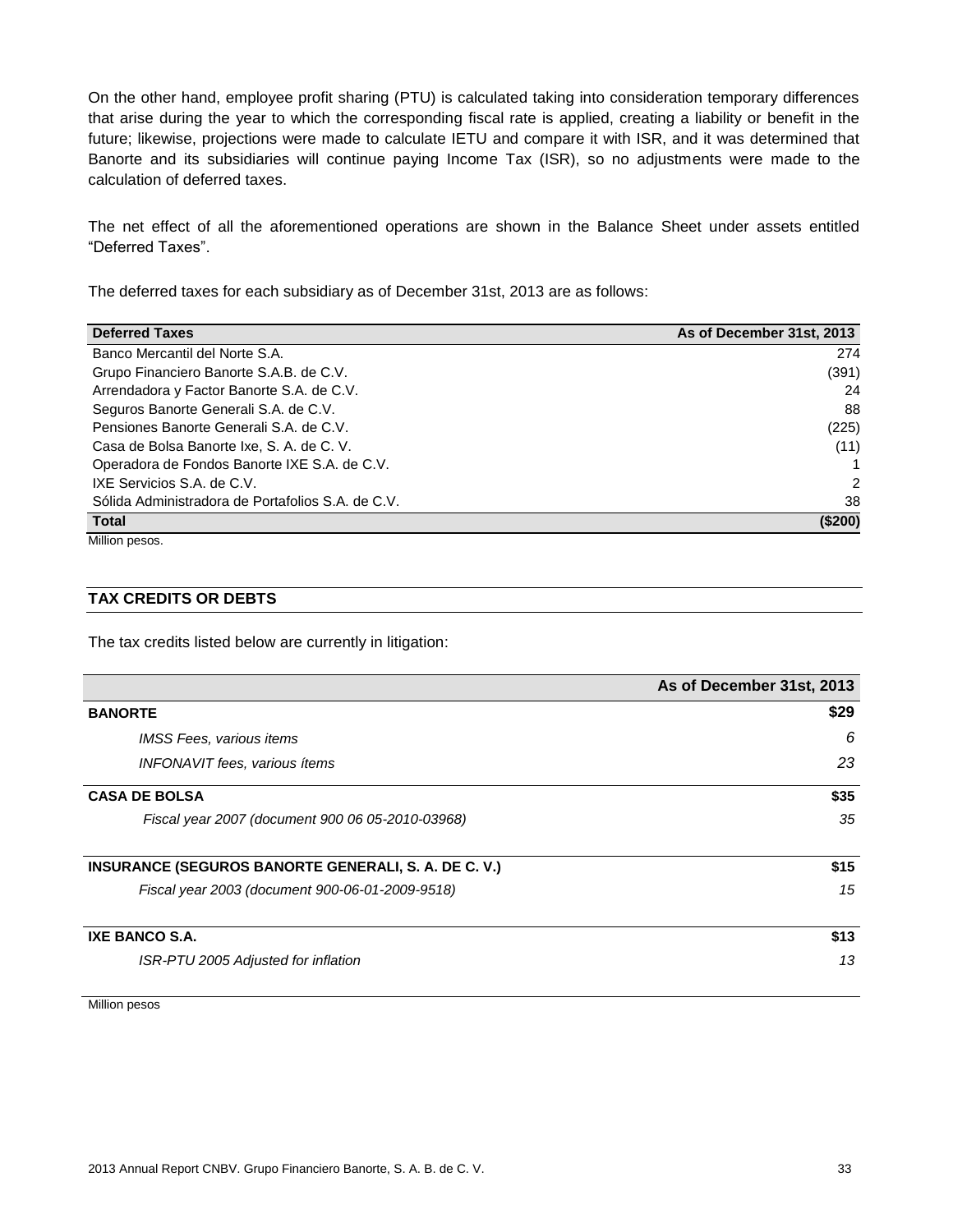#### **C) INTERNAL CONTROL**

At Grupo Financiero Banorte, S.A.B. de C.V. (GFNORTE), we recognize that internal control is the responsibility of each member of the Institution, and is therefore implicit in daily performance which facilitates its permanent spread and promotion at all levels of the Institution.

The Internal Control System (ICS) of GFNORTE has been structured in accordance with guidelines set by its Board of Directors and establishes the general internal control framework for the companies that comprise GFNorte, as well as how the internal workings should be operated, in order to provide reasonable security with regard to effectiveness and efficiency of operations, the dependability of financial information and the fulfillment of regulations and the legal framework.

The ICS's mission is to support the operation of appropriate internal controls in transactions, and the generation and recording of information. It is comprised of several elements:

- A. The Board of Directors with the support of: the Advisory Board, Management Committee, the Committee of Risk Policies (CPR), the Committee of Audit and Corporate Practices (CAPS), the Human Resources' Committee and the Designation Committee.
- B. Management and support areas which are: the Unit Risk Management (UAIR), Legal and Comptroller, which are responsible for ensuring that adequate levels are maintained and risk control in the Group's operations and comply with the regulation.
- C. Internal Audit, External Audit and Commissary (The Commissary applies only to GFNorte subsidiaries) as additional support structures to check how the Internal Control System functions and provide reasonable assurance regarding the reliability of the generated data. The Internal Audit Department reports to the Audit and Corporate Practices Committee (CAPS) and maintains complete independence from the administrative areas.
- D. The Executive Group, mainly those mainly responsible for SCI assurance, according to the functions and responsibilities assigned to them. In addition to promoting the enforcement of the regulations established for the Institution and the strategies set forth by the CEO of GFNorte.
- E. Documents that establish the general control criteria that should be followed in the operation and reporting of transactions; in optimizing human, material and technological resources; in the use, security, timeliness and reliability of the information; and in due compliance with the external and internal regulations. Code of Conduct that regulates the behavior that each advisor, officer or employee of the Group should assume while performing their activities.
- F. Policy and procedure manuals that regulate documentation, recording and liquidation operations that the Institution carries out and establish the control points that should be observed, assuring the separation of functions, clear assignment of responsibilities, safekeeping of information and prevention of unlawful acts.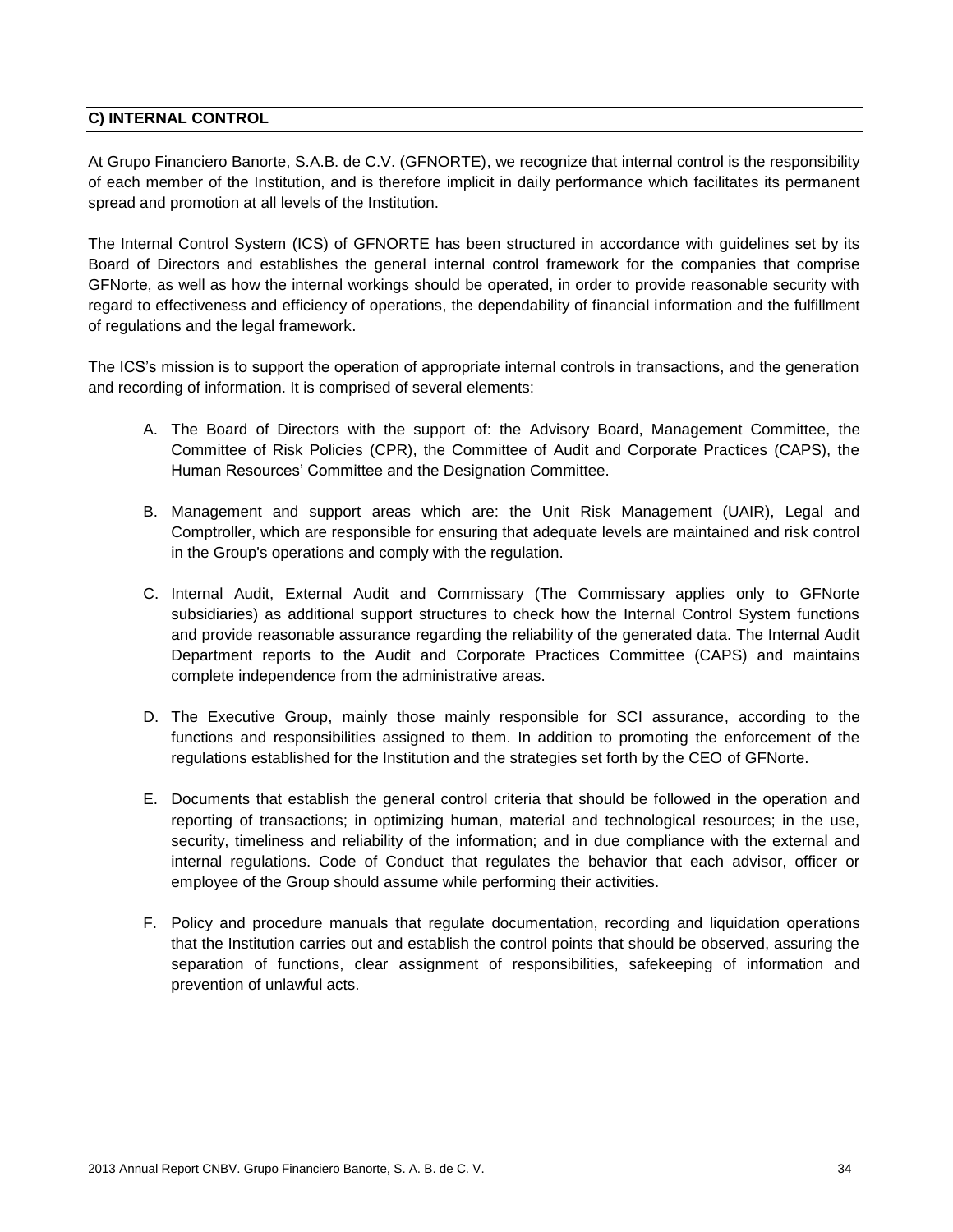During the fourth quarter of 2013, activities related to strengthening control, risk evaluation and administration, establishment and monitoring of controls, and assurance of quality information continued developing; including the following:

- A. The Board of Directors analyzed and, at the request of CAPS, ratified its authorization of the basic SCI documents: Code of Conduct, Objectives and Limitations of Internal Control and General Policies for Human Resources and Materials, in accordance with external regulation specifications.
- B. The various Corporate Governance Committees have had the required financial, economic, accounting and/or legal information for proper decision-making.
- C. The manual of policies and procedures has been updated as per the changes in external regulations, new products, and changes in the Institution's processes or the improvements to internal controls. Additionally, there has been continuous follow-up of the improvement actions regarding the observations made by the different members of the SCI.
- D. The Supervisory Authorities' requirements have been addressed and the information required by the external regulations has been submitted.
- E. Monitoring of the various business and support processes that make up the operation in GFNorte through Process Controllers and Management, to report periodically on compliance and identifying opportunity areas for a timely remediation.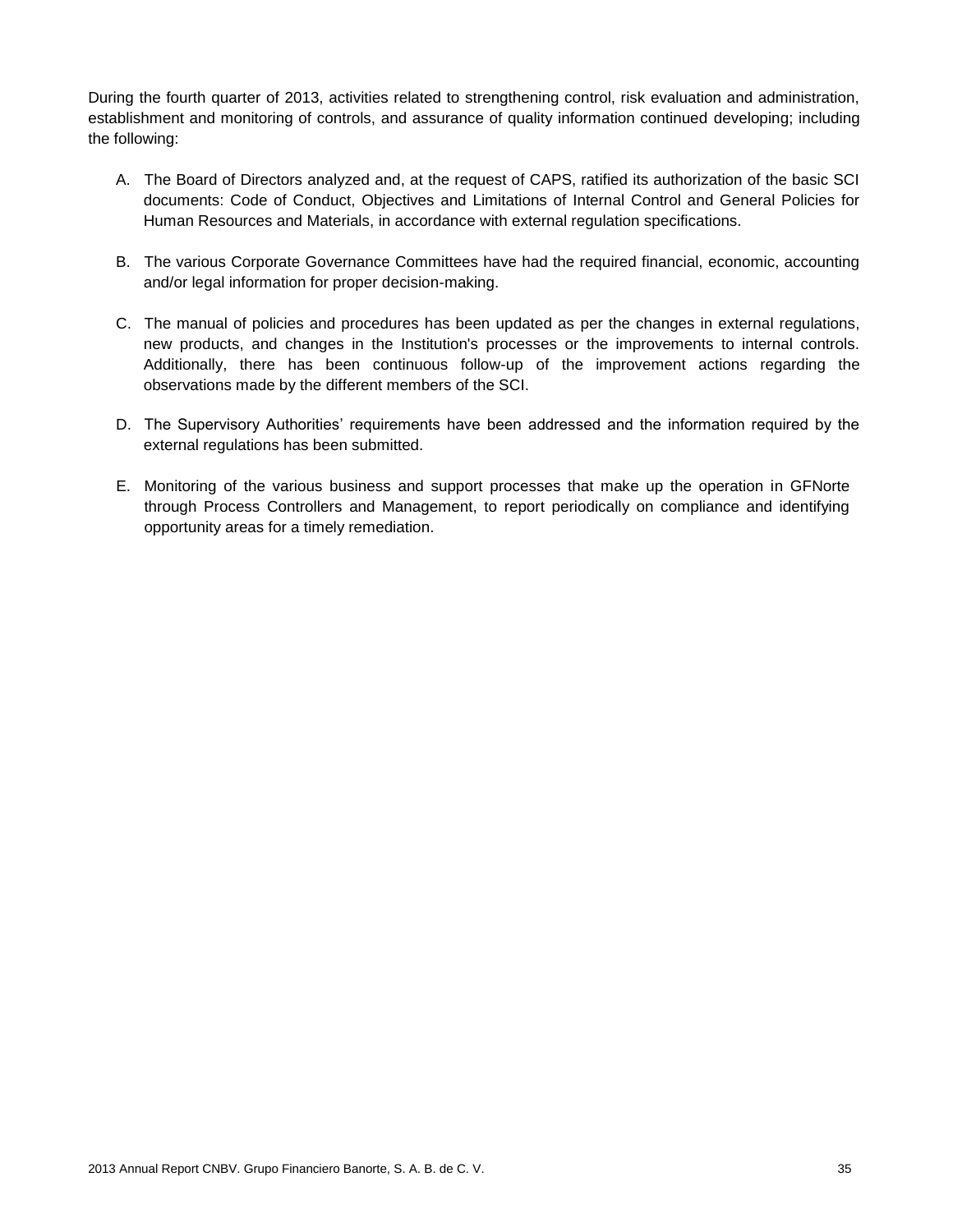## **II. TRANSACTIONS AND BALANCES WITH NON-CONSOLIDATED SUBSIDIARIES AND ASSOCIATED COMPANIES**

#### **OPERATIONS WITH RELATED PARTIES AND CONFLICTS OF INTEREST**

At Banco Mercantil del Norte, main GFNorte's subsidiary, loans to related individuals and companies do not exceed the 50% limit of tier 1 capital.

|                                           | <b>Banorte</b> |               |               |
|-------------------------------------------|----------------|---------------|---------------|
|                                           | Dec-13         | <b>Dec-12</b> | <b>Dec-11</b> |
| Portfolio Art. 73                         | \$6,778        | \$11.536      | \$12,732      |
| Portfolio Art. 73 / 50% of Tier 1 Capital | 24.1%          | 50.3%         | 59.8%         |

On **December 31st, 2013**, the total portfolio of performing loans under Article 73 of the Law on Credit Institutions, was Ps 6.78 billion (including Ps 399 million in letters of credit –LC– registered in memorandum accounts), representing 1.6% of the total loan portfolio (excluding LC and Debtor Support Program balances). Of the total related loans, Ps 5.01 billion were loans granted to clients linked to members of the Board of Directors, Ps 9.37 billion were to clients linked to shareholders, and Ps 8.31 billion were linked to companies related to GFNorte.

The related loans were granted and rated in accordance with the same policies, procedures and rating systems that apply to the rest of GFNorte's loan portfolio, based on the general provisions applicable to credit institutions with regard to the rating of loan portfolios issued by the CNBV and the internal methodology authorized by the CNBV for rating the commercial loan portfolio. 99% of related loans are rated as Category "A" and a large majority of these loans are classified as commercial loans.

In accordance with Article 73 of the Law on Credit Institutions, the balance of GFNorte's related loan portfolio for individuals and corporations at the close of December 2013 was 24.1% of the limit set by Banco de Mexico (Central bank) of 50% of tier 1 net capital

On **December 31, 2012**, the total portfolio of performing loans under Article 73 of the Law on Credit Institutions, was Ps 11.54 billion (including Ps 485 million in letters of credit –LC–, which are registered in memorandum accounts), representing 3.2% of the total loan portfolio (excluding LC and Debtor Support Program balances). Of the total related loans, Ps 4.59 billion were loans granted to clients linked to members of the Board of Directors, Ps 1.17 billion were for clients linked to shareholders, and Ps 5.77 billion were linked to companies related to GFNorte.

The related loans were granted and rated in accordance with the same policies, procedures and rating systems that apply to the rest of GFNorte's loan portfolio, based on the general provisions applicable to credit institutions with regard to rating of loan portfolios issued by the CNBV and the internal methodology authorized by CNBV for rating the commercial loan portfolio. 100% of related loans were rated as Category "A" and the majority of these loans were classified as commercial loans.

In accordance with Article 73 of the Law on Credit Institutions, the balance of GFNorte's related loan portfolio for individuals and corporations at the end of December 2012 was 50.3% of the limit set by Banco de Mexico (Central bank) of 50% of tier 1 net capital.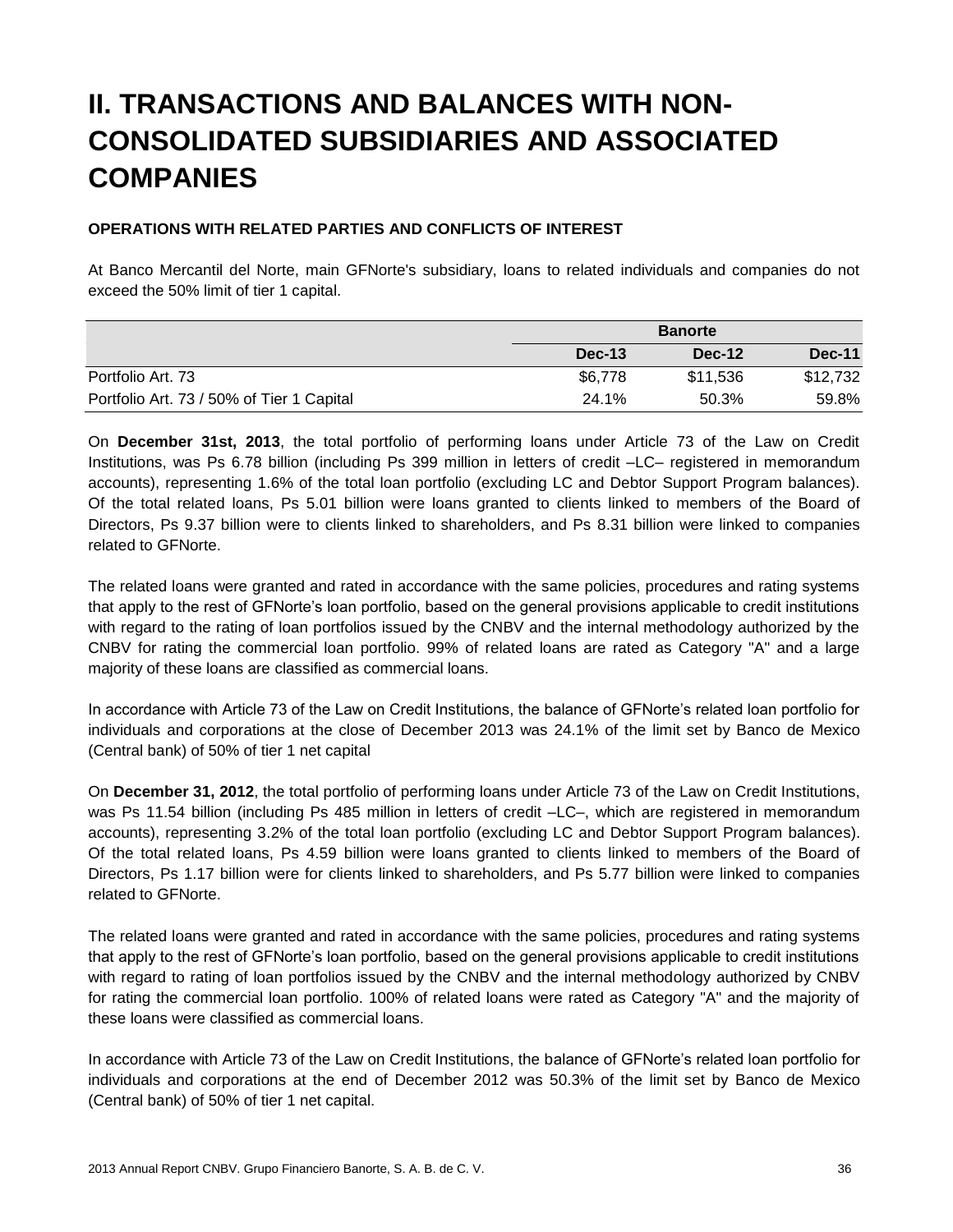# **III. BOARD OF DIRECTORS**

The Board of Directors of Grupo Financiero Banorte, S. A. B. de C. V (GFNorte) is made up of 14 Proprietary Members, and when appropriate their respective Alternates, of which 10 are independent. Alternate Members can only replace their respective proprietary members in the event of a temporary vacancy, with the understanding that Alternates of Independent Board Members have the same capacity.

**Frequency of sessions**: The Board meets every quarter and under extraordinary circumstances at the request of the Board's Chairman, 25% of Proprietary Members, or the Presidents of the Audit and Corporate Practices Committees.

**Quorum**: 51% of the Board Members which should always include at least one independent member.

- All proprietary members of the Board have voice and vote in the meetings.
- In the absence of a proprietary member, the alternate is entitled to vote and his/her presence is considered part of the required quorum.
- When a proprietary member is present, the alternate is not entitled to vote and his/her presence is not considered part of the required quorum.
- Decisions are made by the majority of votes of those present.

The Board of Directors appointed for the 2013 fiscal year by the Annual General Ordinary Shareholders' Meeting April 26th, 2013, comprises the following members:

| <b>NAME</b>                      | <b>POSITION</b>                                              | <b>WITH THE COMPANY</b><br><b>SINCE</b> | <b>PROFESSIONAL BACKGROUND</b>                                                                                                                                                                                                                                                                                                                                                                                                                                                                                                                                                  |
|----------------------------------|--------------------------------------------------------------|-----------------------------------------|---------------------------------------------------------------------------------------------------------------------------------------------------------------------------------------------------------------------------------------------------------------------------------------------------------------------------------------------------------------------------------------------------------------------------------------------------------------------------------------------------------------------------------------------------------------------------------|
| Don Guillermo Ortiz Martínez     | Chairman of the Board<br>of Directors Propietario<br>Related | February 2011                           | • Chairman of the Board of Directors of Bancol<br>Mercantil del Norte, S. A.<br>• Chairman of the Board of Directors of the<br>International Monetary Fund's (IMF) External<br>Review Panel to Assess the Fund's Risk<br>Management Framework.<br>• Founder of the Guillermo Ortiz y Asociados, S.<br>C. advisory form.<br>• He was Governor of the Bank of Mexico,<br>Mexico's Minister of Finance and Public Credit<br>(SHCP), Minister of Communications and<br>Transportation and Chairman of the Board of<br>Directors of the Bank for International<br>Settlements (BIS). |
| Doña Graciela González<br>Moreno | Proprietary Patrimonial                                      | April 2013                              | • She is accountant, graduated from the<br>Universidad Labastida in Monterrey, N.L. Since<br>September 1988 until 2010, she participated as<br>founding partner and member of the Asociación<br>Gilberto, A.C. Board of Directors, being Vice-<br>president of it from 2007 to 2010. She is<br>daughter of Roberto Gonzalez Barrera, sister of<br>Bertha Gonzalez Moreno, Juan Gonzalez<br>Moreno and Roberto Gonzalez Moreno.                                                                                                                                                  |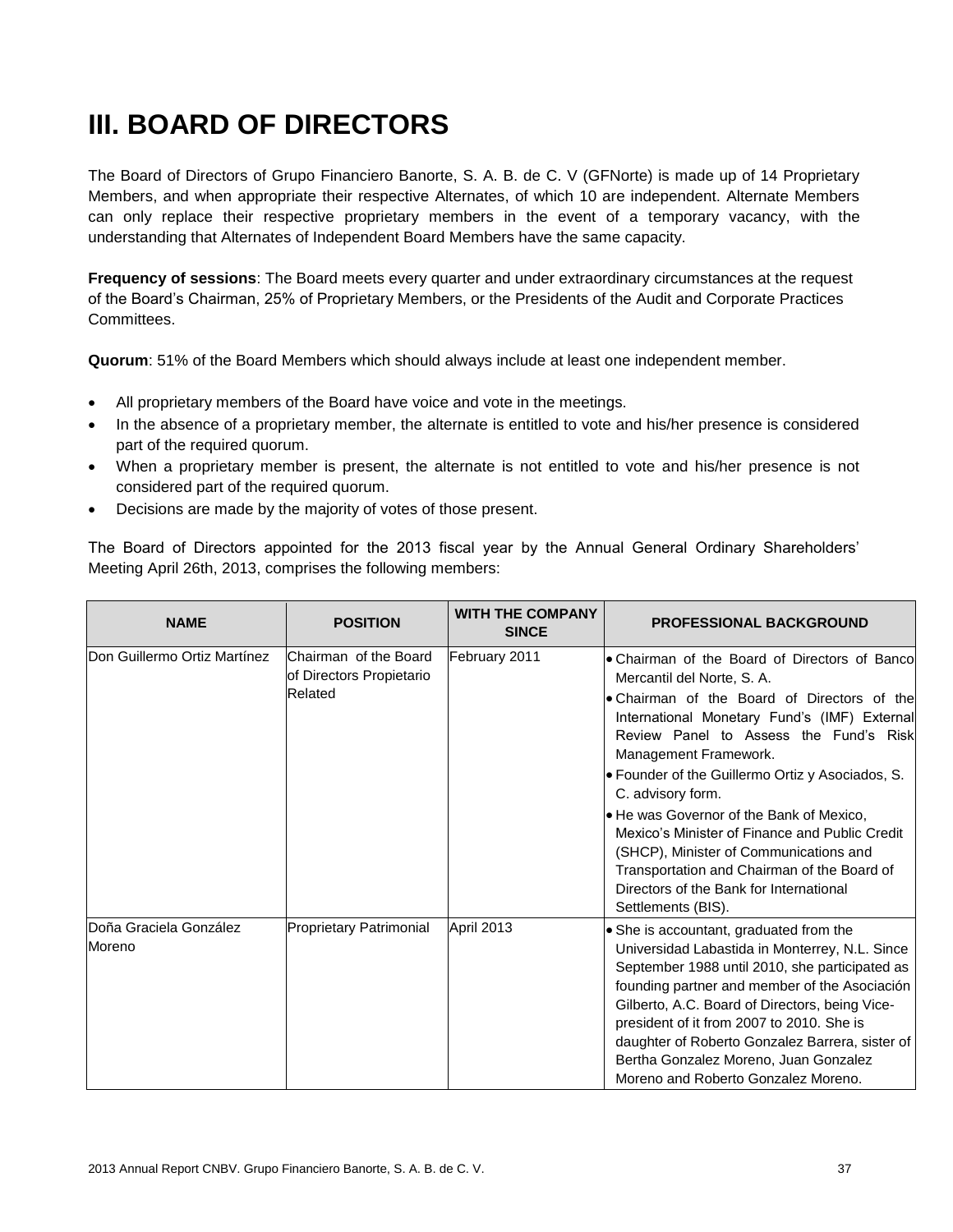| <b>NAME</b>                                                    | <b>POSITION</b>                    | <b>WITH THE COMPANY</b><br><b>SINCE</b> | <b>PROFESSIONAL BACKGROUND</b>                                                                                                                                                                                                                                                                                                                                                                                                                                                                               |
|----------------------------------------------------------------|------------------------------------|-----------------------------------------|--------------------------------------------------------------------------------------------------------------------------------------------------------------------------------------------------------------------------------------------------------------------------------------------------------------------------------------------------------------------------------------------------------------------------------------------------------------------------------------------------------------|
| Don Manuel Saba Ades                                           | Proprietary Independent            | <b>July 2011</b>                        | • Chairman of the Board of Directors of Grupo<br>Casa Saba, S.A.B. de C.V.<br>• He is member of the Board of Grupo Xtra Textil<br>S.A. de C.V.<br>. He was member of the Board of Directors of:<br>Casa de Bolsa Finamex, Estudios Mexicanos<br>Telemundo, Banco Serfin, Banca Promex and<br>Valores Finamex, as well as the Chairman of<br>the Executive Committee of Grupo Kosa<br>(Celanese), and former member of the Board of<br>Ixe Grupo Financiero, S.A.B. de C.V.                                   |
| Don Alfredo Elías Ayub                                         | Propietary Independent             | April 2012                              | • CEO of the Comision Federal de Electricidad<br>(Mexican Federal Electricity Commission, CFE)<br>• CEO of Aeropuertos y Servicios Auxiliares<br>(Airports and Auxiliary Services, ASA).<br>. He was a member of the Alumni Council of the<br>School of Business at Harvard University,<br>Chairman of the Development Board at the<br>Anahuac University and of the Mexico<br>Foundation in Harvard.                                                                                                        |
| Don Herminio Blanco Mendoza Proprietary Independent April 2005 |                                    |                                         | • Chairman and CEO of Soluciones Estratégicas.<br>• Member of the Board of Directors of Banco<br>Latinoamericano de Exportaciones, Bladex.<br>• Member of the Board of Cydsa, S. A.<br>· He was Mr. Lakshimi Mittal's advisor (Chairman<br>and CEO of Mittal Steel), Secretary of<br>Commerce and Industrial Development and<br>Chief Negotiator of the North American Free<br>Trade Agreement (NAFTA).                                                                                                      |
| Don Eduardo Livas Cantú                                        | Proprietary Independent            | April 1999                              | · He is an Independent Financial Adviser,<br>Member of the Board of Directors of Gruma and<br>Gimsa. He was a member of the Board of the<br>Executive Committee of Gruma. He was Chief<br>Corporate Officer of Gimsa and Gruma.                                                                                                                                                                                                                                                                              |
| Doña Patricia Armendáriz<br>Guerra                             | Proprietary Independent April 2009 |                                         | • She is Chief Executive Officer of Credipyme,<br>S.A. de C.V.<br>• President of Valores Financieros, S.A.<br>(International Financial Consultancy).                                                                                                                                                                                                                                                                                                                                                         |
| Don Armando Garza Sada                                         | Proprietary Independent            | <b>July 2011</b>                        | . He is Chairman of the Board of Directors of<br>Grupo Alfa, S.A.B. de C.V.<br>. He is member of the Board of: Banco de Mexico<br>(Regional Board), Deutsche Bank (Latin-<br>American Advisory Board), Femsa, Frisa,<br>Liverpool, Proeza, member of the Advisory<br>Board of Stanford University's Business School,<br>and member of the Board of Stanford<br>University.<br>. He was CEO of Desarrollo de Alfa, S.A.B. de<br>C.V.<br>. He was CEO of Selther, Polioles, Sigma and<br>Versax, among others. |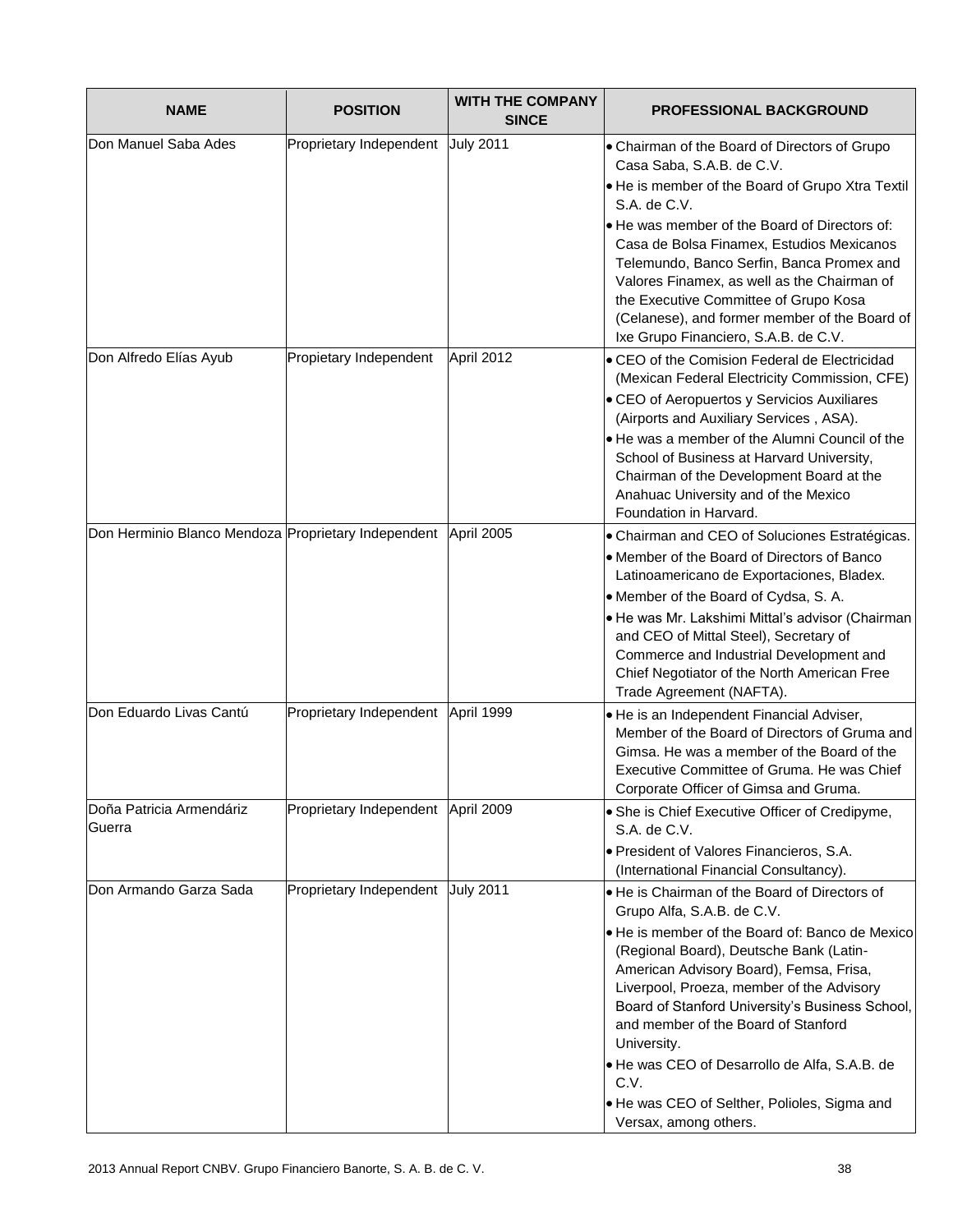| <b>NAME</b>                                            | <b>POSITION</b>            | <b>WITH THE COMPANY</b><br><b>SINCE</b> | <b>PROFESSIONAL BACKGROUND</b>                                                                                                                                                                                                                                                                                                                                                                                                                                                                                                                                     |
|--------------------------------------------------------|----------------------------|-----------------------------------------|--------------------------------------------------------------------------------------------------------------------------------------------------------------------------------------------------------------------------------------------------------------------------------------------------------------------------------------------------------------------------------------------------------------------------------------------------------------------------------------------------------------------------------------------------------------------|
| Don Héctor Reyes Retana                                | Proprietary Independent    | <b>July 2011</b>                        | • Independent Advisor to Banco del Ahorro<br>Nacional y Servicios Financieros, S.N.C.<br>. He founded the state organism "ProMexico,<br>Inversion y Comercio"; also.<br>. He was the CEO of Banco Nacional de<br>Comercio Exterior, S.N.C (Bancomext) and<br>Director of International Operations of Banco de<br>Mexico (Banxico).<br>. In the private sector, he was CEO of Grupo<br>Financiero Mifel and Banca Mifel, and was<br>Vicepresident of the Mexican Banking<br>Association (ABM), among others.<br>• Independent Advisor to Consupago, S.A. de<br>C.V. |
| Don Juan Carlos Braniff Hierro Proprietary Independent |                            | <b>July 2011</b>                        | . He is Chairman of the Boardand CEO of Capital<br>I, Fondos de Inversion Inmobiliaria.<br>• He was Vicepresident of the Board of Directors<br>of Grupo Financiero BBVA Bancomer, and<br>Chairman of the Insurance, Annuities, Afore,<br>Bancomer, also was Member of the Credit, Risk<br>and Audit Committee. Also, was member of the<br>Board of Directors of Femsa, Aeromexico,<br>Maizoro, Hoteles Presidente Intercontinental,<br>and former Member of the Compensation<br>Committee of Ixe Grupo FInanciero, among<br>others.                                |
| Don Miguel Alemán Magnani                              | Proprietary Independent    | April 2013                              | . He is Executive Chairman of Interjet, Chairman<br>of Grupo Aleman, Honorary Chairman of Grupo<br>Casa SABA, Chairman of the Metropolitan<br>Board of Grupo Financiero Banorte and was<br>Vice-Chairman of the Board of Directors of<br>Grupo Televisa, S.A.                                                                                                                                                                                                                                                                                                      |
| Don Alejandro Burillo<br>Azcárraga                     | Proprietary Independent    | April 2013                              | . He is Chairman of the Board of Directors of<br>Grupo Pegaso, strategic partner in Ixe Banco,<br>Laredo National Bank, Telefonica Movistar,<br>Atlante Football Club, among others. He has<br>also been independent member of the Board of<br>Directors of Grupo Financiero BBVA Bancomer,<br>S.A., BBVA Bancomer, S.A. and BBVA<br>Bancomer Servicios, S.A.                                                                                                                                                                                                      |
| Don Juan Antonio González<br>Moreno                    | Proprietary Patrimonial    | April 2004                              | . He is Chairman of the Board and CEO of<br>Gruma. He has been Managing Director of<br>Gruma Asia and Oceania, Senior Vice-<br>president of Special Projects of Gruma<br>Corporation, Chairman of the Board and CEO<br>of CarAmigo, Vice-president of central and East<br>Regions of MissionFoods, President and Vice-<br>president of sales of Azteca Milling and<br>Managing Director of GIMSA.                                                                                                                                                                  |
| Don Alejandro Valenzuela del<br>Río                    | <b>Proprietary Related</b> | October 2007                            | • He is Chief Executive Officer of Grupo<br>Financiero Banorte S.A.B. de C.V. since April<br>2008; in the same Group he has held the                                                                                                                                                                                                                                                                                                                                                                                                                               |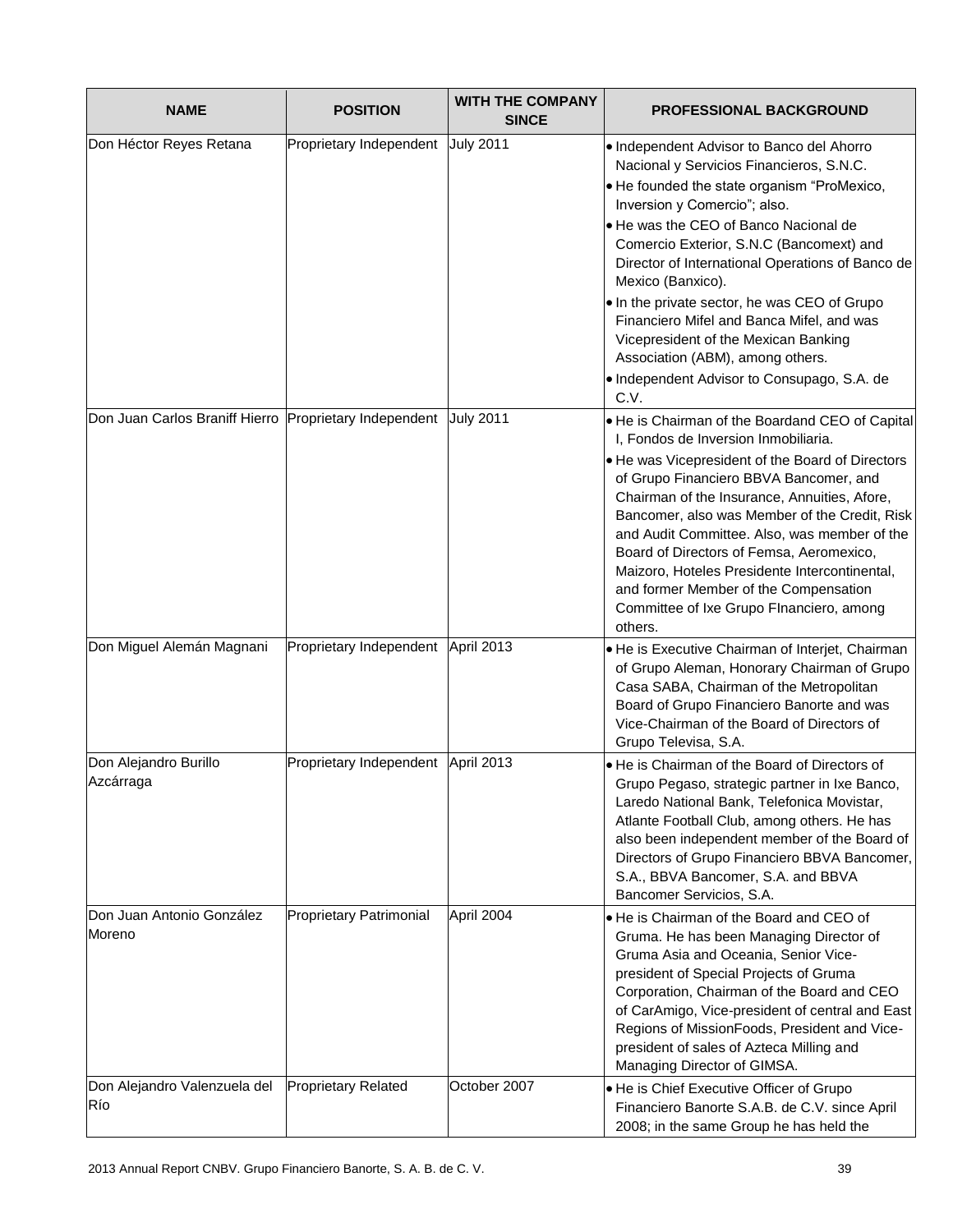| <b>NAME</b>                                       | <b>POSITION</b>          | <b>WITH THE COMPANY</b><br><b>SINCE</b> | <b>PROFESSIONAL BACKGROUND</b>                                                                                                                                                                                                                                                                                                                                                                                                                                                                                                                                                |
|---------------------------------------------------|--------------------------|-----------------------------------------|-------------------------------------------------------------------------------------------------------------------------------------------------------------------------------------------------------------------------------------------------------------------------------------------------------------------------------------------------------------------------------------------------------------------------------------------------------------------------------------------------------------------------------------------------------------------------------|
|                                                   |                          |                                         | positions of Managing Director of Institutional<br>Relations, Managing Director of Treasury and<br><b>Investor Relations.</b><br>. He was Managing Director of the European<br>Aeronautic Defense and Space Company<br>(EADS).<br>• Member of the Board of Directors of The<br>Laredo National Bank.<br>. Director of International Relations and Foreign<br>Affairs of Banco de Mexico, Chief of Staff to the<br>Minister and Spokesman of the Ministry of<br>Finance and Public Credit and Managing<br>Director of International Financial Affairs at the<br>same Ministry. |
| Don Jesús O. Garza Martínez                       | <b>Related Alternate</b> | April 2012                              | . Managing Director of Retail Banking of Banco<br>Mercantil del Norte, S.A.                                                                                                                                                                                                                                                                                                                                                                                                                                                                                                   |
| Don Alejandro Hank González Patrimonial Alternate |                          | April 2013                              | · Undergraduate in Business Administration by<br>Universidad Iberoamericana de la Ciudad de<br>México, D.F.                                                                                                                                                                                                                                                                                                                                                                                                                                                                   |
| Don David Villareal<br>Montemayor                 | Patrimonial Alternate    | October 1993                            | . He Is Chief Executive Officer and major<br>shareholder of Artefactos Laminados, S. A. de<br>C.V.<br>. He is part of the Board of Inmobiliaria Montevi,<br>S.A. de C.V. and Inmobiliaria Monyor S.A. de<br>C.V.<br>• He is a regional Advisor of Banco Nacional de<br>Mexico, S.A. (Banamex) and a Financial<br>Advisor and Business Developer for SISMEX,<br>Sistemas Mexicanos S.A. de C.V.                                                                                                                                                                                |
| Don Alberto Saba Ades                             | Independent Alternate    | <b>July 2011</b>                        | . Vice-president of the Board of Directors of<br>Grupo Saba, S.A.B. de C.V.<br>• CEO of Grupo Xtra, S.A. de C.V.                                                                                                                                                                                                                                                                                                                                                                                                                                                              |
| Don Isaac Becker Kabacnik                         | Independent Alternate    | April 2002                              | • Chairman of Becker e Hijos, S.A. de C.V. and of<br>Becktel, S.A. de C.V.                                                                                                                                                                                                                                                                                                                                                                                                                                                                                                    |
| Don Manuel Aznar Nicolin                          | Independent Alternate    | March 2007                              | · Partner at the offices of Kuri Breña, Sánchez<br>Ugarte y Aznar, S.C.                                                                                                                                                                                                                                                                                                                                                                                                                                                                                                       |
| Don Adrián Sada Cueva                             | Independent Alternate    | April 2013                              | • CEO of Vitro since March 2013. He also was<br>Managing Director of Containers in the same<br>Group                                                                                                                                                                                                                                                                                                                                                                                                                                                                          |
| Don Everardo Elizondo<br>Almaguer                 | Independent Alternate    | April 2010                              | • He founded and is Director of the Graduate<br>School of the Faculty of Economics, University<br>of Nuevo Leon. He is Professor at the Instituto<br>Tecnologico y de Estudios Superiores de<br>Monterrey (ITESM) in the Faculty of Economics<br>and Public Administration. He was Director of<br>Economic Studies of Grupo Industrial Alfa (Alfa<br>Group).                                                                                                                                                                                                                  |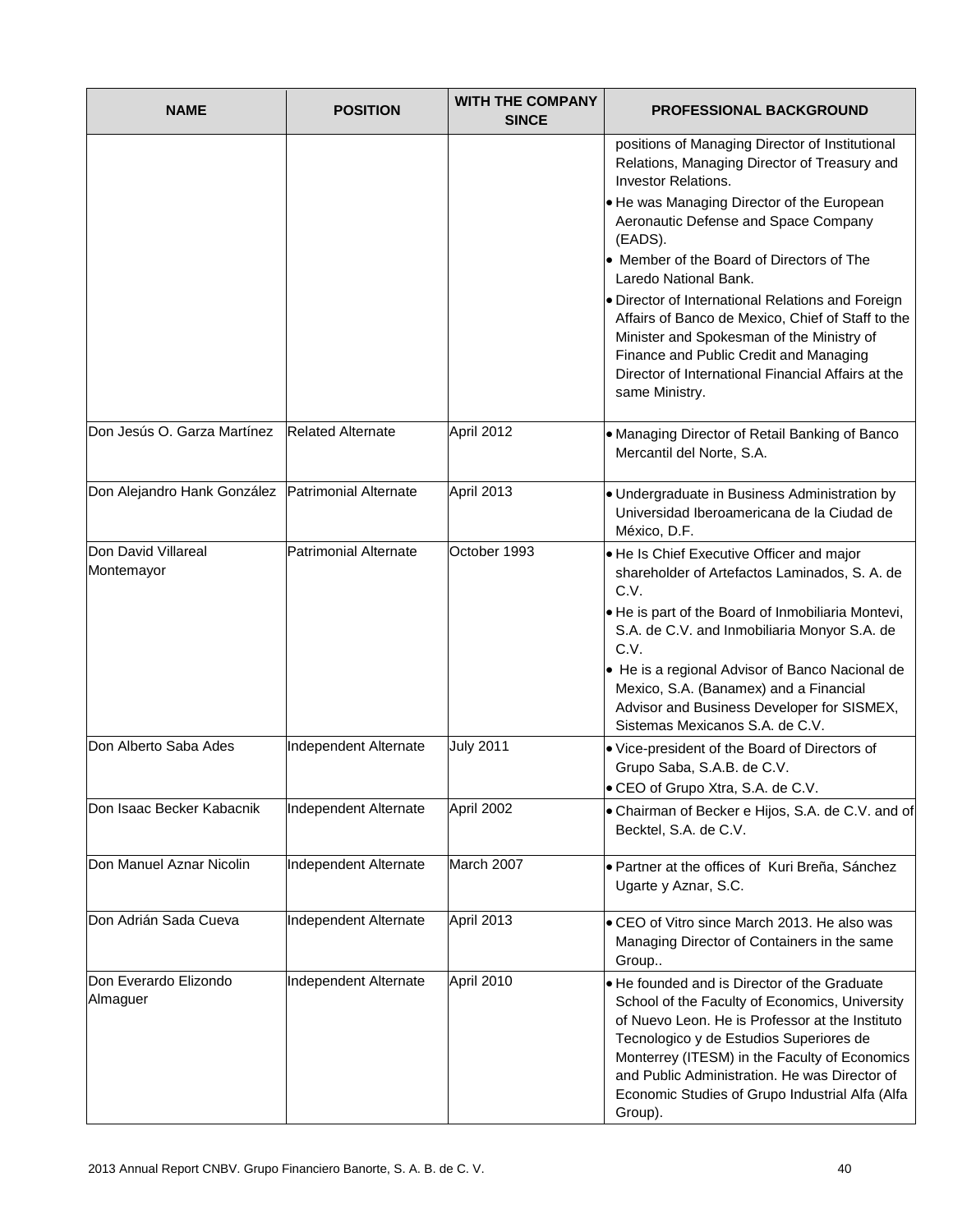| <b>NAME</b>                                        | <b>POSITION</b>          | <b>WITH THE COMPANY</b><br><b>SINCE</b> | <b>PROFESSIONAL BACKGROUND</b>                                                                                                                                                                                                                                                                                                                                                                                                                                                                                                                                                                                                                                   |
|----------------------------------------------------|--------------------------|-----------------------------------------|------------------------------------------------------------------------------------------------------------------------------------------------------------------------------------------------------------------------------------------------------------------------------------------------------------------------------------------------------------------------------------------------------------------------------------------------------------------------------------------------------------------------------------------------------------------------------------------------------------------------------------------------------------------|
|                                                    |                          |                                         | . He founded the Consulting Agency Index,<br>Economia Aplicada S.A.<br>. He was Deputy Governor of the Bank of<br>Mexico.                                                                                                                                                                                                                                                                                                                                                                                                                                                                                                                                        |
| Don Ramón A. Leal Chapa                            | Independent Alternate    | <b>July 2011</b>                        | • CFO of Alfa Corporativo<br>· Planning Director of Vitro.                                                                                                                                                                                                                                                                                                                                                                                                                                                                                                                                                                                                       |
| Don July César Méndez Rubio  Independent Alternate |                          | <b>July 2011</b>                        | • CEO of Soluciones Especializadas Confianza,<br>S.A. DE C.V., Sofom E.N.R.<br>. Deputy Managing Director of Loans of Banco<br>Nacional de Comercio Exterior.                                                                                                                                                                                                                                                                                                                                                                                                                                                                                                    |
| Don Guillermo Mascareñas<br>Milmo                  | Independent Alternate    | <b>July 2011</b>                        | • Associate Director of Alpha Patrimonial, S.A. de<br>C.V.                                                                                                                                                                                                                                                                                                                                                                                                                                                                                                                                                                                                       |
| Don Lorenzo Lazo Margain                           | Independent Alternate    | April 2013                              | · CEO of Alemán Velasco y Asociados S.C. and<br>member of the Consultive Board of "México"<br>Cumbre de Negocios". Chairman of the Board<br>of L.L. & M.M. Consultores S.C.                                                                                                                                                                                                                                                                                                                                                                                                                                                                                      |
| Don Alejandro Orvañanos<br>Alatorre                | Independent Alternate    | April 2013                              | • CEO of Grupo Pegaso. He was CEO of<br>Caribevision Television Network, Director of<br>Operations of Grupo Pegaso and Deputy CEO<br>of Movistar.                                                                                                                                                                                                                                                                                                                                                                                                                                                                                                                |
| Don Enrique Castillo Sánchez<br>Mejorada           | <b>Related Alternate</b> | <b>July 2011</b>                        | . He is member of the Board of Directors of<br>Grupo Industrial Herdez and Grupo<br>Embotelladoras Unidas (Geupec).<br>• Chairman of Capital Investments of GFNorte.<br>· He was President of Consejo de Administración<br>de Ixe Grupo Financiero and General Manager<br>of Banca Mayorista de Ixe Grupo Financiero,<br>S.A.B. de C.V.<br>· He was Director of Banco Nacional de Mexico,<br>Casa de Bolsa Banamex, S.A. and Nacional<br>Financiera. Also, he worked in Inverlat Casa de<br>Bolsa, S.A, was CEO of Seguros América, S.A.<br>and Director of Grupo Financiero Invermexico,<br>S.A. de C. V. as well as Director of Credit<br>Suisse First Boston. |
| Don José Marcos Ramírez<br>Miguel                  | <b>Related Alternate</b> | <b>July 2011</b>                        | . Managing Director Wholesale Bank and Casa<br>de Bolsa Banorte Ixe<br>• Managing Director Wholesale Bank Grupo<br>Financiero                                                                                                                                                                                                                                                                                                                                                                                                                                                                                                                                    |

\*Last October 9th 2013,it was informed to the CNBV that Don José Guadalupe Garza Montemayor left the board, who till that date was assigned as Propietary Patrimonial Member of Grupo Financiero Banorte y Banco Mercantil del Norte.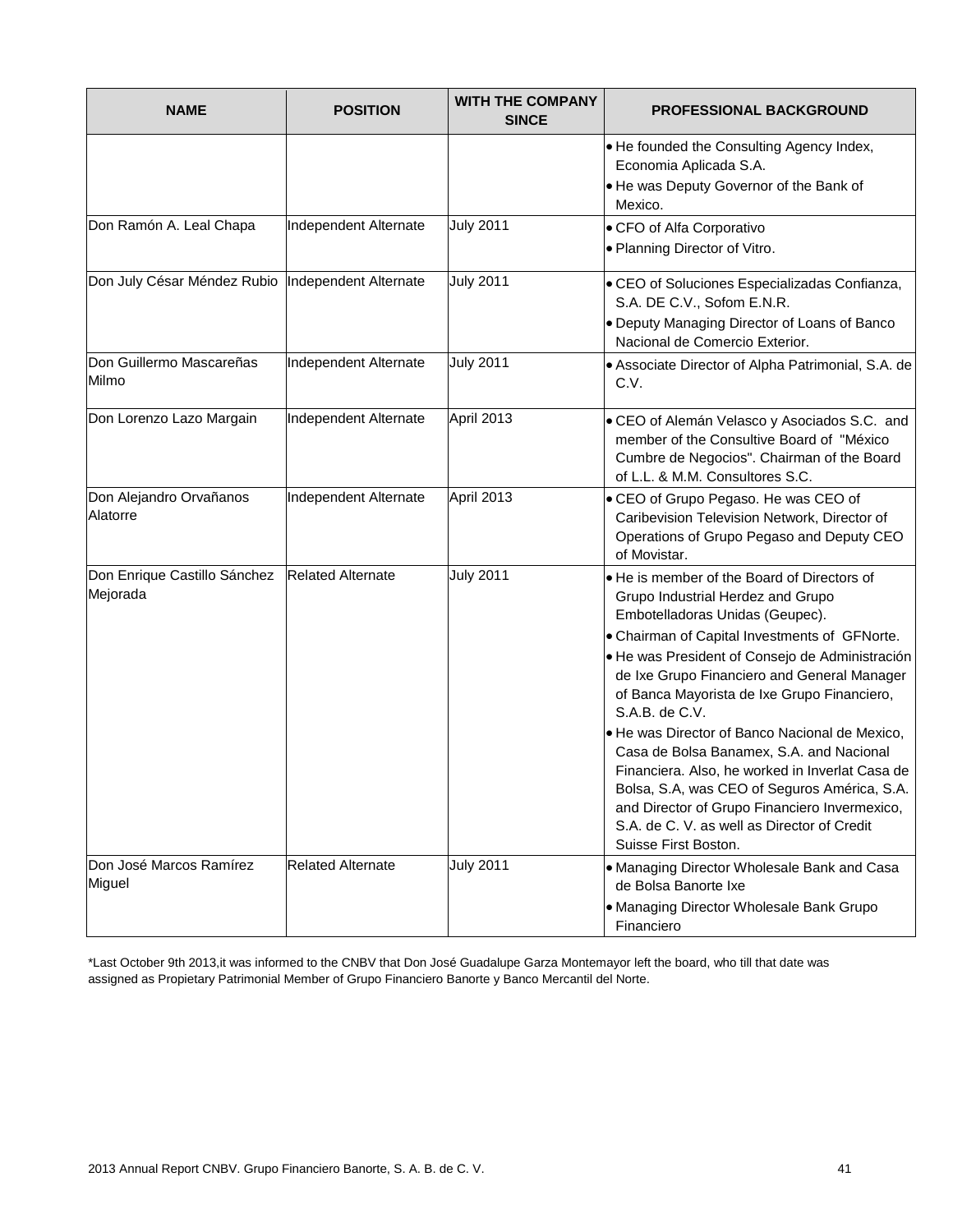## **IV. REMUNERATION AND BENEFITS**

The total amount of compensations and benefits paid to GFNorte's main officers in 2013 was approximately Ps 352.8 million.

Compensations and Benefits are as follows:

- **Fixed Compensation:** Salary.
- **Annual Bonus Plan for 2013:**

The Bonus Plan for each business area evaluates estimated profit for that particular business, as well as an evaluation of individual performance, which takes into account the achievement of each participant's goals and objectives. The bonus is also adjusted based on operational risk evaluations carried out by the Internal Audit Department.

Eligible personnel of staff areas are evaluated based on the attainment of estimated profit for the Group, as well as individual performance in accordance with the achievement of each candidate's goals and objectives.

#### **Banorte's Long Term Incentive Plans:**

#### Stock Options:

The long term scheme for incentives consists of assigning to Directors designated by the Compensation Committee, a stock options package through a trust with a vesting period of 3 years having right in 100%. Participants will be entitled to exercise one third of the package each year; purchasing the shares at the price with which they were originally acquired by the trust and their right to acquire those shares expires after 6 years.

The gains for the executive will be the difference between the strike price, the price originally determined by the trust, and the share's exercise price at the time they exercise their rights.

- **Vacations: From 10 to 30 working days depending on the number of years of service.**
- **Legally Mandated Christmas Bonus:** Equivalent to 42 days of salary.
- **Savings Fund:** The Corporation matches the amount of the employee's contribution up to a maximum of 13% of their monthly salary with in accordance with the legal limits established in the Income Tax Law.
- **Medical Service: Traditional Scheme:** Banorte provides medical services through recognized medical institutions, obtaining efficiency in cost and service. **Full Medical Insurance Scheme:** Major medical expenses insurance policy.
- **Life Insurance:** In the event of death or total incapacity, a life insurance policy provides a sum of up to 36 months' salary. In the event of accidental death, the compensation is double, prior verification by the insurance company.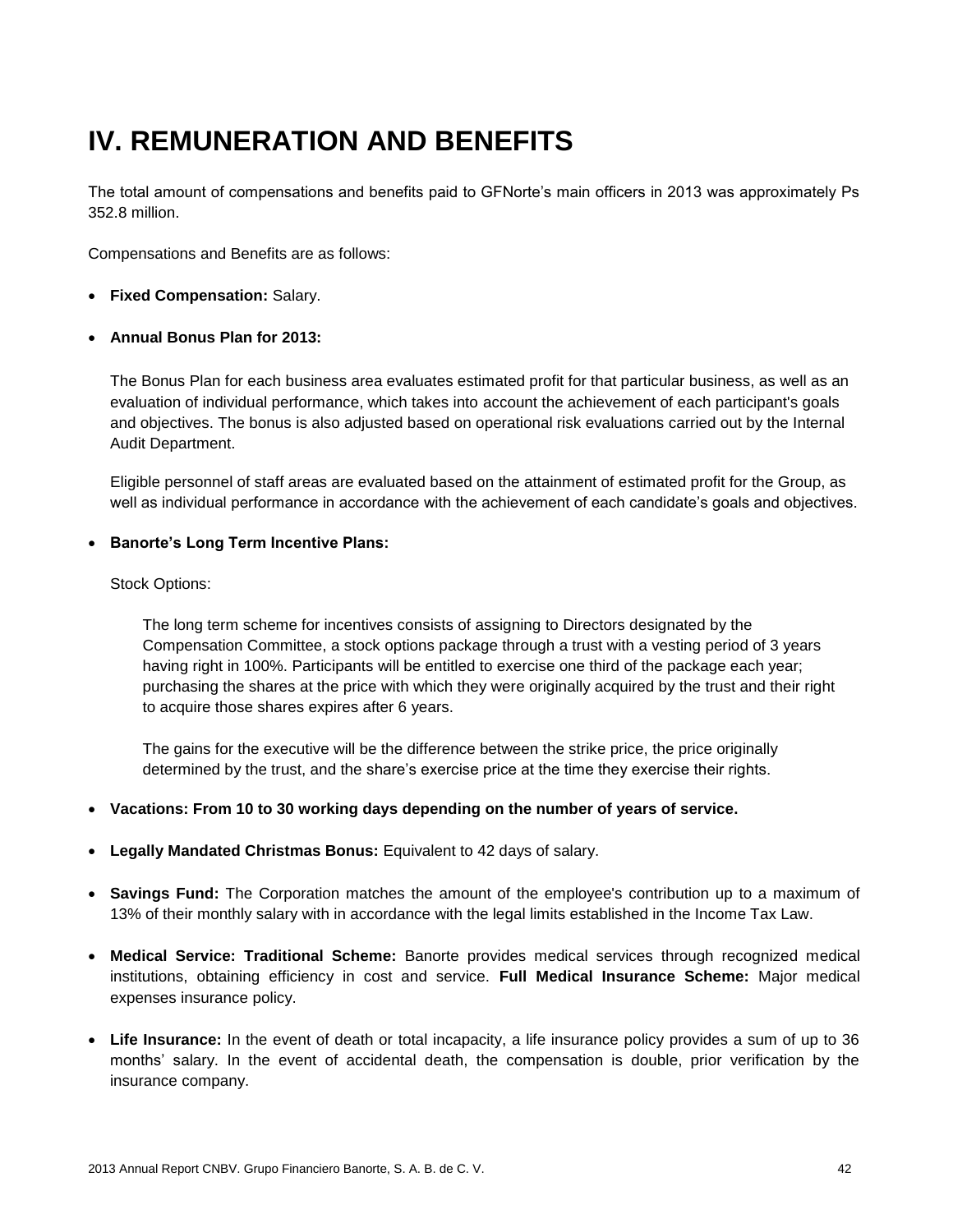- **Food Vouchers:** Non-executive employees are given food vouchers equivalent to 10% of their monthly salary; the amount is subject to a legal limit of one month's minimum wage according to the Economic Area in question**.**
- **Pension and Retirement:** The institution has two types of plans: one with defined benefits (Traditional and Special), and a second with a defined contribution (Ensure Your Future).

**Ensure Your Future**: was established on January 1st, 2001. This is a defined contribution plan, whereby a percentage of individual contributions by the employee and GFNorte are deposited in a fund for withdrawal by that employee upon termination of their labor relationship. This plan has an "initial individual contribution" (only for employees hired prior to January 1st, 2001) that are pension benefits for past services accumulated to date. The maximum monthly contribution is 10% of the gross nominal wage (5% employee and 5% company).The total amount accumulated by GFNORTE in pension, retirement or similar plans for the company's main officers amounts to Ps 59.0 million.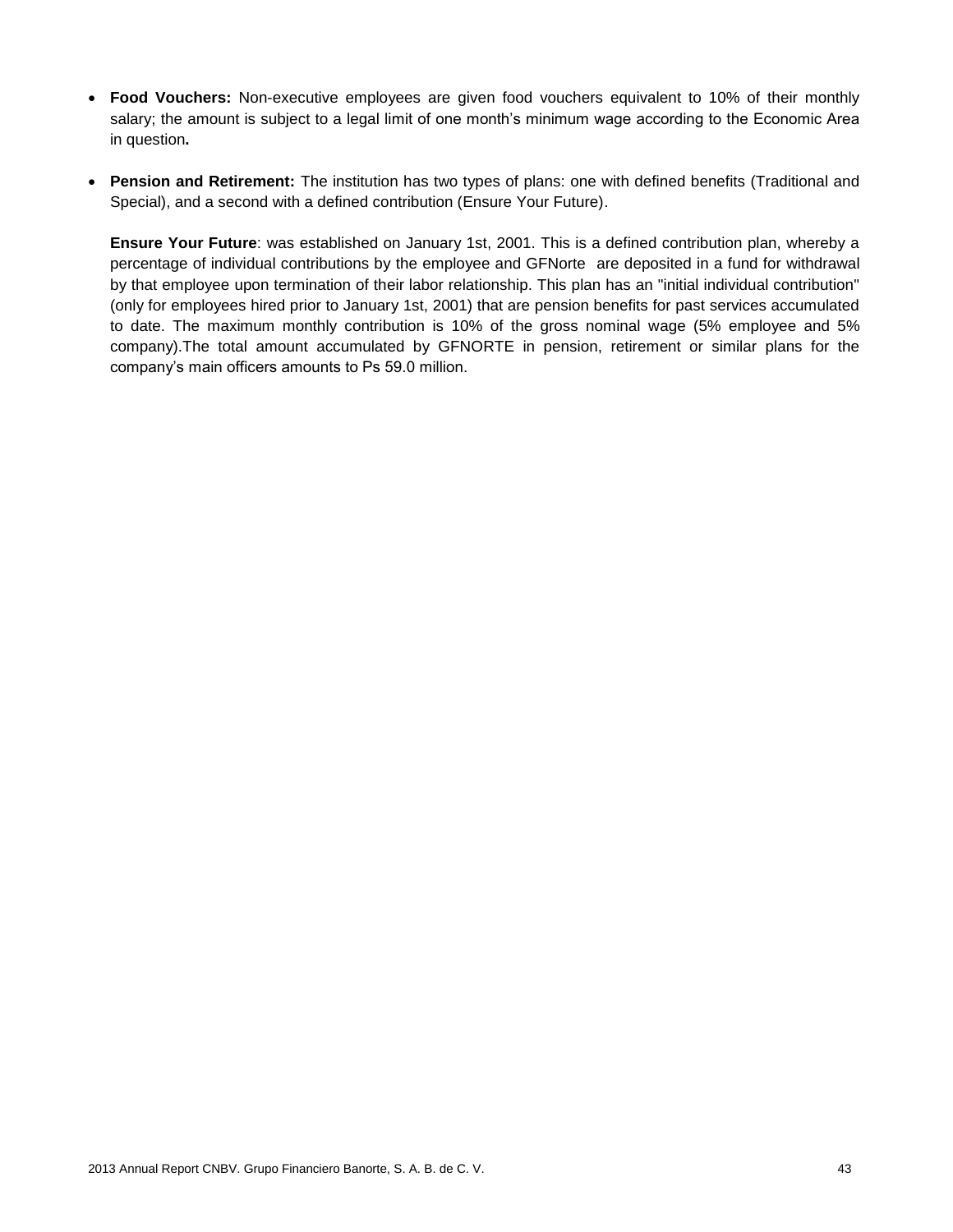### **V. RESPONSIBLE OFFICERS**

The undersigned hereby declare that within the scope of our respective functions, we have truthfully prepared the information contained in this annual report related to Grupo Financiero Banorte, which to the best of our knowledge and understanding reasonably reflects the situation.

> Dr. Alejandro Valenzuela del Río Chief Executive Officer of Grupo Financiero Banorte

> > Lic. David Ricardo Suárez Cortazar Chief Financial Officer

Lic. Martha Elena Navarrete Villarreal Managing Director of Internal Audit

Lic. Jorge Eduardo Vega Camargo Deputy Managing Director of Comptrollership

> C.P.C. Mayra Nelly López López Executive Director of Accounting